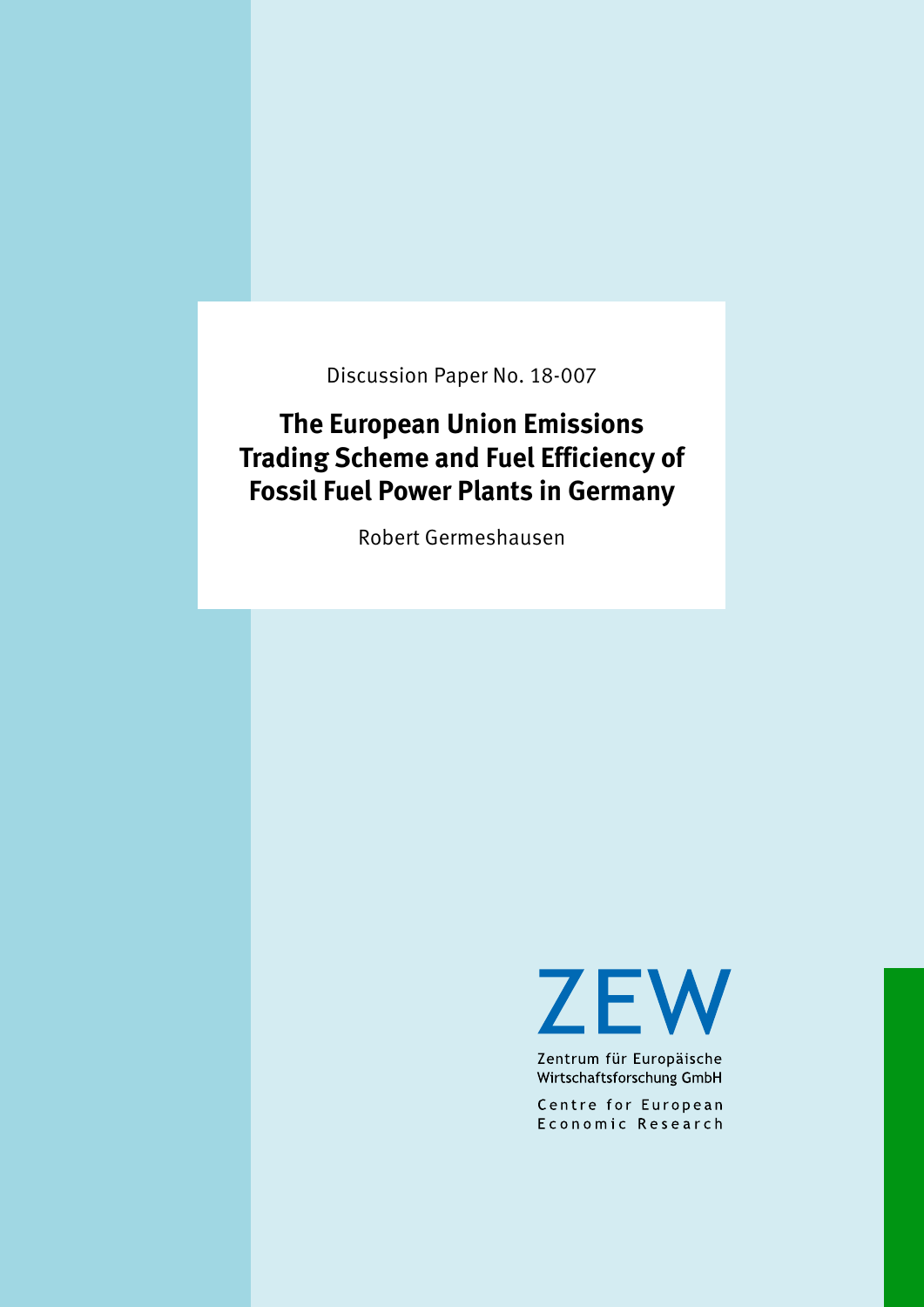Discussion Paper No. 18-007

# **The European Union Emissions Trading Scheme and Fuel Efficiency of Fossil Fuel Power Plants in Germany**

Robert Germeshausen

Download this ZEW Discussion Paper from our ftp server:

http://ftp.zew.de/pub/zew-docs/dp/dp18007.pdf

Die Discussion Papers dienen einer möglichst schnellen Verbreitung von neueren Forschungsarbeiten des ZEW. Die Beiträge liegen in alleiniger Verantwortung der Autoren und stellen nicht notwendigerweise die Meinung des ZEW dar.

Discussion Papers are intended to make results of ZEW research promptly available to other economists in order to encourage discussion and suggestions for revisions. The authors are solely responsible for the contents which do not necessarily represent the opinion of the ZEW.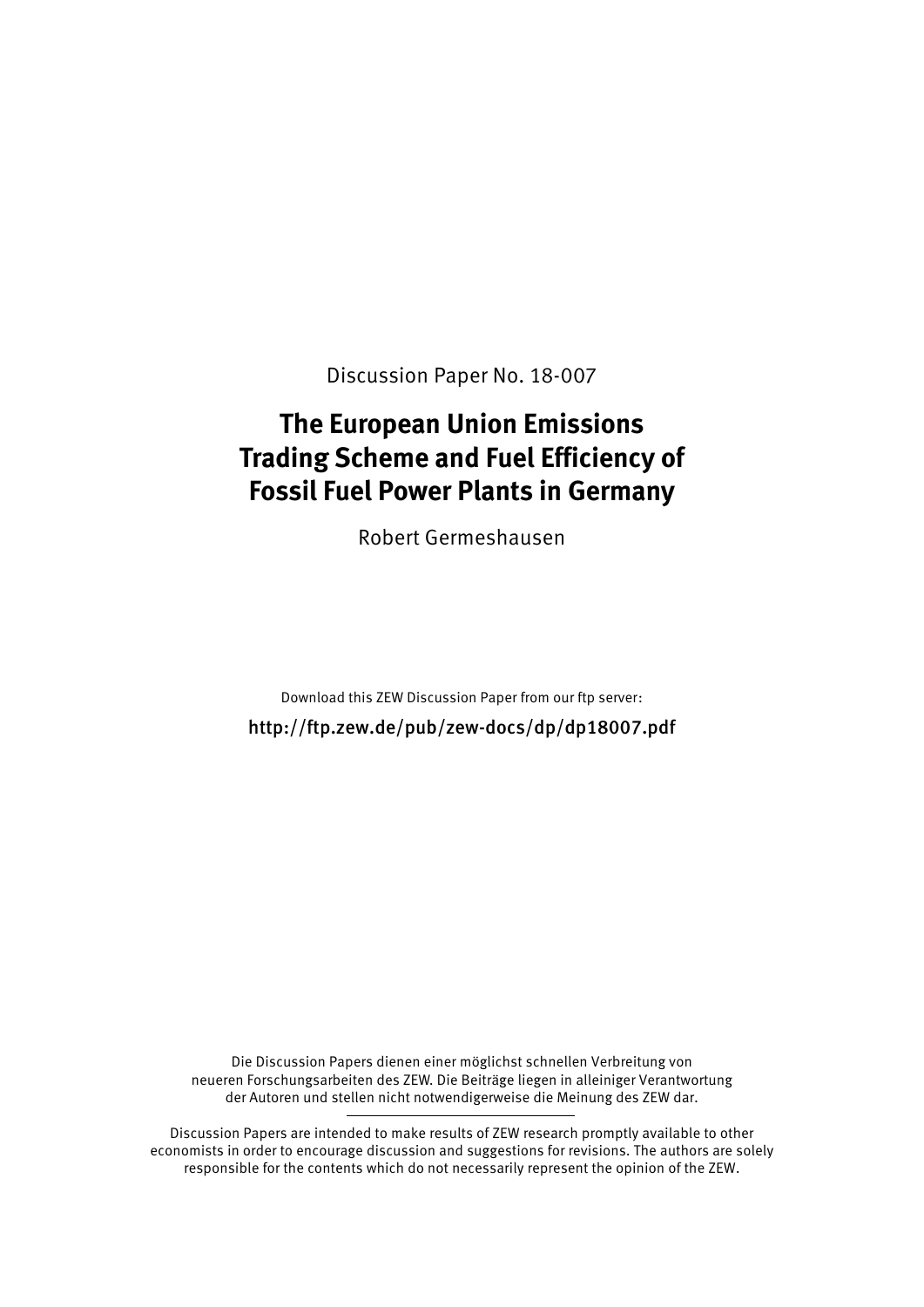# The European Union Emissions Trading Scheme and Fuel Efficiency of Fossil Fuel Power Plants in Germany

Robert Germeshausen $a,b,*$ 

<sup>a</sup>Centre for European Economic Research, L 7, 1, 68161 Mannheim, Germany.  $b$ University of Münster, Center of Applied Economics Research Münster (CAWM), Am Stadtgraben 9, 48143 Münster, Germany.

Version: 10 January 2018

# Abstract

I investigate the impact of the European Union Emissions Trading Scheme (EU ETS) on fuel efficiency of fossil fuel power plants using administrative micro data on power plants in Germany from 2003 to 2012. I find positive efficiency effects in fuel use, leading to a decrease in fuel input of 0.4 percent for an increase in carbon cost of one Euro. A back-of-the-envelope calculation suggests that the reduction in fuel use by fossil fuel power plants due to the introduction of the EU ETS translates into reductions in annual carbon emissions within the German electricity sector by around seven million tonnes in 2012. This represents about 2.4 percent of total annual carbon emissions in the German electricity sector and exemplifies the potential magnitude of efficiency improvements as a measure for reducing carbon emissions.

Keywords: EU ETS, Carbon Pricing, Fossil Fuel Power Plants, Treatment Intensity

JEL classification: D24, L94, Q48, Q58

Corresponding author:

Email address: germeshausen@zew.de, +49 621 1235218 (Robert Germeshausen)

I would like to thank Kathrine von Graevenitz, Beat Hintermann, Mirjam Kosch, Andreas L¨oschel, Erin Mansur, Katrin Sommerfeld, and Ulrich Wagner for their helpful comments and suggestions. This work also benefits from discussions at the AFiD Workshop 2016, AURÖ Nachwuchsworkshop 2017, AFiD Nutzerkonferenz 2017, EAERE Annual Conference 2017, Mannheim Energy Conference 2017 as well as from seminars at ZEW Mannheim and University of Münster. I thank the Research Data Centre (FDZ) of the Federal Statistical Office and the Statistical Offices of the German L¨ander for granting me data access, in particular Diane Zabel for her advice and technical support. Financial support by the German Federal Ministry of Education and Research (FKZ 03SFK4Z0) and by the Centre for European Economic Research (ZEW) Mannheim is gratefully acknowledged.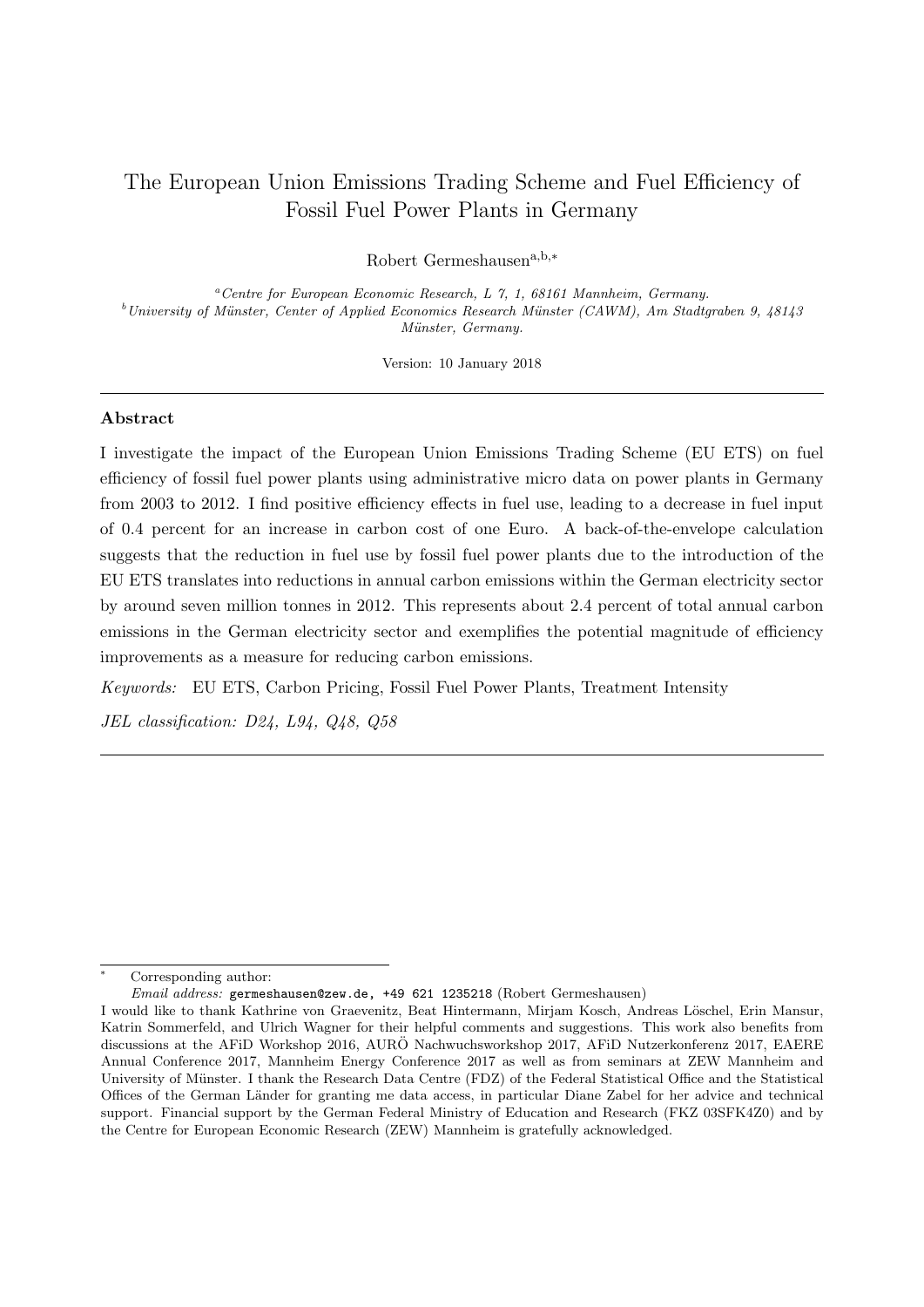# 1. Introduction

The energy sector is central to climate protection strategies in several countries including Germany, where it accounts for around 40 percent of total annual carbon emissions. The Intergovernmental Panel on Climate Change (IPCC) states that "[d]ecarbonizing (i.e. reducing the carbon intensity of) electricity generation is a key component of cost-effective mitigation strategies [...]" [\(IPCC, 2014\)](#page-33-0). Hence, understanding the effects of existing climate policies on the energy sector is crucial for the further development of policies to achieve mitigation targets efficiently.

In this study, I investigate the impact of the European Union Emissions Trading Scheme (EU ETS) on fuel efficiency of fossil fuel power plants in Germany. Furthermore, I analyse potential effects on labour efficiency, investments in machinery and utilization of power plants. The EU ETS is currently the largest cap-and-trade system for greenhouse gas emissions worldwide. It puts a price on greenhouse gas emissions from regulated installations to achieve emission reductions and to provide incentives for investments in low-carbon technologies. As the EU ETS covers multiple sectors, emission reduction efforts within the energy sector will only be undertaken if (marginal) abatement costs are relatively low compared to activities in other regulated sectors and lower than the (expected) market price of emission allowances. Fuel switching, i.e. generating electricity with fuels that are associated with lower (including zero) carbon emissions, is considered as a major option to reduce the carbon intensity of electricity generation (e.g., see the review by [Hintermann et al., 2016\)](#page-33-1). However, increasing fuel efficiency may also be an important measure to simultaneously reduce cost and carbon emissions in the energy sector, as emissions are directly linked to fuel use. Hence, studying the impact of the EU ETS on the efficiency of fossil fuel power plants, i.e. choosing inputs to produce a certain output level at minimal cost, allows me to draw conclusions not only on the effect of carbon pricing on the optimal input combination in electricity generation, but also on fuel efficiency improvements as a measure to reduce carbon emissions in the energy sector.

This study employs administrative annual plant-level data from the German statistical offices on nearly all fossil fuel power plants in Germany from 2003 to 2012 [\(Research Data Centre of the](#page-34-0) [Statistical Offices Germany, 2016\)](#page-34-0). The data encompasses on average about 85 percent of fossil fuel electricity generation in Germany.<sup>[1](#page-3-0)</sup> Germany is particularly suitable for this study because of the size of its energy sector within the  $EU^2$  $EU^2$  and its electricity generation structure, consisting of a variety of hard coal, lignite, nuclear, and natural gas power plants as well as renewable energy installations.

<span id="page-3-0"></span><sup>&</sup>lt;sup>1</sup>The remaining 15 percent is generated by power plants for which participation in the administrative survey is not mandatory. For example, this includes power plants with less than 1 megawatt (MW) bottleneck capacity or industrial power plants that generate electricity only for self-consumption.

<span id="page-3-1"></span><sup>&</sup>lt;sup>2</sup>Carbon emissions of the German energy sector represent around 30 percent of the European Union's (EU) carbon emissions in the energy sector.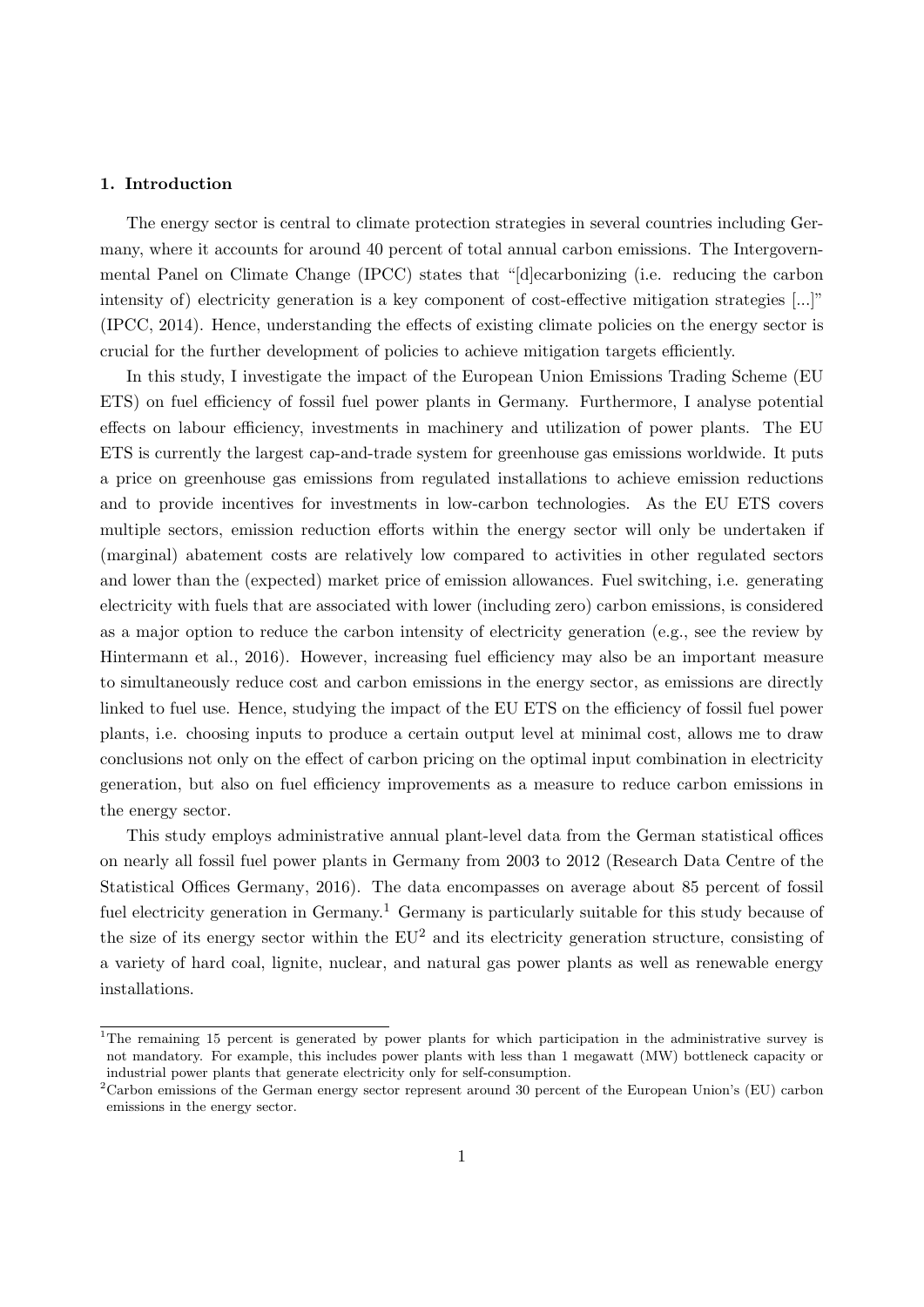I find positive efficiency effects in fuel use, but no statistically significant labour efficiency effect. An increase in individual carbon cost of one Euro per megawatt hour (MWh) leads on average to a reduction in fuel input by around 0.4 percent, holding the level of output fixed. To put this figure into context, at an average European Emission Allowances (EUA) cost of around six Euro per MWh of electricity and heat generation and assuming a linear effect, the introduction of the EU ETS has lead to an increase in fuel efficiency of around 2.4 percent on average. The rather small magnitude of this effect may be driven by two aspects. First, I also find a negative and statistically significant effect of the EU ETS on utilization of carbon intensive power plants. Lower utilization would be likely negatively associated with fuel efficiency. This exemplifies that the fuel efficiency effect must be interpreted as an overall net effect. Second, this magnitude suggests that rather small scale measures to improve fuel efficiency were implemented. This is consistent with the finding that the effects on investments in machinery are either statistically insignificant or of small magnitude as well as with existing case studies on the investment behaviour under the EU ETS in the German power sector [\(Hoffmann, 2007;](#page-33-2) [Rogge et al., 2011\)](#page-34-1).

Following [Fabrizio et al.](#page-32-0) [\(2007\)](#page-32-0) and [Gao and Van Biesebroeck](#page-32-1) [\(2014\)](#page-32-1), I model the production function in a Leontief fashion to take into account specific characteristics in the underlying production technology for electricity generation. Assuming cost-minimizing behaviour, input demand functions for fuel and labour are derived taking simultaneity of input and output choices into account (e.g. [Marschak and Andrews, 1944;](#page-33-3) [Griliches and Mairesse, 1995;](#page-33-4) [Olley and Pakes, 1996\)](#page-34-2).

This framework is used to evaluate the impact of the EU ETS on fuel and labour efficiency. The major identification challenge is that almost all fossil fuel power plants in Germany are subject to this regulation, facing also the same carbon price. This prevents a comparison of treated and untreated plants before and after the introduction of the EU ETS to uncover the causal effect of this policy. However, the EU ETS affects fossil fuel power plants to a different extent depending on emission factors of the fuel used, individual heat rates (ratio of fuel input to generation of electricity and heat) and on the price of emission allowances. Thus, I make use of both crosssectional and time variation in treatment intensities, i.e. individual carbon cost for electricity and heat generation of plants, to identify the effect of the EU ETS on fossil fuel power plants.<sup>[3](#page-4-0)</sup>

Differences in actual measured heat rates are mainly determined by the state of technology and actual utilization of plants. The technology is determined by investment decisions, i.e. at the time of construction of the plant as well as retrofitting. Investment decisions are thereby based on expectations about development of several different factors, which may include, among others, the structure of the electricity generation sector, future demand and (fuel) cost relationships. The utilization of plants is determined by the level of demand and the plant's marginal cost compared to other (available) plants as well as its maintenance periods. Given these considerations, ETS intensities based on actual measured heat rates are very likely to be endogenous. This potential

<span id="page-4-0"></span><sup>&</sup>lt;sup>3</sup>In the following text, I will use treatment intensity and ETS intensity interchangeably.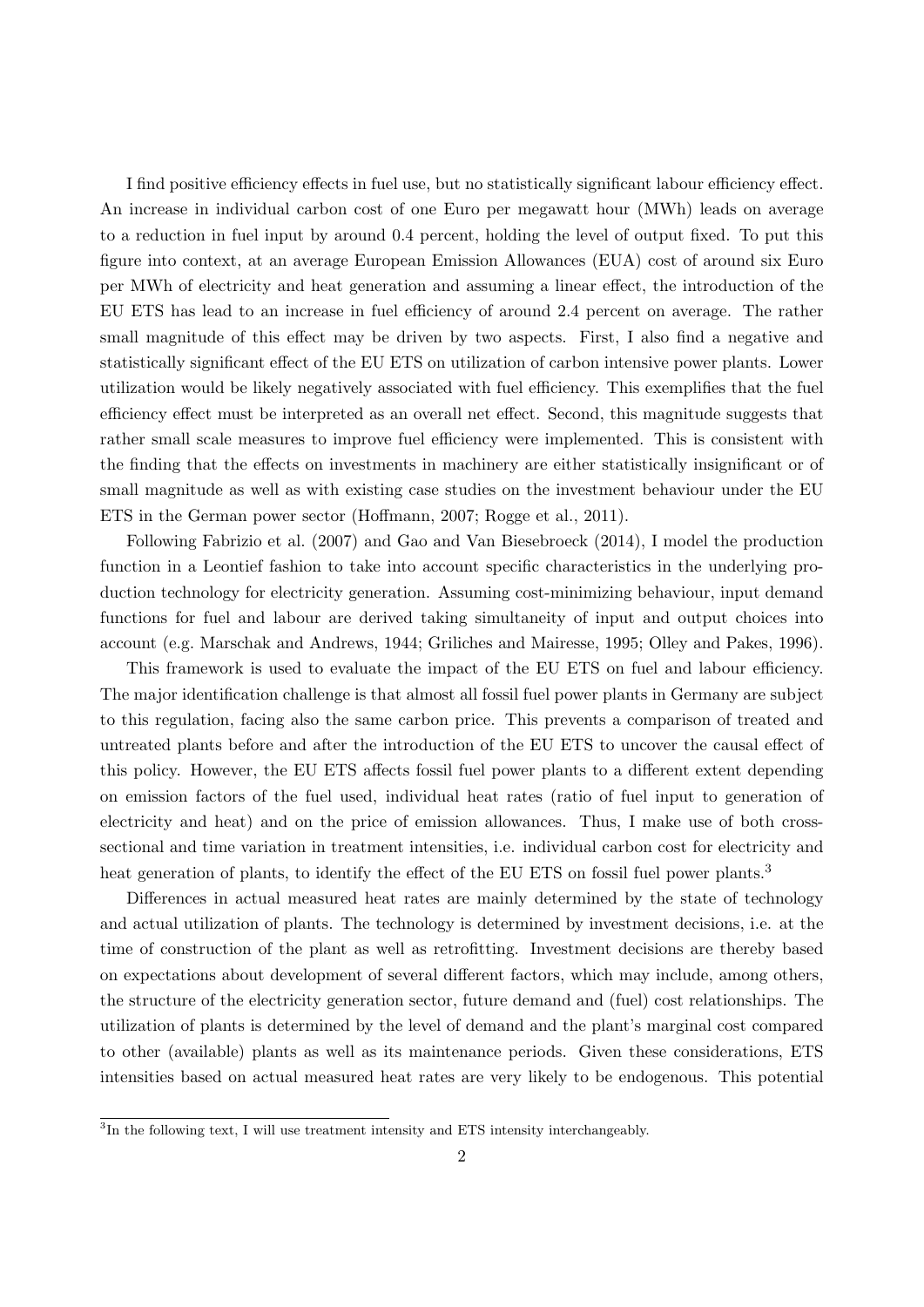issue is addressed by using a plant-specific measure of ex-ante exposure to carbon prices that relies on actual individual heat rates achieved on average before the introduction of the EU ETS instead of annual ETS intensities. Annual values based on this ETS Ex-Ante Exposure start from 0 Euro per MWh electricity and heat generation (before the introduction of the EU ETS), with the 90th percentile being 15 Euro per MWh for hard coal, 20 Euro per MWh for lignite, and 6 Euro per MWh for natural gas power plants, respectively. Identification relies mainly on within fuel type variation. Within fuel type variation derives from differences in actual achieved heat rates across plants and EUA price changes over time. Thereby, variation across plants of the same fuel type accounts for about 30 to 40 percent of differences in individual carbon cost, with the remaining part resulting from changes over time.

This paper is related to the literature on productivity and efficiency effects from policies and regulation in the electricity generation sector. These studies focus mainly on the effects of deregulation on productivity and efficiency (e.g. [Knittel, 2002;](#page-33-5) [Fabrizio et al., 2007;](#page-32-0) [Craig and Savage,](#page-32-2) [2013;](#page-32-2) [Gao and Van Biesebroeck, 2014\)](#page-32-1). Overall, they find some efficiency gains at different stages of deregulation, e.g. the switch from cost-of-service to incentive regulation [\(Knittel, 2002\)](#page-33-5) and the turn to competitive markets in the United States [\(Fabrizio et al., 2007;](#page-32-0) [Craig and Savage, 2013;](#page-32-2) [Chan et al., 2017\)](#page-32-3) as well as in China [\(Gao and Van Biesebroeck, 2014\)](#page-32-1). This study differs from these papers with respect to the nature of the influence. Deregulation alters the agents' underlying objective function, leading to efficiency changes. In the case of carbon pricing, the objective function remains the same, however, there are (at least) three possible channels through which fossil fuel power plants are affected. First, a price on carbon emissions raises opportunity costs of low heat rates and may therefore incentivize efficiency improvements. [Linn et al.](#page-33-6) [\(2014\)](#page-33-6) have illustrated this mechanism through the example of coal price changes. This reaction may also depend on (differences in) electricity market regulation as pointed out by [Fowlie](#page-32-4) [\(2010\)](#page-32-4), who finds that deregulated power plants choose less capital-intensive mitigation measures compared to regulated or publicly owned plants in case of the  $US NO<sub>x</sub>$  Budget Program. Second, carbon pricing may introduce an additional burden to producers by influencing optimal input combinations. This in turn can lead to negative productivity effects [\(Gollop and Roberts, 1983\)](#page-32-5) or to higher marginal and total cost [\(Førsund and Granderson, 2013\)](#page-32-6) as in the case of sulphur dioxide emission regulations. More recently, [Zhou and Huang](#page-34-3) [\(2016\)](#page-34-3) investigate the effect of the Regional Greenhouse Gas Initiative (RGGI) in the United States on the technical efficiency of power plants. Although they do not find a direct effect of carbon pricing on technical efficiency of regulated power plants, they investigate possible spillover effects on unregulated power plants and find a negative effect. Third, there is evidence that fossil fuel power plants experienced windfall profits from free allocation of emission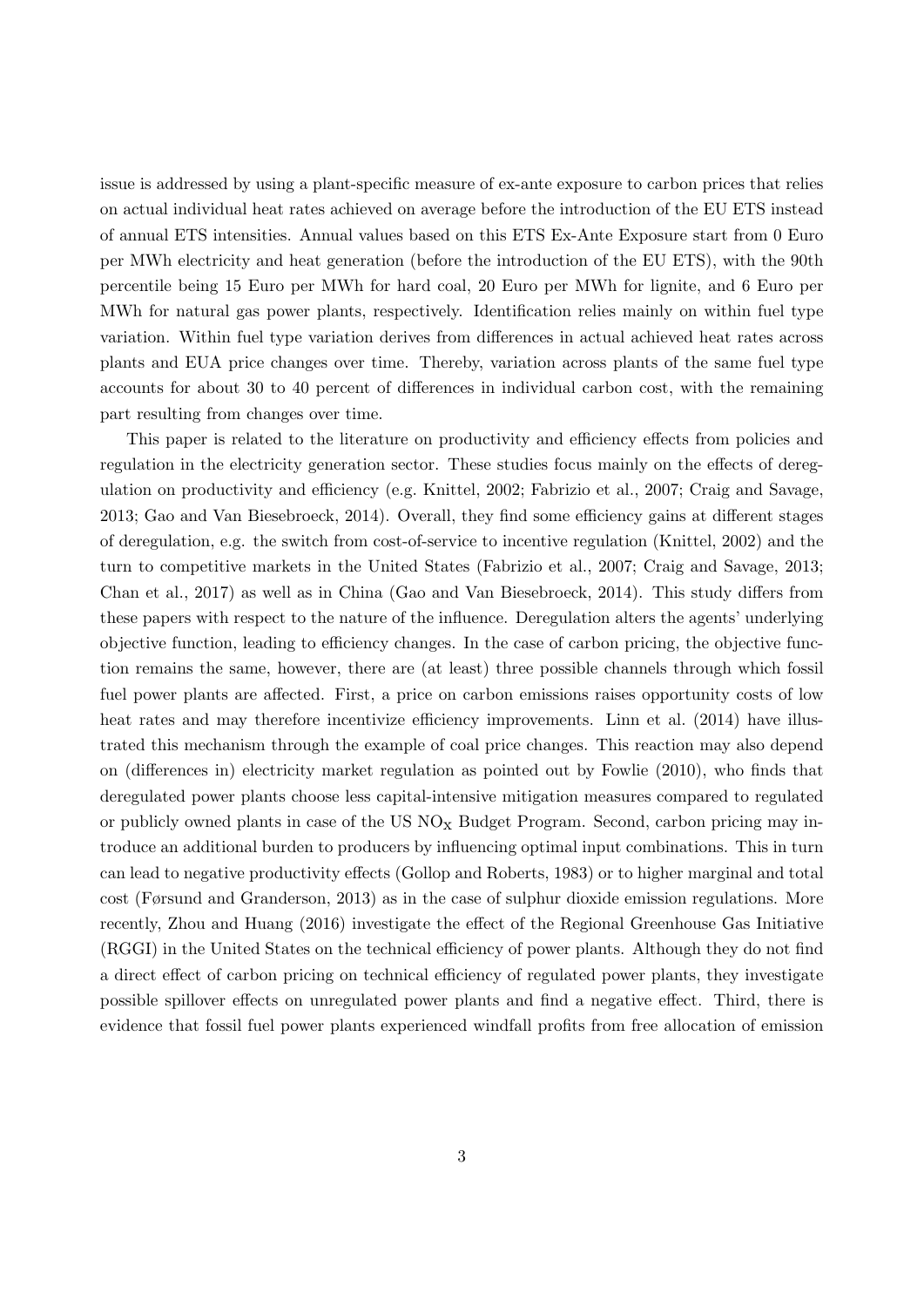allowances and carbon cost pass-through under the EU ETS (e.g. [Sijm et al., 2006\)](#page-34-4). Modelling results from [Pahle et al.](#page-34-5) [\(2011\)](#page-34-5) suggest that this could have an effect on investment.<sup>[4](#page-6-0)</sup>

Which of these effects prevail and the size of the resulting net effect of carbon pricing on fuel efficiency are ultimately empirical questions. To tackle these, I analyse the experiences made in an actual introduction of carbon pricing, using administrative micro data on fossil fuel power plants. Despite a relatively large literature of (ex ante) simulation studies, analyses based on aggregate data, or qualitative studies, the empirical literature based on micro data investigating the effect of the EU ETS in the energy sector is still scarce [\(McGuiness and Ellerman, 2008;](#page-33-7) [Linden et al., 2013;](#page-33-8) [Chan et al., 2013;](#page-32-7) [Yu, 2013\)](#page-34-6).<sup>[5](#page-6-1)</sup> The small number is mainly due to two reasons: lack of detailed micro data and issues in constructing a reasonable counterfactual situation (see e.g. [Martin et al., 2016,](#page-33-9) for a recent review). My paper contributes to this strand of literature addressing both challenges. First, data before the introduction of the EU ETS, especially on fuel input and carbon emissions, is often not available.<sup>[6](#page-6-2)</sup> The data set used in this analysis offers two years of data before the start of the EU ETS in 2005. This allows me to observe power plants before the start of the treatment and use actual measured pre-treatment heat rates in my identification strategy. Thus, it enables me to better isolate the effects actually caused by the EU ETS from other influences.[7](#page-6-3) Second and related to the first issue, this paper circumvents the problem of having almost no untreated group of plants in the energy sector by using differences in plant's (ex-ante) treatment intensity for identification. Although this approach to identify effects of comprehensive policies (covering almost all agents in an economy) is in general not new (e.g. [Mian and Sufi, 2012\)](#page-33-10), it has not been applied to the energy sector and to the analysis of the EU ETS yet.

The paper is structured as follows: Institutional details on the EU ETS and fossil fuel power plants in Germany are provided in Section [2.](#page-6-4) Section [3](#page-11-0) outlines the empirical model and identification strategy. The data is described in Section [4.](#page-17-0) Section [5](#page-25-0) presents the results and Section [6](#page-30-0) concludes.

# <span id="page-6-4"></span>2. The EU ETS and Fossil Power Plants

#### 2.1. Institutional Background

In 1997, emission reduction targets for the EU were formulated within the Kyoto Protocol. The EU decided to introduce a cap-and-trade system to achieve parts of its obligations (see e.g. in the EU Green Paper published in March 2000). Within a cap-and-trade system, an overall cap on

<span id="page-6-0"></span><sup>&</sup>lt;sup>4</sup>Windfall profits may be one reason for different results compared to [Adair et al.](#page-32-8) [\(2014\)](#page-32-8). They find that compliance costs for air regulation crowds out investment in heat rates improvements.

<span id="page-6-1"></span><sup>&</sup>lt;sup>5</sup>Additionally, there are studies that focus on a variety of sectors, including but not dealing explicitly with the energy sector (e.g. [Commins et al., 2011;](#page-32-9) Löfgren et al., 2013; [Jaraite and Di Maria, 2016\)](#page-33-12).

<span id="page-6-2"></span> ${}^6$ [Jaraite and Di Maria](#page-33-12) [\(2016\)](#page-33-14), [Petrick and Wagner](#page-34-7) [\(2014\)](#page-34-7), Löschel et al. (2016) and [Lutz](#page-33-14) (2016) are recent exceptions, where the last three focus solely on the manufacturing sector.

<span id="page-6-3"></span><sup>7</sup>Although, it would have been desirable to include even more pre-treatment years, this data is not available.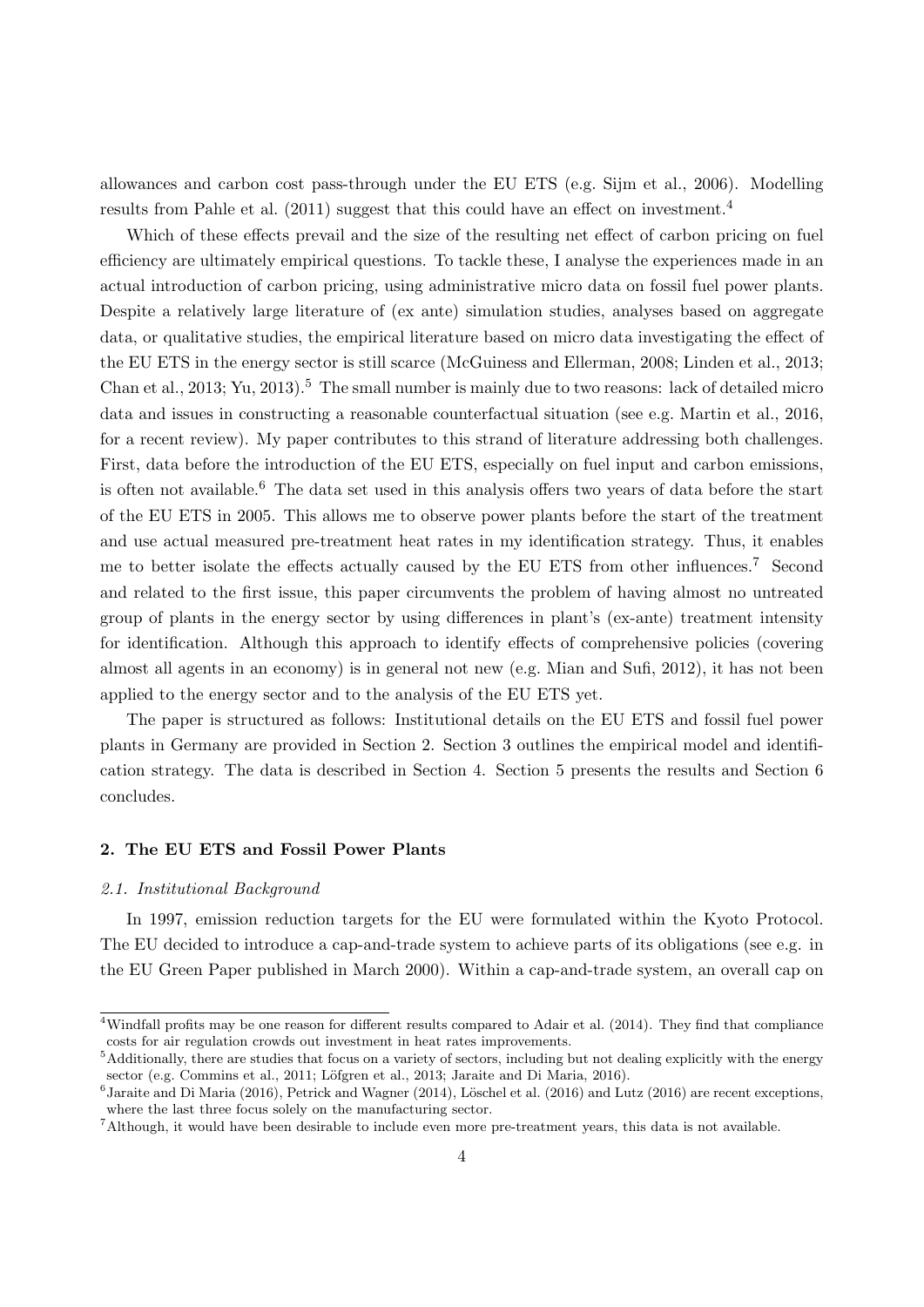emissions for regulated entities is set and emission certificates of an equivalent amount are issued (either by auctioning or free allocation). Regulated entities have to hand in emission certificates in an amount corresponding to their individual annual emissions. Otherwise, they face a penalty for non-compliance. Emission certificates can be traded on a secondary market. By trading emission certificates, marginal abatement costs over regulated entities can be equalized. Thus, the market price should reflect marginal abatement costs given the cap. The EU ETS was introduced in 2005, following the adoption of the EU ETS Directive 2003/87/EC in October 2003. It covers almost 11,000 installations in the energy sector, energy-intensive industry as well as commercial aviation (from 2013 on). Currently, around 45 percent of the EU's greenhouse gas emissions are regulated under this scheme. The EU ETS is divided into different trading phases. This study encompasses Phase I (2005-2007) and Phase II (2008-2012).

The power sector has been included in the EU ETS from the beginning and fossil fuel power plants are in general under regulation of the EU ETS if their rated thermal input is 20 megawatt (MW) or larger. This applies to almost all fossil fuel power plants in Germany. Emission certificates in the first two phases were mainly allocated to power plants free of charge based on their individual historical carbon emissions ("grandfathering"). Average carbon emissions from 2000 to 2002 determined free allocation for Phase I and from 2000 to 2005 for Phase II, respectively. With the start of Phase III in 2013, in general, this grandfathering scheme ended for power plants.<sup>[8](#page-7-0)</sup>

# 2.2. Power Plants in the EU ETS

In electricity generation, several technologies with different characteristics are employed. Given that electricity cannot be stored economically on a large-scale, supply must always equal demand. Since demand is rather inelastic in the short-run, but varies over time (e.g. hour of day and season), supply has to adjust accordingly. This cannot be fulfilled by a single available technology at leastcost, calling for a mix of several generation technologies with different fixed and variable costs. The employed technologies also differ along other dimensions: in particular, the fuel that is used for electricity generation, and heat rates, which are mainly determined by the underlying technology and vintage.<sup>[9](#page-7-1)</sup> This has implications for the emission intensity of the electricity generation, which varies over individual plants by heat rate and the fuel's carbon content.

Traditionally, the German power generation sector relies heavily on coal. In the period from 2003 to 2012, hard coal and lignite together accounted for more than 45 percent of total generation,

<span id="page-7-0"></span><sup>8</sup>As of from 2013, power plants need to buy their emission certificates either at auctions or on the secondary market. Eight countries (Bulgaria, Cyprus, Czech Republic, Estonia, Hungary, Lithuania, Poland and Romania) are allowed to continue free allocation (by a decreasing amount) to power plants until 2019 under Article 10c of the EU ETS Directive 2009/29/EC.

<span id="page-7-1"></span> $9F$  For example, gas-fired power plants in Germany have an average efficiency rate - the inverse of heat rate, i.e. (gross) electricity produced in energy units with one energy unit of fuel used - of around 50 percent, whereas hard coal fired power plants achieve on average an efficiency rate of around 40 percent [\(UBA, 2013\)](#page-34-8). But individual heat rates vary among the specifically used technologies. For example, the efficiency rate for a gas-fired power plant is also dependent on whether it is a gas turbine (with a typical efficiency rate of about 40 percent) or a combined cycle gas turbine (CCGT), which additionally uses the waste heat and achieves efficiency rates up to 60 percent.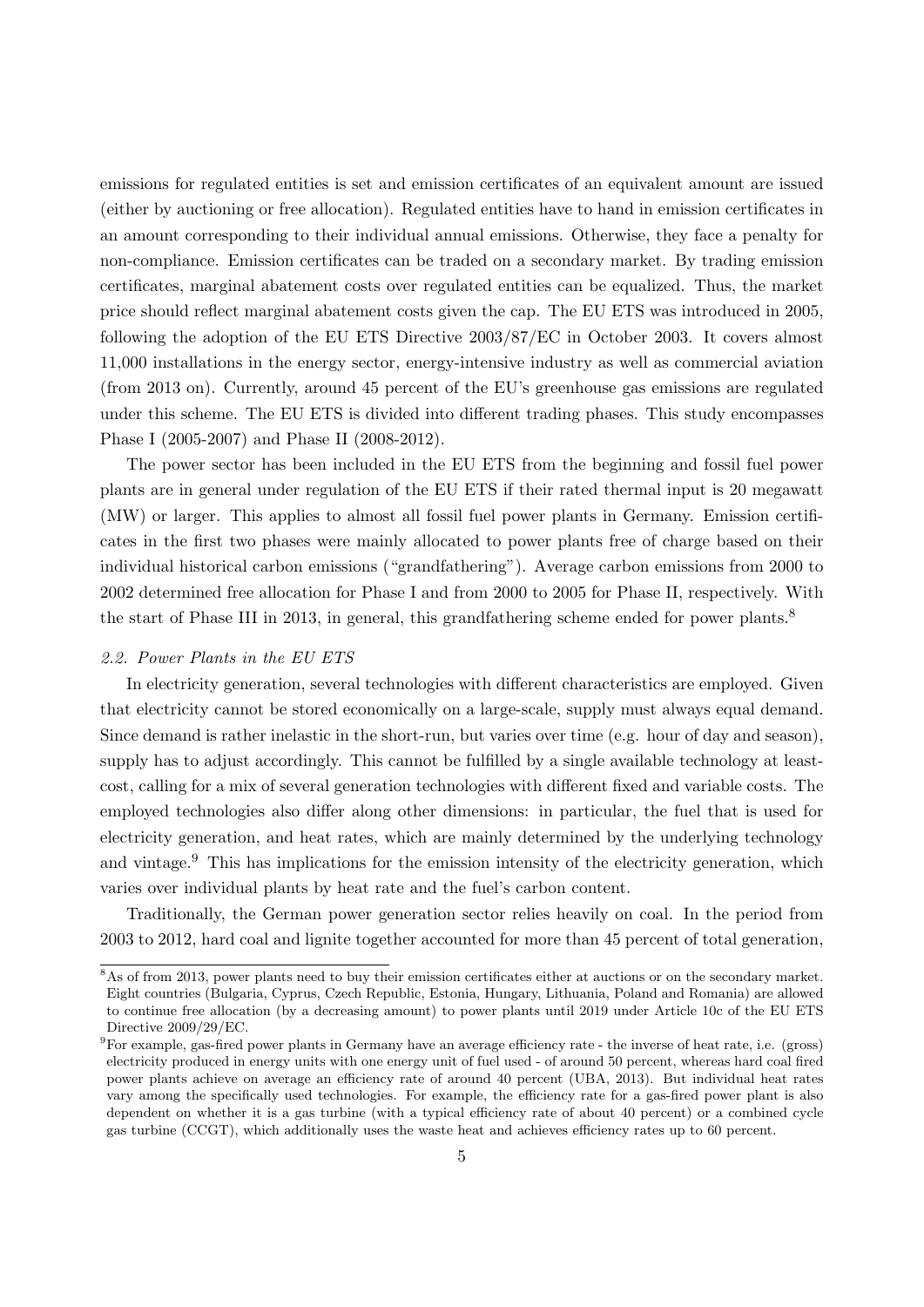with each contributing almost equally. In the course of the nuclear phase-out in Germany starting in 2000, the share of nuclear generation in total electricity generation dropped from around 30 percent in the beginning of the 2000's to 15 percent in 2012. Electricity generation from natural gas-fired power plants from 2003 to 2012 varied from around 10 to 14 percent. This time period also exhibited a rise in the share of electricity generated by renewable energy sources, starting from eight percent in 2003 (which was mainly hydro power) to 24 percent in 2012, with wind (8 percent), biomass (6 percent) as well as hydro and solar photovoltaic (each 4 percent) contributing the most.[10](#page-8-0)

Generated electricity can be sold either at the wholesale market (day-ahead or forward) or via bilateral trade agreements.<sup>[11](#page-8-1)</sup> The day-ahead wholesale market is widely regarded as a reference for other products (e.g. forward wholesale contracts or bilateral agreements). In this market, plant owners submit hourly supply curves with prices and quantities. The individual bids are aggregated at the market level, with each plant being placed within a merit-order according to its bid. In a uniform price auction, the market price is determined by the intersection of supply and demand.

The individual bidding behaviour<sup>[12](#page-8-2)</sup> and the question whether liberalized wholesale electricity is a competitive or non-competitive market is under ongoing discussion. In a competitive market, plants would act as price-takers, placing bids at their individual marginal cost and would only want to produce electricity whenever the market price was higher than or equal to their marginal cost. When plants do not behave competitively, they try to influence the market price (e.g. by withholding capacity at a price that lies above or equal to their marginal cost). The popular noncompetitive models for electricity generation are Cournot (e.g. [Bushnell et al., 2008\)](#page-32-10) or Supply Function Competition (e.g. [Klemperer and Meyer, 1989;](#page-33-15) [Green and Newbery, 1992\)](#page-33-16). In Germany, installed electricity generation capacity is concentrated to a certain degree: the four largest companies had a share of 58 percent in the German-Austrian market in 2012 [\(Monopolkommission,](#page-34-9) [2013\)](#page-34-9). This has raised concerns of potential non-competitive behaviour. The existing evidence of market power in the German wholesale electricity market is, however, inconclusive and at least suggests that behaviour is not stable over time. Müsgens  $(2006)$  compares wholesale prices with marginal cost produced by a dispatch model and finds that prices are consistent with competition from the early 2000 to 2001, but differ from marginal cost estimates from 2001 to 2003. Similarly, [Weigt and von Hirschhausen](#page-34-11) [\(2008\)](#page-34-11) find market prices above competitive levels for 2002 to 2006. However, Möst and Genoese [\(2009\)](#page-34-12) do not find evidence for non-competitive behaviour for 2006 and neither do [Graf and Wozabal](#page-33-17) [\(2013\)](#page-33-17) for the period from 2007 to 2010.

<span id="page-8-0"></span><sup>&</sup>lt;sup>10</sup>The data used in this paragraph stems from the German Federal Ministry for Economic Affairs and Energy [\(BMWi,](#page-32-11) [2016\)](#page-32-11).

<span id="page-8-1"></span> $11$ This applies mainly for electricity generated by conventional power plants. Electricity from renewable energy sources under regulation of the Renewable Energy Sources Act are mainly enjoying priority access to the grid and are paid a fixed-price per generated unit of electricity (feed-in tariff) or a feed-in premium for a certain time period.

<span id="page-8-2"></span><sup>&</sup>lt;sup>12</sup>In the case, in which actual production decisions are made on a higher level (e.g. company), plants do only have to supply the amount of electricity that is called by the company.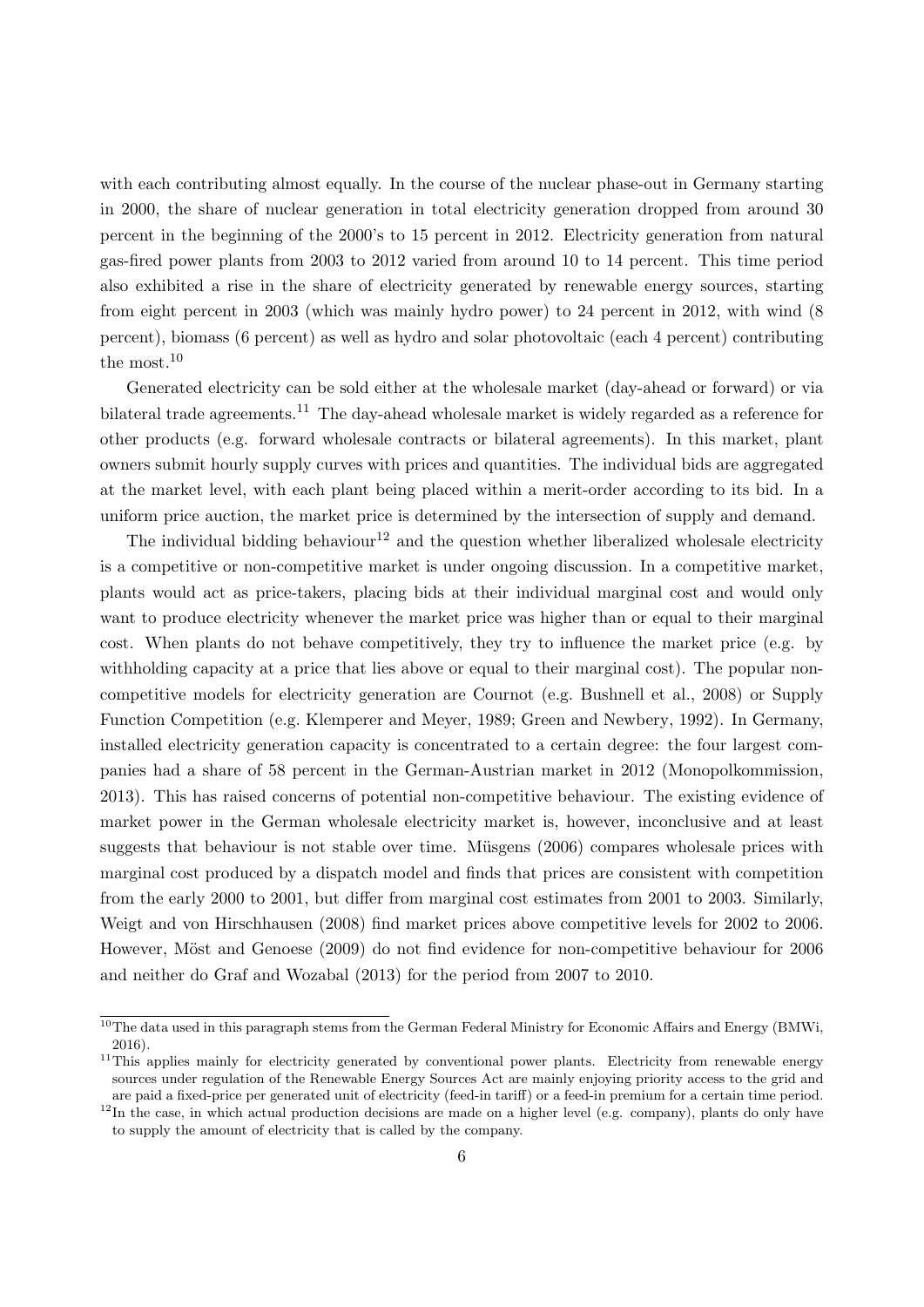With the introduction of the EU ETS, regulated power plants, which are mainly fossil fuel power plants, are obliged to hand in emission certificates of an amount equivalent to their annual carbon emissions. The emission certificates stem either from free allocation, auctioning, or can be bought on the secondary market. The EU ETS is expected to impact fossil fuel power plants by raising marginal production cost and generating windfall profits due to cost pass-through and free allocation of emission certificates.[13](#page-9-0) Introducing a carbon price means that emission is now costly for the plant (even if the emission certificate is allocated for free to the power plant, it represents an opportunity cost) and thus, the carbon content in the fuel raises input costs for fuel. Dependent on the emission intensity of the fuel used for electricity generation, this additional cost can be significant as it is shown in Figure [1](#page-9-1) based on data from BAFA [\(2015a;](#page-32-12) [2015b\)](#page-32-13), [UBA](#page-34-8) [\(2013\)](#page-34-8) and from the European Energy Exchange (EEX).

<span id="page-9-1"></span>

Figure 1: Average Fuel and Carbon Cost in Power Generation

Under marginal cost pricing, emission costs are expected to be completely incorporated in the power plants' bids, leading to an emission cost pass-through onto the electricity price. However, demand reactions and non-competitive behaviour could also lead to an incomplete pass-through of emission costs. The empirical literature on cost pass-through of emission costs within the EU ETS to wholesale electricity prices in Germany suggests that emission cost are almost completely incorporated in the bids and passed onto the electricity price. An early study by [Sijm et al.](#page-34-13) [\(2008\)](#page-34-13) finds incomplete pass-through rates. While these estimates depend on the relationship between electricity prices and input prices, it is marginal input cost that matters for cost passthrough, i.e. taking into account the marginal plant's emission intensity in addition to carbon prices

Notes: The black bars represent the average fuel cost to generate a megawatt hour electricity in each year from 2003 to 2012 of a hard coal power plant (left panel) and a natural gas power plant (right panel), respectively. The grey bars illustrate analogously the average carbon cost. Own calculations based on data from BAFA (2015a; 2015b), UBA (2013) and EEX.

<span id="page-9-0"></span> $13$ Another impact of the introduction of the EU ETS is the trading of emission certificates. However, since this is mainly done at the company level (e.g. [Heindl and Lutz, 2012\)](#page-33-18) and the energy sector is in general experienced with (commodity) trading, I abstract from this issue in the following.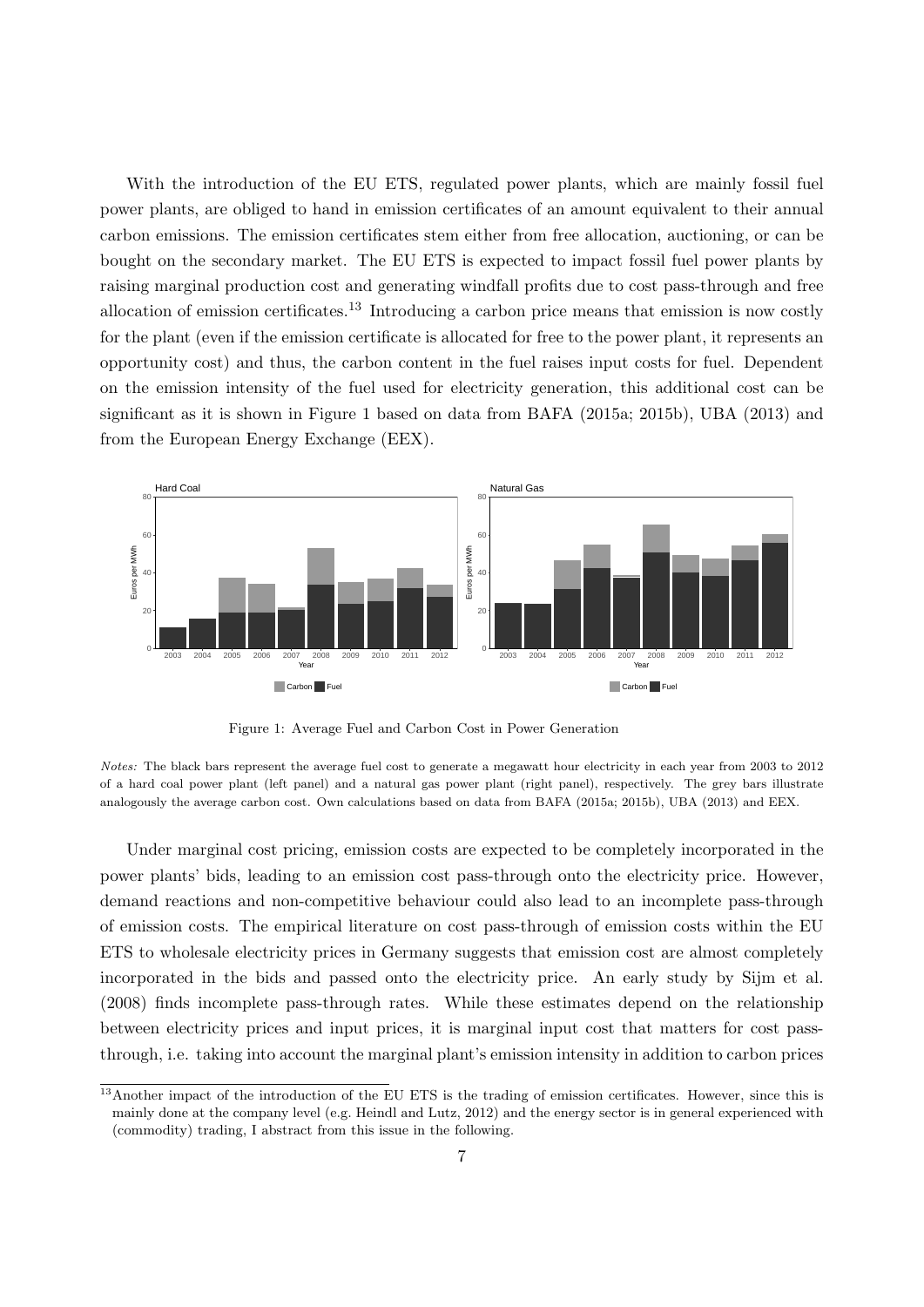[\(Hintermann, 2017;](#page-33-19) [Fabra and Reguant, 2014\)](#page-32-14). k [Hintermann](#page-33-19) [\(2017\)](#page-33-19) finds that in the period from 2010 to 2013, emission costs are on average (almost) completely passed through to the electricity prices in Germany, with the extent differing by the level of aggregate demand. This is in line with [Fabra and Reguant](#page-32-14) [\(2014\)](#page-32-14), who find almost complete pass-through in Spain from 2004 to 2006, using detailed bid-level data. [Zachmann and von Hirschhausen](#page-34-14) [\(2008\)](#page-34-14) and Mokinski and Wölfing [\(2014\)](#page-33-20) find evidence for asymmetric cost pass-through in 2005 and 2006 to wholesale electricity prices in Germany. This asymmetric pass-through ends, however, in early 2006 at the same time as investigations of pricing behaviour by the German competition authority became public [\(Mokinski](#page-33-20) and Wölfing,  $2014$ ).

The incorporation of carbon cost and the associated increase in marginal generation costs affect power plants to a different extent potentially affecting operational decision [\(McGuiness and](#page-33-7) [Ellerman, 2008\)](#page-33-7) and fuel substitution [\(Linden et al., 2013\)](#page-33-8). For the first two years of the EU ETS, [McGuiness and Ellerman](#page-33-7) [\(2008\)](#page-33-7) find a positive impact on the utilization of natural gas power plants in the United Kingdom, whereas coal power plants experienced a lower level of utilization consistent with the higher carbon costs that these plants have to bear. On the other hand, [Linden](#page-33-8) [et al.](#page-33-8) [\(2013\)](#page-33-8) find that fossil fuels even within a plant are replaced by wood in Sweden. However, this may be a particularity of the Swedish electricity sector and is not (yet) a current practice in the German electricity sector. Furthermore, it is unclear to which extent this reflects already existing trends as pre-treatment years are not observed. [Commins et al.](#page-32-9) [\(2011\)](#page-32-9) observe lower total factor productivity in the power sector compared to non-regulated sectors after the introduction of the EU ETS.

The EU ETS might not only affect individual operational decisions but also investment decisions. These include market entry, i.e. building a new power plant and deciding on size (capacity) and technology (heat rate and fuel type), but also investments in existing plants. For example, heat rate improvements may be incentivized by raising opportunity costs of inefficient fuel use, which may be similar to coal price shocks as investigated by [Linn et al.](#page-33-6) [\(2014\)](#page-33-6). [Seifert et al.](#page-34-15) [\(2016\)](#page-34-15) find potential for technical efficiency improvements for power plants in Germany. It has been pointed out that the electricity sector incurred windfall profits due to cost pass-through and free allocation [\(Sijm et al., 2006\)](#page-34-4). Indeed, [Chan et al.](#page-32-7) [\(2013\)](#page-32-7) find an increase in revenues during 2005 to 2009 after the introduction of the EU ETS. These financial gains may themselves have an effect on investment decisions [\(Pahle et al., 2011\)](#page-34-5). However, case studies on the investment behaviour within the German power sector suggest that the influence of the EU ETS may be limited to small-scale investments (e.g. [Hoffmann, 2007;](#page-33-2) [Rogge et al., 2011\)](#page-34-1). Löfgren et al. [\(2013\)](#page-33-11) do not find evidence for an impact of the EU ETS on firm investments in manufacturing and the energy sector in Sweden.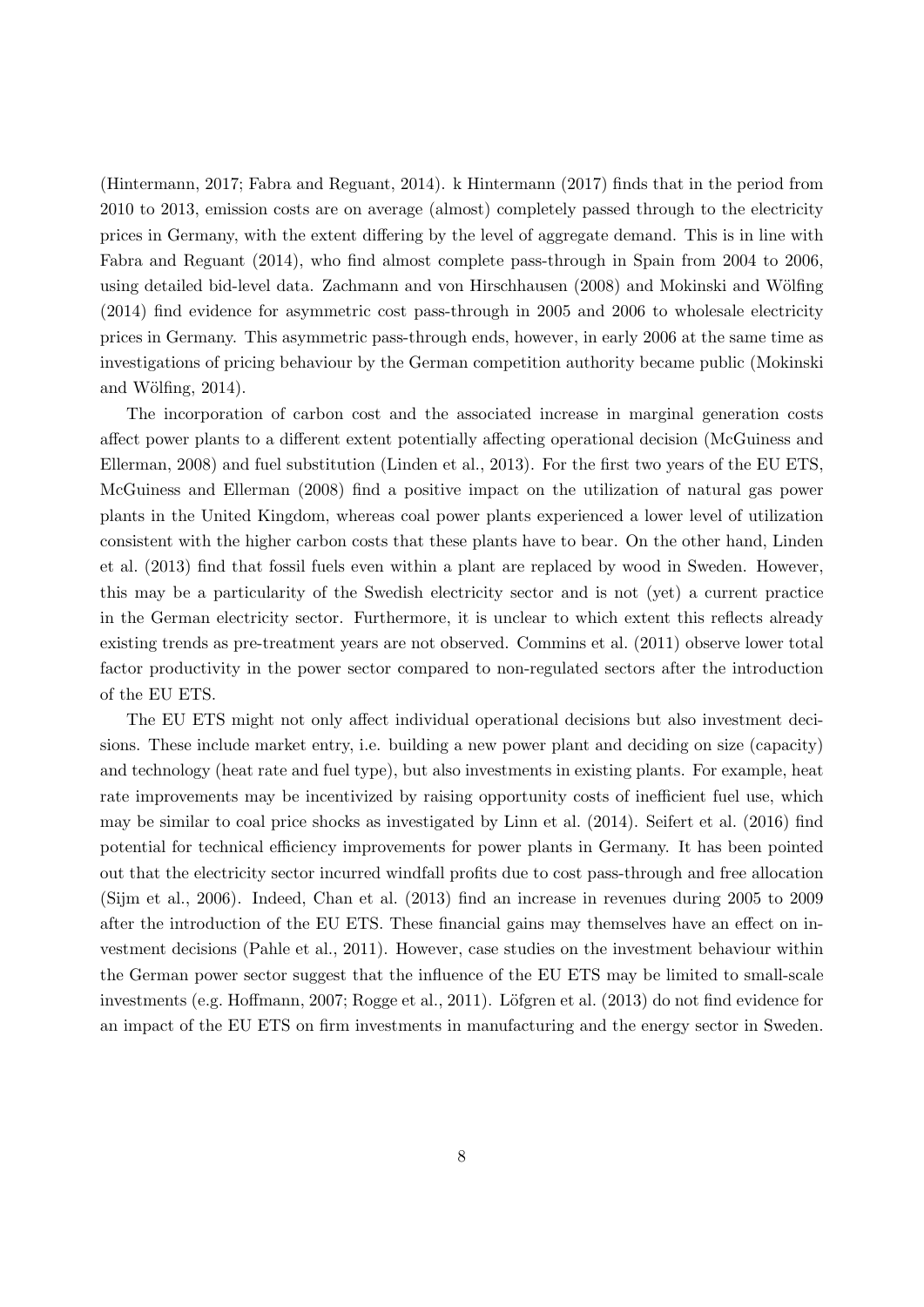# <span id="page-11-0"></span>3. Empirical Model

#### 3.1. Input Demand Functions in Power Generation

Productivity and efficiency in the power generation sector has received attention in the economic literature before. When it comes to methodology, different approaches exist in the literature. These differ in particular concerning short-run substitution possibilities between fuel use and other input factors, such as capital and labour. On the one hand, this substitution can be included by using a "flexible" functional form for the production function (e.g. [Knittel, 2002\)](#page-33-5). On the other hand, [Fabrizio et al.](#page-32-0) [\(2007\)](#page-32-0) and [Gao and Van Biesebroeck](#page-32-1) [\(2014\)](#page-32-1) bring forward the idea of a Leontief production function, assuming no substitution between fuel use and other input factors in the short run. They argue that this is a suitable representation of the relationship between physical inputs and outputs in electricity generation. Electricity cannot be stored economically to a large extent, hence supply and demand have to meet at every point in time. This means that a plant's actual production might not always match its potential generation capacity, but depends on the level of residual demand for the respective power plant. Residual demand for the individual plant is determined by overall demand realizations and the structure of the merit-order at each point in time. Fuel input depends on actual generation decisions, whereas labour and capital are predetermined and adjusted to so-called planned or probable output. This approach abstracts from the question whether competitive or non-competitive behaviour prevails but relies on the assumption of cost minimization, which should be independent of the (non-)price-taking behaviour in a "nonregulated" environment (see e.g. [Borenstein, 2000\)](#page-32-15).

Given these arguments, I follow the approach of [Fabrizio et al.](#page-32-0) [\(2007\)](#page-32-0) and [Gao and Van Biese](#page-32-1)[broeck](#page-32-1) [\(2014\)](#page-32-1) and assume a Leontief production function in electricity generation:

<span id="page-11-2"></span>
$$
Q^{A} = min\left[Q^{P}\left(K, L\right) \exp\left(\omega^{A}\right), F\left(E, \varphi\right)\right],\tag{1}
$$

where  $Q^A$  is actual and  $Q^P$  is planned or probable output, which is a function of labour input L and capital input  $K^{14}$  $K^{14}$  $K^{14}$ . The difference between planned and actual output is determined by a utilization shock  $\omega^A$ . In the second expression, actual output is determined by fuel input E and an individual- and time-specific term  $\varphi$ , which captures for instance differences across plant technologies or changes in technology over time. Integrating  $\varphi$  explicitly in the model is a deviation from the function specified in [Fabrizio et al.](#page-32-0) [\(2007\)](#page-32-0) and [Gao and Van Biesebroeck](#page-32-1) [\(2014\)](#page-32-1) to illustrate a potential margin for differences in fuel input across time and plants.

<span id="page-11-1"></span> $\frac{14}{14}$ Subscripts for plants and years are dropped for notational convenience within this subsection.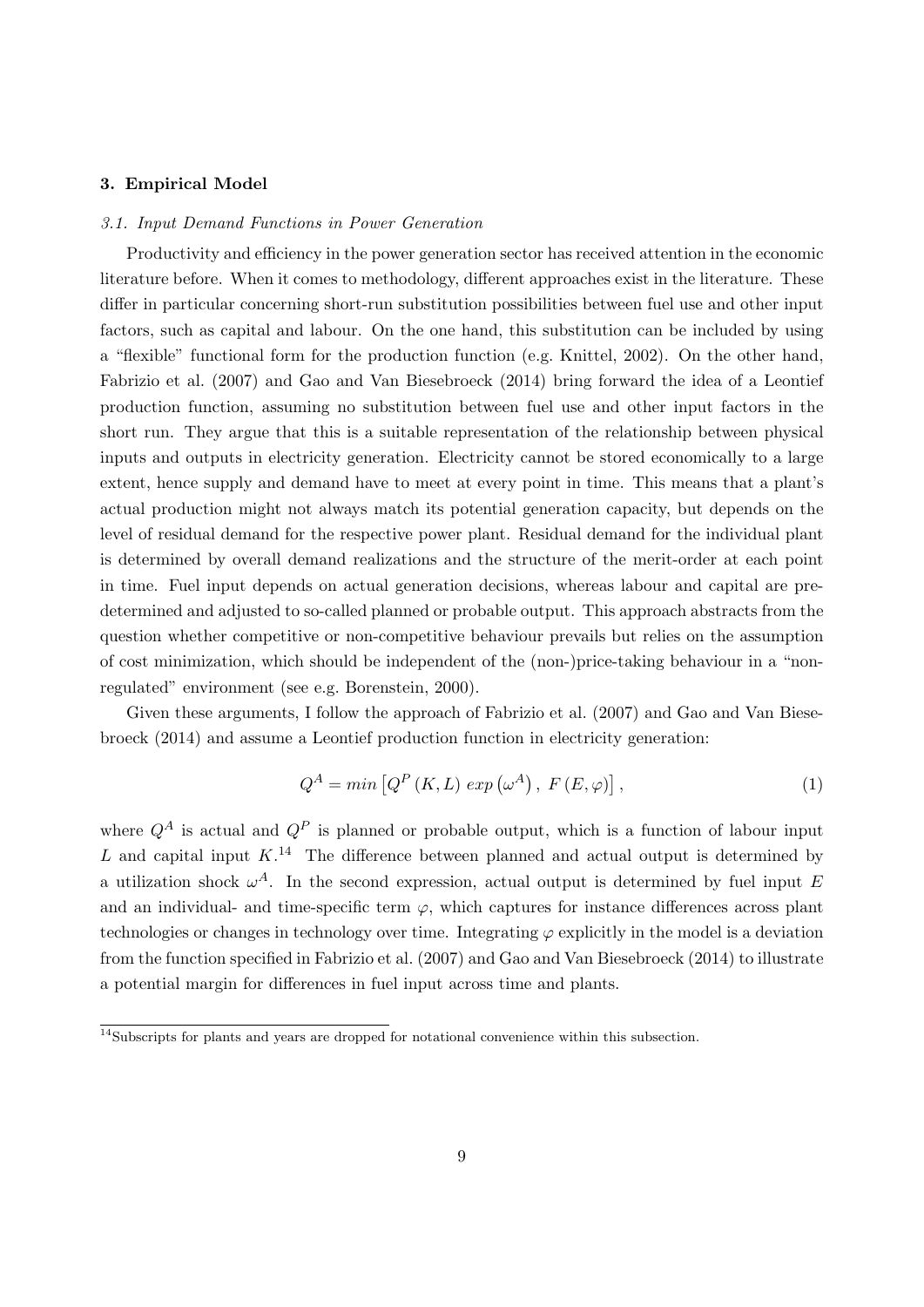Plants minimize cost to produce probable output  $Q^P$  by choosing labour L and capital input K subject to a CES production function as in [Gao and Van Biesebroeck](#page-32-1) [\(2014\)](#page-32-1), as well as acknowledging price of capital R and wage W:

$$
\begin{aligned} &\lim_{K,L} R\,K + W\,L\\ &\text{s.t. } Q^P \leq \left(\alpha \,K^\rho + (1 - \alpha) \,L^\rho\right)^{\frac{\nu}{\rho}} \end{aligned} \tag{2}
$$

Including capital input  $K$  and excluding non-fuel expenses as choice variables in the cost minimization framework are other deviations from [Fabrizio et al.](#page-32-0) [\(2007\)](#page-32-0) and [Gao and Van Biesebroeck](#page-32-1) [\(2014\)](#page-32-1). Whereas the first allows to investigate potentially the role of investments, the impact on non-fuel expenses cannot be analysed as this data is not available.

Solving this problem leads to the following first order condition for labour input:

$$
W = (1 - \alpha) \nu \lambda \ Q^{P \frac{\nu - \rho}{\nu}} L^{\rho - 1}, \tag{3}
$$

where  $\lambda$  is the Lagrange multiplier,  $\nu$  is a parameter related to returns to scale and  $1/(1 - \rho)$  is the elasticity of substitution. As actual output equals planned output times the utilization shock, rearranging, substituting probable with actual output, and taking the natural logarithm, leads to the following labour input demand function:

$$
l = \beta_0 + \beta_q q + \beta_k k + \beta_w w + v^l,
$$
\n<sup>(4)</sup>

where  $\beta_q = (\nu - \rho)/(\nu (1 - \rho)), \beta_w = -1/(1 - \rho)$  and  $v^l$  is a residual capturing, among other things, idiosyncratic productivity effects and individual utilization shocks.

As  $Q^P(K, L)$  exp $(\omega^A) = F(E, \varphi)$  holds in the optimum, for the derivation of the fuel input demand function, the second part of Equation [1](#page-11-2) can be inverted and assuming a log-linear relationship written in natural logarithms as:

$$
e = F^{-1} (q^A, \varphi)
$$
  
=  $\alpha_0 + \alpha_q q + v^e,$  (5)

with  $v^e$  being the residual of the fuel input demand function, analogously to the labour input demand function. Furthermore,  $\varphi$  is also subsumed in this residual term.

#### 3.2. ETS Intensity and Input Demand

This framework is used to evaluate the impact of the EU ETS on fuel efficiency of fossil fuel power plants in Germany, i.e. the effect on fuel input given generation output under cost minimization. Furthermore, this framework also allows me to investigate potential effects on labour efficiency. Almost all fossil fuel power plants in Germany are subject to the EU ETS and face the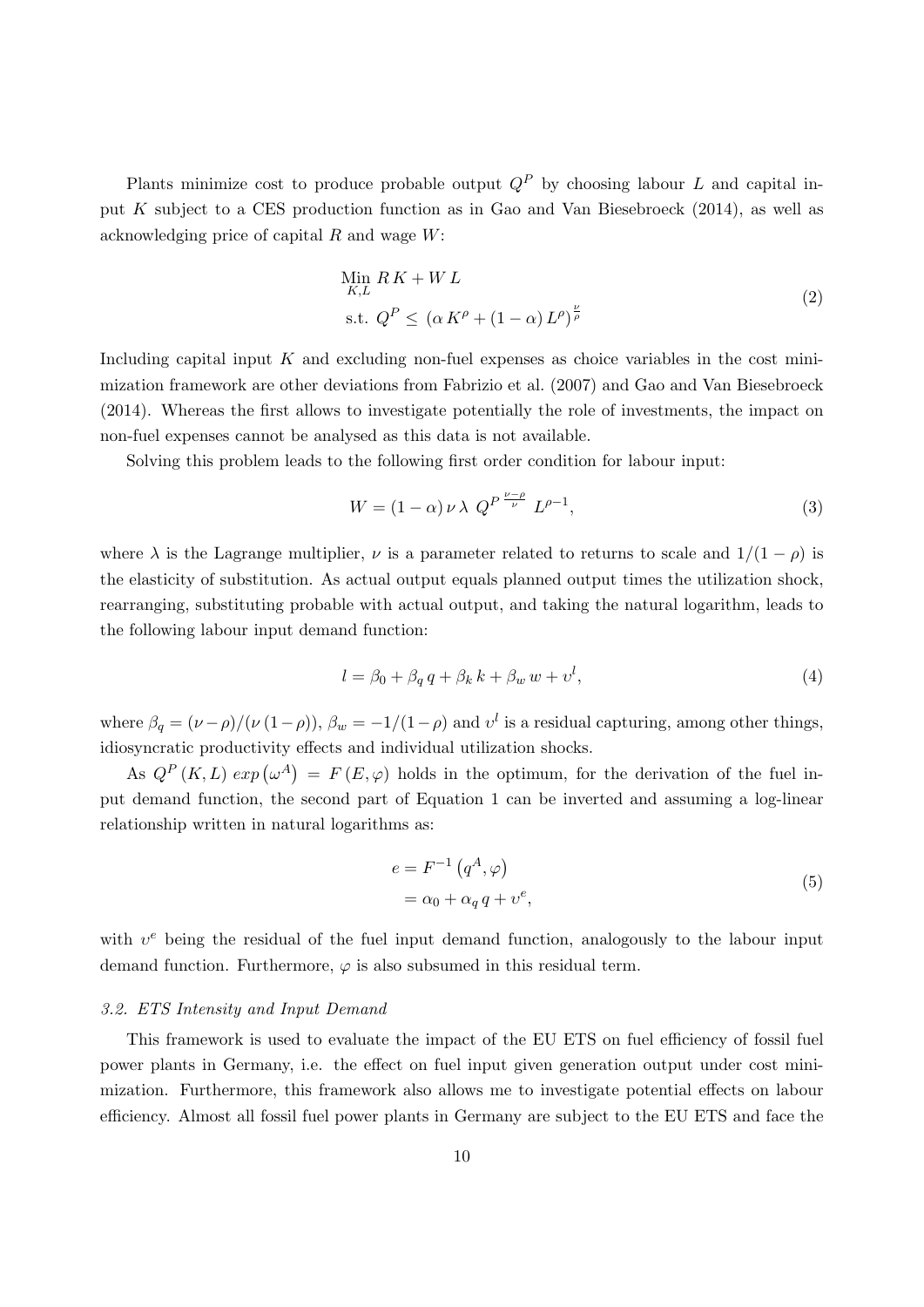same European-wide carbon price.<sup>[15](#page-13-0)</sup> This prevents a clear distinction between treated and untreated power plants before and after the introduction of the EU ETS. Despite this fact, the actual exposure to the EU ETS differs by plant. Thus, I make use of differences in treatment intensity to identify the effect of the EU ETS on fossil fuel power plants. Assignment of these intensities are, however, not random but dependent on the plant's emission factor, the individual heat rate and the price of emission allowances. This highlights that not only cross-sectional differences between plants exist, but also that intensities may vary over time due to changes in carbon prices and individual heat rates. ETS intensity is thereby defined as:

$$
TI_{it} = P_{CO2,t} \times \eta_{it} \times \sigma_{k|k} \quad (6)
$$

where  $TI_{it}$  is the treatment or ETS intensity of plant i in period t,  $P_{CO2,t}$  is the price of emission allowances in period t in Euro per ton  $CO<sub>2</sub>$ ,  $\eta_{it}$  is the heat rate of plant i in period t in MWh thermal per MWh electric and  $\sigma_k$  is the emission factor of plant i in ton CO<sub>2</sub> per MWh thermal, varying with fuel type  $k$ . Thus, the ETS intensity is expressed in Euro per MWh electricity and heat generation, varying over plants and years.

To investigate how input efficiency changes with the introduction of the EU ETS, the input demand functions are augmented by the ETS intensity. Whereas fuel input is assumed to be a flexible input factor and as such varies with current ETS intensity, labour input is assumed to be pre-determined and adjusted with respect to probable output. Hence, expectations on ETS intensity at the time may influence probable output and hence, may matter for labour input instead of actual ETS intensity. Since expectations are not observable, I use the year-ahead forward prices in the previous year as a proxy in the empirical model.[16](#page-13-1)

Furthermore, to capture time-constant individual differences across plants as well as changes over time in general market conditions (such as the rising share of renewable electricity and changes in demand levels), I include individual and time fixed effects.

The EUA price may provide similar incentives as fuel price changes (see e.g. [Linn et al., 2014,](#page-33-6) for an example for coal prices). Thus, one might be worried that some potential fuel efficiency improvements are actually due to changes in fuel prices and might be falsely attributed to the introduction of the EU ETS. However, variation in fuel prices may be less pronounced than the change in marginal cost by introduction of the EU ETS. Nonetheless, to address these concerns, I include a measure of effective fuel prices  $(FP)$  similar to the ETS intensity by multiplying heat rates by the respective fuel prices for natural gas, hard coal and lignite in the fuel input demand equation.

<span id="page-13-0"></span><sup>15</sup>I do not observe which power plants are subject to EU ETS regulation since data on rated thermal input is not available. The results are robust to a sample with a minimum capacity of 20 MW electric. This should exclude all power plants that do not participate in the EU ETS.

<span id="page-13-1"></span> $^{16}$  For the first year of the EU ETS, I have to make use of actual intensity as forward prices are not available. Results are rather insensitive to using the same intensity measure as for the fuel input equation.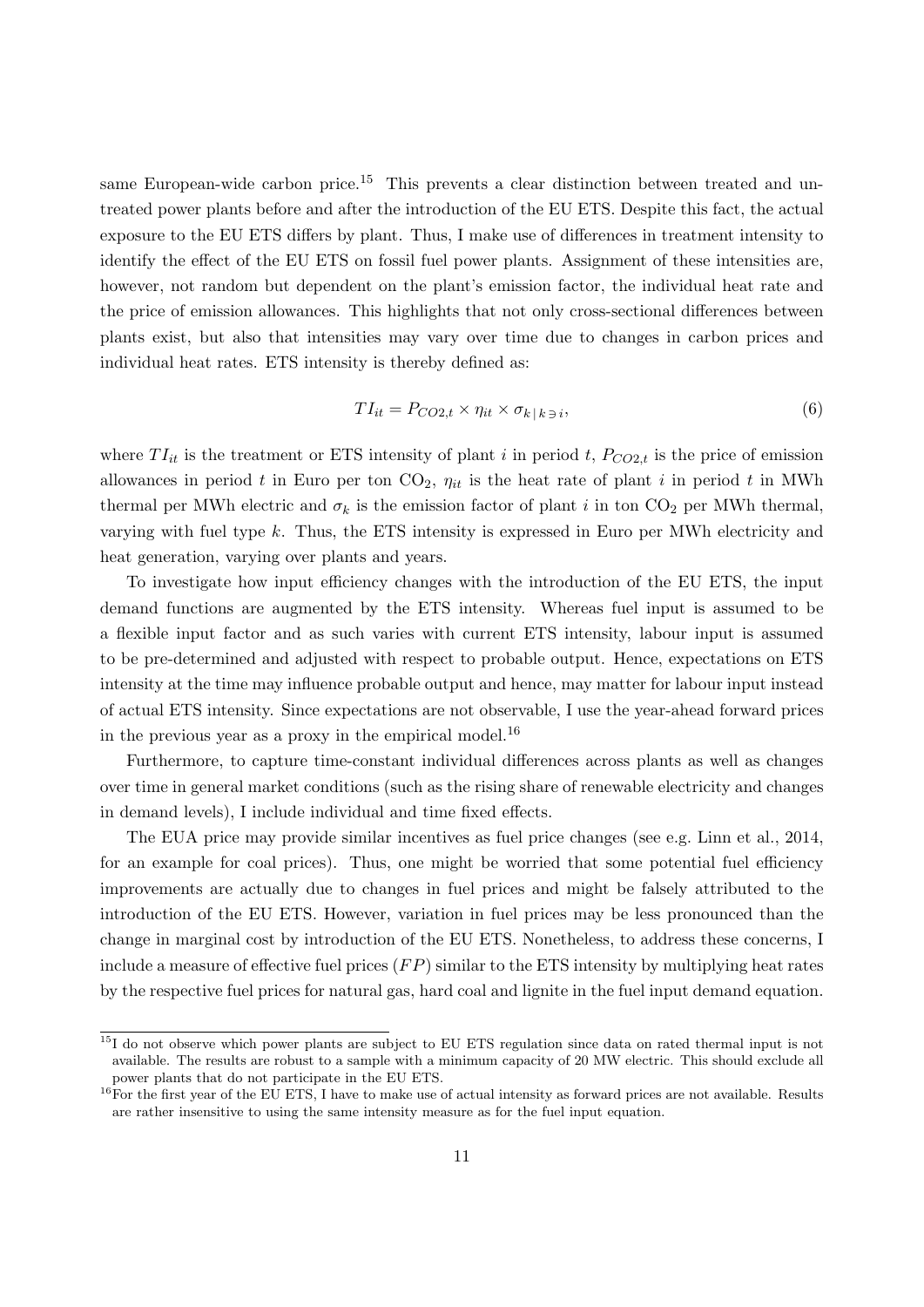Thus, the empirical model to be estimated for fuel e and labour  $l$  input demand, respectively, becomes:

$$
e_{it} = \alpha_0 + \alpha_q q_{it} + \alpha_{ETS} T I_{it} + \alpha_{FP} FP_{it} + \mu_i + \mu_t + \epsilon_{it}, \tag{7}
$$

<span id="page-14-3"></span><span id="page-14-2"></span>
$$
l_{it} = \beta_0 + \beta_q q_{it} + \beta_k k_{it} + \beta_w w_{it} + \beta_{ETS} E_{t-1}(TI_t) + \nu_i + \nu_t + \zeta_{it}.
$$
 (8)

The main parameters of interest are  $\alpha_{ETS}$  and  $\beta_{ETS}$ . An increase in carbon cost of one Euro per MWh electricity and heat generation leads to a change in input demand by  $(\alpha_{ETS} * 100)$  percent and  $(\beta_{ETS} * 100)$  percent, respectively, holding the level of output fixed. The assumption underlying this approach is that the EU ETS's impact is additive in the log-linear relationship and thus, leads to a shift in the underlying technology, i.e. the relationship between fuel input and electricity and heat output. Although this structure is the same as in [Fabrizio et al.](#page-32-0) [\(2007\)](#page-32-0) and [Gao and](#page-32-1) [Van Biesebroeck](#page-32-1) [\(2014\)](#page-32-1), the "implicit null hypothesis" [\(Fabrizio et al., 2007\)](#page-32-0) is different: Whereas the efficiency effects found in these studies stem from deviations from cost minimization behaviour before deregulation, in this study, it is a change in the underlying technology, e.g. resulting from changes in utilization, actual investments in technology, or other measures to improve fuel efficiency in response to the EU ETS.

#### <span id="page-14-1"></span>3.3. Identification Challenges and Empirical Strategy

To obtain valid estimates of the parameters for the EU ETS effect on fuel use  $(\alpha_{ETS})$  and labour input  $(\beta_{ETS})$ , several challenges must be addressed. Due to simultaneous choice of inputs and outputs, it has been pointed out that the parameter estimates in a production function suffer from a simultaneity bias preventing identification (e.g. [Marschak and Andrews, 1944;](#page-33-3) [Griliches](#page-33-4) [and Mairesse, 1995\)](#page-33-4). One reason could be idiosyncratic productivity shocks that may influence input and output choice, but are in general unobserved by the econometrican (e.g. [Olley and Pakes,](#page-34-2) [1996\)](#page-34-2). These issues must also be confronted in an input demand function approach [\(Fabrizio et al.,](#page-32-0) [2007;](#page-32-0) [Gao and Van Biesebroeck, 2014\)](#page-32-1). Neglecting this simultaneity bias would lead to inconsistent estimates of the respective parameters for output  $(\alpha_q \text{ and } \beta_q)$ .

Furthermore, the assignment of different intensities is not random but depends on carbon prices, emission factors, and individual heat rates. Whereas carbon prices and emission factors may be exogenous to the individual plant<sup>[17](#page-14-0)</sup>, its heat rate is likely to be endogenous as the underlying technology is (at least in the long run) a choice variable and can be influenced by investment decisions. A price on carbon emissions represents a cost shock to the individual plant that may have a similar impact as a shock in fuel prices. For coal power plants, [Linn et al.](#page-33-6) [\(2014\)](#page-33-6) show a positive relationship between the individual heat rate and the coal price. Thus, carbon pricing may provide incentives to invest in heat rates. A further caveat stems from the fact that I do

<span id="page-14-0"></span> $17$ The latter may only be reasonable if there is no switching of the main fuel type. The number of reporting plants within main fuel types is quite stable over time, which lends credibility to this assumption.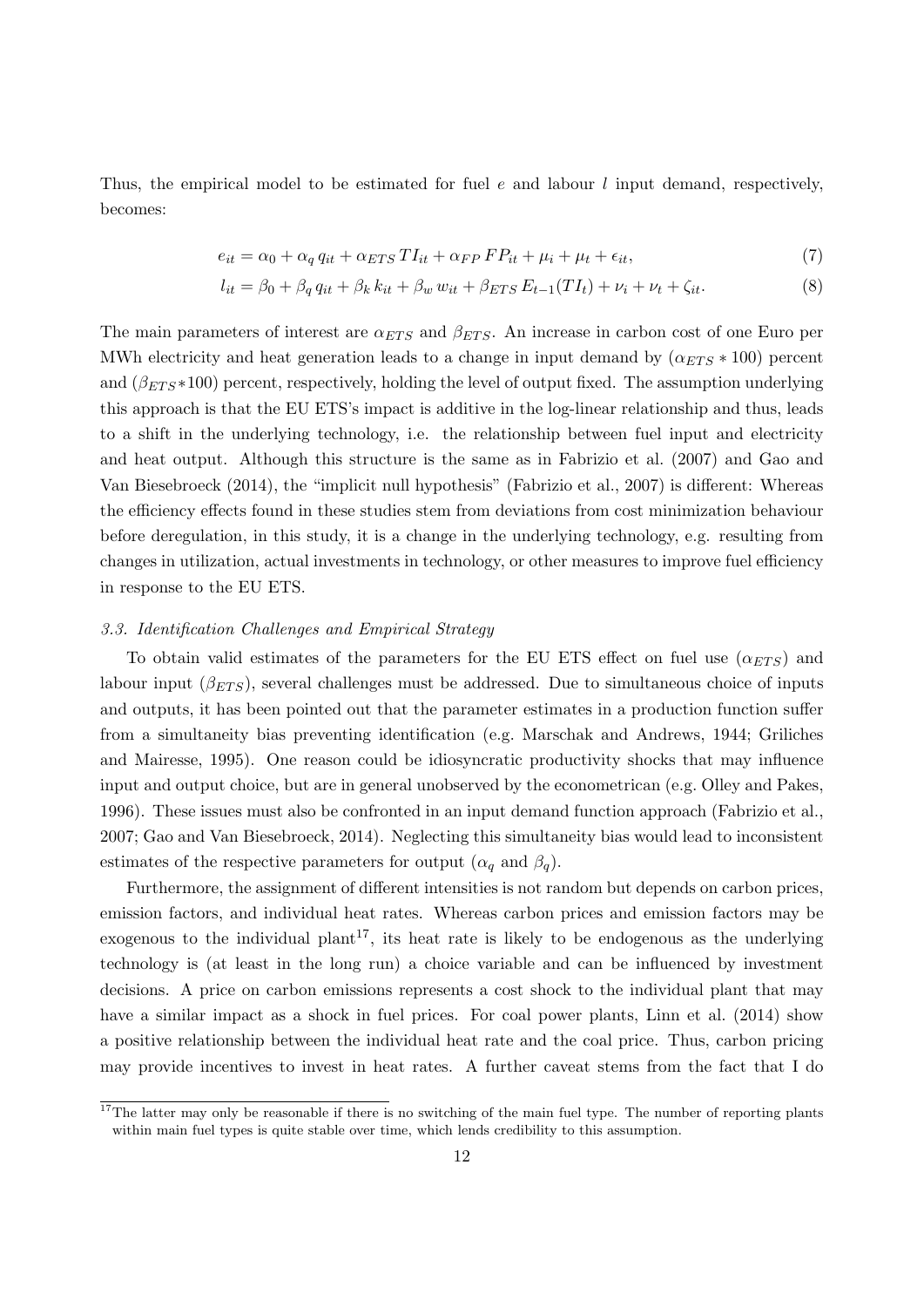not observe maximum potential heat rates but only actual measured heat rates. Thus, a further important issue is the simultaneous determination of utilization and the observable heat rate. The introduction of the EU ETS and a positive carbon price might affect the plant's place in the merit-order and hence, its utilization which in turn has consequences for its actual attainable heat rate.

I make use of two empirical strategies to confront these challenges and provide robust estimates of the effect of the EU ETS. First, the potential endogeneity of output is addressed by an instrumental variable approach following [Fabrizio et al.](#page-32-0) [\(2007\)](#page-32-0) and [Gao and Van Biesebroeck](#page-32-1) [\(2014\)](#page-32-1). As instrumental variables for output, [Fabrizio et al.](#page-32-0) [\(2007\)](#page-32-0) use state-level electricity consumption and [Gao and Van Biesebroeck](#page-32-1) [\(2014\)](#page-32-1) use province-level value added and employment in their markets under study (the United States and China, respectively). Given the structure of the German elec-tricity market, using regional variation is not sufficient for identification.<sup>[18](#page-15-0)</sup> Therefore, I focus on instruments that hint at the plant's position in the merit-order. The instrumental variables should explain the level of individual output but may not be correlated with idiosyncratic productivity shocks. Therefore, potential instruments for output include twice lagged individual output and output of other plants (competitors), who have a higher capacity factor.[19](#page-15-1)

Competitor's output may be potentially endogenous if defined as total output of all plants minus production of this plant. In this case, output of plants with higher marginal cost would be included in this measure, although those plant's are likely to be affected by idiosyncratic productivity shocks of the respective plant. However, if only the output of competitors with a higher capacity factor is included, this variable may approximate the position in the merit-order and creates additional variation across plants due to different capacity factors. In addition to that, it has been pointed out that lagged individual values could be potential instruments in the context of production function estimation (e.g. [Aguirregabiria, 2009;](#page-32-16) [Alonso-Borrego, 2010\)](#page-32-17). This approach rests on the implicit assumption of no serial correlation of productivity shocks. Transferring this assumption to the input demand framework, lagged individual output might not be correlated with idiosyncratic productivity shocks in the current year, but may hint at the plant's general place in the merit-order and thus, have explanatory power for current output.

Second, in order to tackle the potential endogeneity of individual heat rates in the ETS intensity as well as in the effective fuel price variable, I construct a measure of ex-ante exposure that relies on average actual achieved heat rates before the introduction of the EU ETS. Thus, ETS Ex-Ante

<span id="page-15-0"></span> $18$ Federal state level value added, gross domestic product and electricity consumption do not have enough explanatory power to be used as an instrumental variable.

<span id="page-15-1"></span> $19^{\circ}$ Capacity factors are defined as the ratio of electricity generated by the plant to its generation potential, indicating the plant's utilization.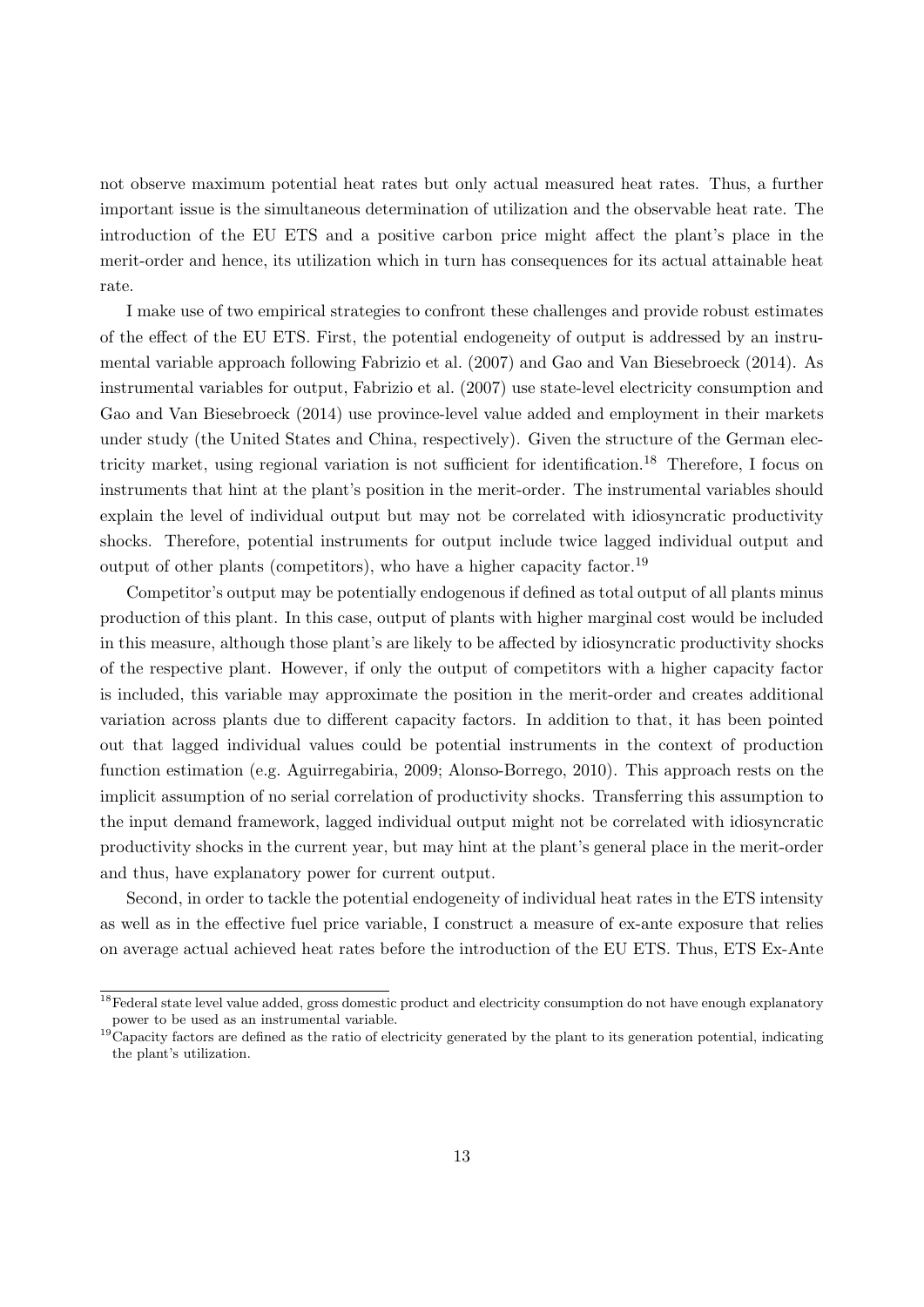Exposure  $(EAE)$  is defined as the product of the carbon price in period t, emission factor of fuel type  $k$  and the average heat rate in 2003 and 2004 for plant  $i$ :

$$
EAE_{it} = P_t \times \overline{\eta}_{i,2003-2004} \times \sigma_{k|k} \, \overline{\eta}_{i}
$$

For Fuel Price Ex-Ante Exposure (FP EAE) average individual heat rates in 2003 and 2004 are multiplied by the respective fuel price. This approach is similar to the approach by [Mian and](#page-33-10) [Sufi](#page-33-10) [\(2012\)](#page-33-10) who also investigate a program that potentially affects the entire population (Cash for Clunkers) and make use of different ex-ante intensities. The underlying assumption of this approach is that plants do not adjust heat rates before the introduction of the EU ETS in response to its announcement. The EU ETS Directive in October 2003 stated that EU Member States decide on individual initial plant allocation of emission certificates. The German government decided in March 2004 on its National Allocation Plan (NAP), opting for grandfathered emission certificates based on individual emissions from 2000 to 2002 for the first trading phase from 2005 to 2007. Within the NAP, the total amount of emission certificates to be allocated free of charge for the second trading phase starting in 2008 was already determined. However, it neither defined whether the certificates would be grandfathered again nor which specific period would be used to set allocations. In 2006, it was decided to use historical emissions from 2000 to 2005. One concern could be that free allocation of emission certificates based on historical emissions could provide incentives to plant owners to increase emissions before the introduction of the EU ETS in order to increase the amount of grandfathered emission certificates. As electricity cannot be economically stored to a large amount and supply and demand has to match at each point in time, anticipatory effects could be expected to affect investments in heat rate improvements. As detailed heat rate investment data is not available, individual plant investment in machinery in 2003 and 2004 is used as a proxy. To observe investment behaviour before 2003, I make use of data on aggregated investments in machinery in the German electricity generation sector from [Destatis](#page-32-18) [\(2016\)](#page-32-18). This data is available for the Federal Republic of Germany from 1992 on.<sup>[20](#page-16-0)</sup> However, compared to the sample of fossil fuel power plants at hand, the figures relate to the total electricity generation sector including also non-fossil fuel power plants.

<span id="page-16-0"></span> $20$ Statistics that date back to the 1970's are only available for the old West German states.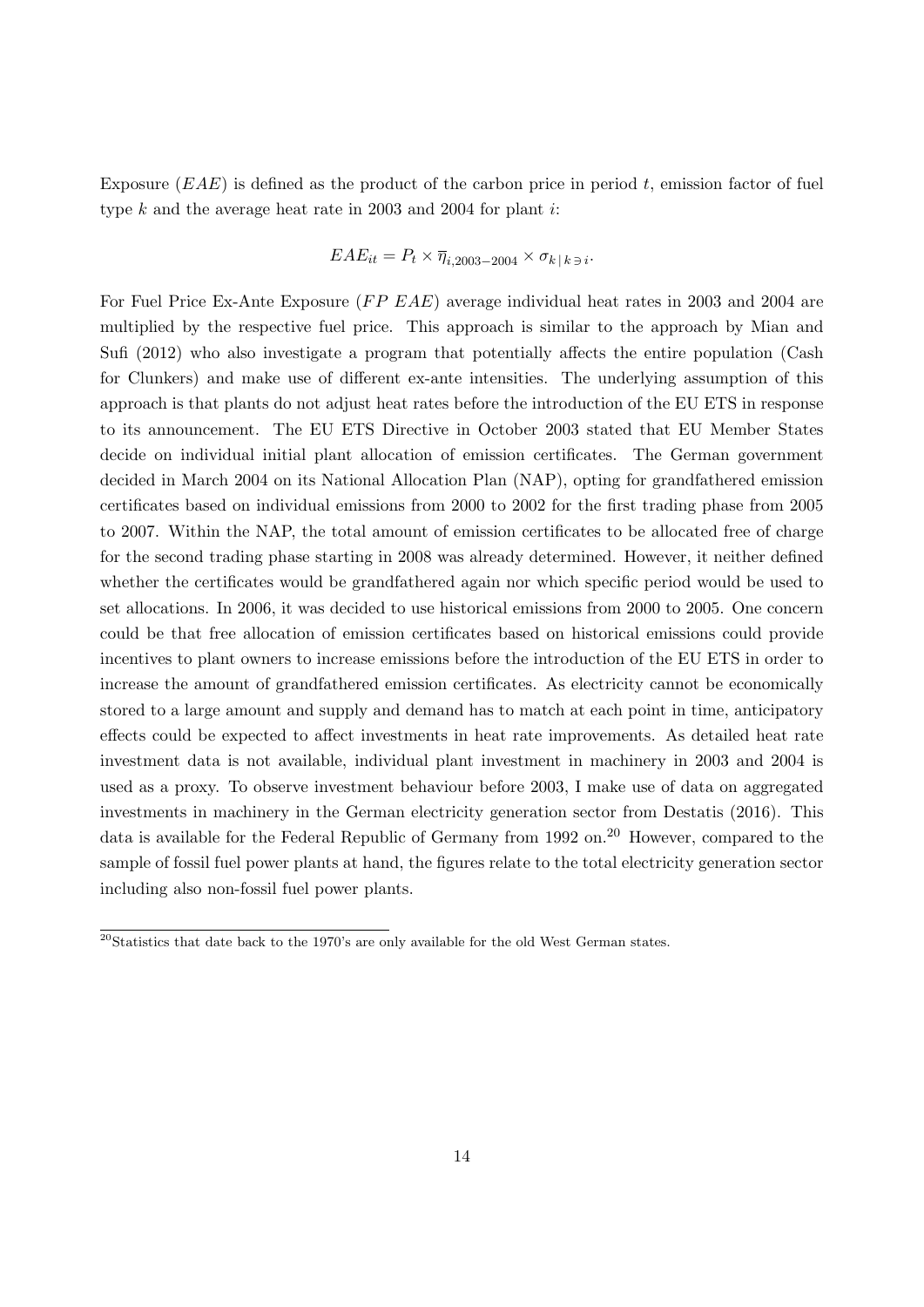<span id="page-17-1"></span>

Figure 2: Investment in Machinery - Energy and Water Industry and Within Sample

Notes: The solid line represents the annual values of the index of investment in machinery  $(2005 = 100)$  within the total electricity generation sector from 1993 until 2014. The index is calculated based on data from Destatis (2016). The dashed line shows the respective index for fossil fuel power plants in the sample and is calculated based on data from Research Data Centre of the Statistical Offices Germany (2016).

In Figure [2,](#page-17-1) the annual investment in machinery in the sample varies more than annual aggregate investment, but the direction of changes is approximately similar. In the aggregate data, there is a reduction in investment until 2005, with a comparably rather stable period from 2000 until 2004. From 2005 on, investments in machinery increases. These aggregate figures are only indicative as they might not solely be related to the introduction of the EU ETS, but may be driven by other factors as well. For instance, Germany liberalized its electricity market in 1998. Before 1998, power plants were subject to cost-plus regulation, which may have incentivized a high investment level. This may be one explanation for the reduction in annual investment after this date. Overall, the aggregate figures do not indicate large changes in investment behaviour in 2003 and 2004 compared to the previous years, and thus, do not lend support to anticipatory effects in investments.

# <span id="page-17-0"></span>4. Data

The administrative annual plant-level data on nearly all fossil fuel power plants in Germany from 2003 to 2012 is derived from three different data sets provided by the German Statistical Offices [\(Research Data Centre of the Statistical Offices Germany, 2016\)](#page-34-0). The first two are combined in the annual AFiD Panel Energy Plants and provide information on employment and investment of energy plants. The third data set used is the monthly report on electricity generating plants with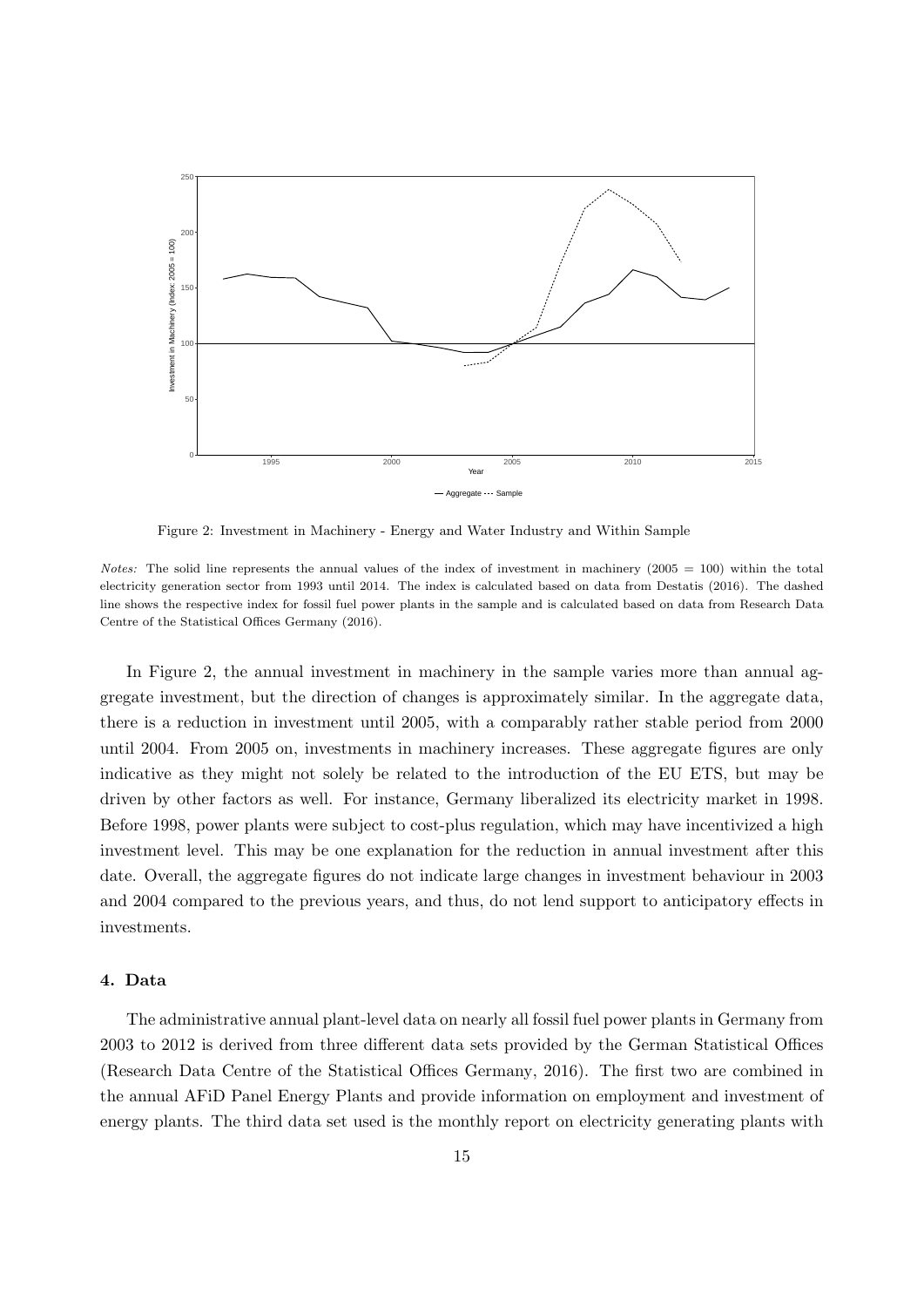a capacity of more than one MW, providing information on capacity, (main) fuel type, electricity and heat generation as well as fuel input. I only consider plants with their main activity being the production of electricity as indicated by the respective NACE code.[21](#page-18-0) Furthermore, I restrict the sample to fossil fuel power plants, i.e. plants with hard coal, lignite or natural gas as their main fuel type. The data encompasses on average about 85 percent of fossil fuel electricity generation in Germany. Labour input is defined as the annual sum of hours worked and wages as the average labour cost per hour. Capital is approximated by available capacity of the plant in MW. I observe inputs and outputs in physical units in the generation of electricity and heat. Thus, I can take into account potential differences in qualities, especially in the energy content of the fuel used. Capacity factor is calculated as the ratio of net electricity generation to available capacity multiplied by the number of possible running hours.

The descriptive statistics offered in Table [1,](#page-19-0) Table [2](#page-20-0) and Table [3](#page-21-0) illustrate remarkable variation across observations. Looking at statistics divided by fuel types suggests that a large part of this variation originates from differences across the different fuel types. Hard coal and lignite power plants are in general larger and invest more in machinery than natural gas power plants. As lignite plants are supposed to be baseload plants, i.e. power plants that provide continuous supply over the year, they are expected to have the highest capacity factor compared to hard coal and natural gas. This is also reflected in the descriptive statistics. While hard coal and natural gas have comparable average capacity factors, the variation within natural gas plants appears to be higher. This may reflect the larger heterogeneity of technology used by natural gas plants, ranging from rather simple gas turbines to combined-cycle plants.

<span id="page-18-0"></span><sup>21</sup>NACE is the "Statistical Classification of Economic Activities in the European Community" and similar to the SIC ("Standard Industrial Classification").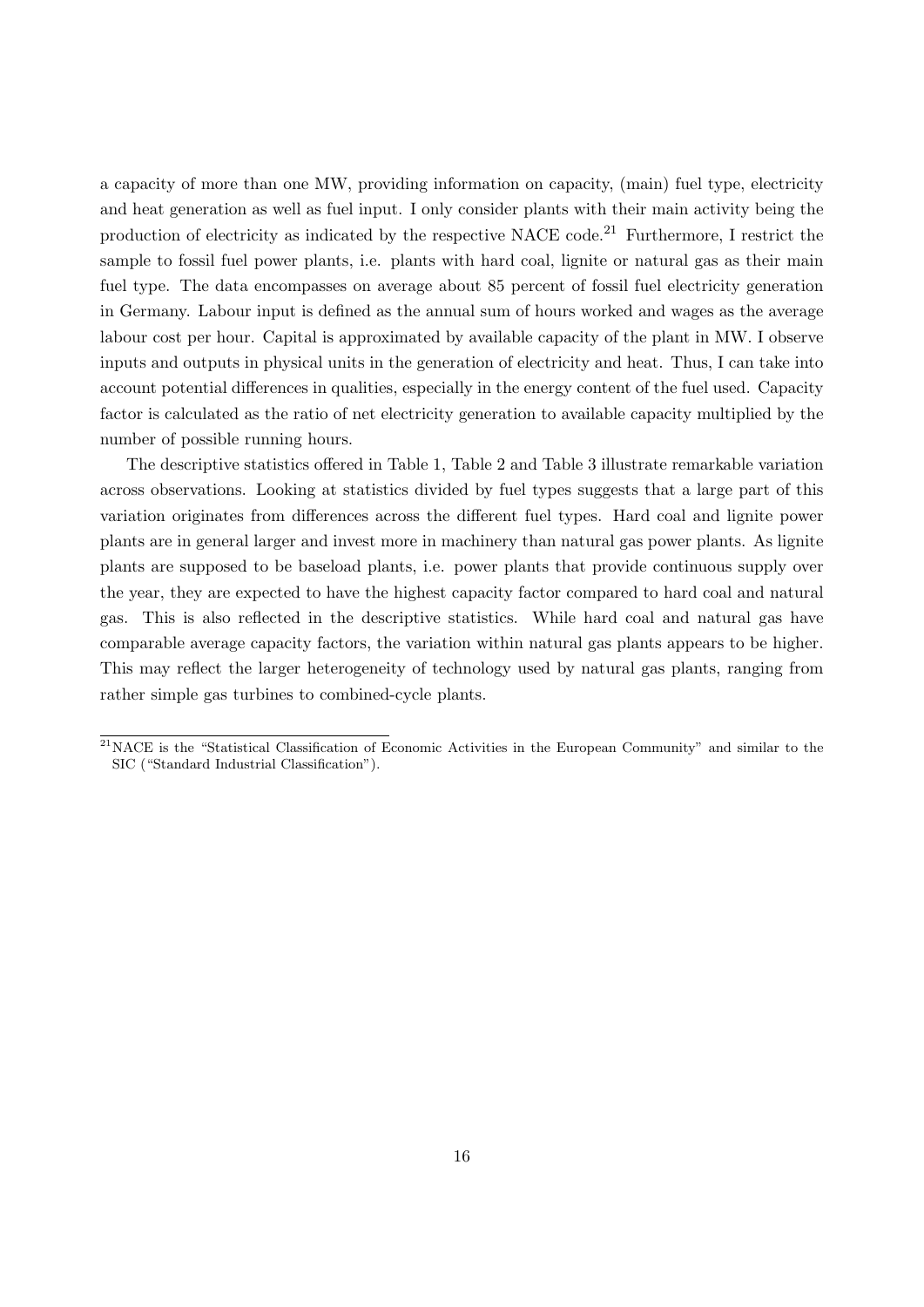<span id="page-19-0"></span>2003

| Variable                      | $\mathbf N$ | Mean         | S.D.          | p10              | p25          | p50          | p75           | p90              |
|-------------------------------|-------------|--------------|---------------|------------------|--------------|--------------|---------------|------------------|
| Total                         |             |              |               |                  |              |              |               |                  |
| Capacity (MW)                 | 302         | 184.40       | 420.14        | 0.32             | 1.41         | 10.81        | 162.00        | 564.00           |
| Labour (hours)                | 95          | 36,258.04    | 71,530.87     | 4,296.17         | 7,306.33     | 15,022.42    | 33,890.75     | 82,366.00        |
| Fuel use $(GJ)$               | 302         | 870,854.92   | 2,428,282.50  | 1,627.67         | 6,081.67     | 54,837.04    | 615,411.00    | 2,217,797.10     |
| Generation (MWh)              | 302         | 104,734.08   | 243,069.98    | 289.51           | 1,294.17     | 9,104.88     | 99,694.83     | 287,949.75       |
| Investment Machinery (EUR)    | 119         | 4,438,072.10 | 9,181,449.40  | 69,030.00        | 721,744.00   | 1,841,129.00 | 4,497,496.00  | 12,001,078.00    |
| Capacity Factor               | 301         | 0.51         | 0.34          | 0.17             | 0.33         | 0.50         | 0.65          | 0.78             |
| Ex-Ante Exposure (EUR/MWh)    | 318         | 0.00         | 0.00          | 0.00             | 0.00         | 0.00         | 0.00          | 0.00             |
| - Only Hard Coal Power Plants |             |              |               |                  |              |              |               |                  |
| Capacity (MW)                 | $63\,$      | 362.99       | 337.68        | 64.00            | 86.00        | 281.00       | 599.00        | 720.00           |
| Labour (hours)                | 24          | 69,697.70    | 121,197.34    | $- \,{}^a$       | 17,810.88    | 26,751.96    | 64,424.96     | $- \,{}^a$       |
| Fuel use $(GJ)$               | 63          | 1,665,744.30 | 1,506,800.80  | 268,894.08       | 556,595.42   | 1,345,180.50 | 2,554,185.70  | 3,379,462.50     |
| Generation (MWh)              | 63          | 205,878.42   | 162,506.60    | 43,901.17        | 73,066.50    | 176,614.50   | 305,298.25    | 377,504.75       |
| Investment Machinery (EUR)    | 24          | 9,348,755.00 | 17,412,229.00 | $-^{\,a}$        | 966,372.00   | 2,568,393.50 | 12,236,713.00 | $\_a$            |
| Capacity Factor               | 62          | 0.56         | 0.21          | 0.34             | 0.43         | 0.56         | 0.66          | 0.75             |
| Ex-Ante Exposure (EUR/MWh)    | 64          | 0.00         | 0.00          | 0.00             | 0.00         | 0.00         | 0.00          | 0.00             |
| Only Lignite Power Plants     |             |              |               |                  |              |              |               |                  |
| Capacity (MW)                 | $25\,$      | 788.90       | 1,048.79      | $-{}^a$          | 33.50        | 151.00       | 1,585.00      | $\_a$            |
| Labour (hours)                | $12\,$      | 64,327.51    | 59,035.85     | $- \,{}^a$       | 11,199.58    | 47,726.12    | 111,460.33    | $-$ <sup>a</sup> |
| Fuel use $(GJ)$               | 25          | 5,031,284.10 | 6,536,988.20  | $- \,{}^a$       | 184,733.56   | 1,345,413.30 | 9,216,955.20  | $- \,{}^a$       |
| Generation (MWh)              | 25          | 512,160.90   | 618,865.46    | $-$ <sup>a</sup> | 26,221.25    | 167,679.92   | 1,102,554.60  | $- \strut^a$     |
| Investment Machinery (EUR)    | 17          | 4,824,437.70 | 6,318,219.50  | $- \,{}^a$       | 1,116,222.00 | 3,379,536.00 | 5,693,199.00  | $-$ <sup>a</sup> |
| Capacity Factor               | $25\,$      | 0.67         | 0.25          | $- \,{}^a$       | 0.53         | 0.77         | 0.85          | $- \,{}^a$       |
| Ex-Ante Exposure (EUR/MWh)    | 25          | 0.00         | 0.00          | $- \,{}^a$       | 0.00         | 0.00         | 0.00          | $-$ <sup>a</sup> |
| Only Natural Gas Power Plants |             |              |               |                  |              |              |               |                  |
| Capacity (MW)                 | 214         | 61.20        | 157.28        | $0.20\,$         | 0.97         | 3.15         | 26.00         | $206.00\,$       |
| Labour (hours)                | 59          | 16,946.42    | 28,312.14     | 2,882.50         | 6,090.75     | 9,297.42     | 17,781.42     | 34,560.67        |
| Fuel use $(GJ)$               | 214         | 150,813.98   | 342,843.17    | 1,064.33         | 2,975.75     | 14,365.83    | 90,567.58     | 465,250.33       |
| Generation (MWh)              | 214         | 27,361.35    | 64,249.54     | 187.70           | 641.83       | 2,816.43     | 19,754.90     | 87,762.09        |
| Investment Machinery (EUR)    | 78          | 2,842,884.90 | 4,494,614.40  | 15,011.00        | 627,081.00   | 1,572,887.00 | 2,498,540.00  | 6,120,308.00     |
| Capacity Factor               | 214         | 0.47         | 0.37          | $0.12\,$         | 0.29         | 0.45         | 0.62          | 0.76             |
| Ex-Ante Exposure (EUR/MWh)    | 229         | 0.00         | $0.00\,$      | $0.00\,$         | 0.00         | 0.00         | 0.00          | 0.00             |

 $\bar{a}$  Values cannot be displayed due to confidentiality issues.

Table 1: Summary Statistics - Overall and Differentiated by Fuel Type in 2003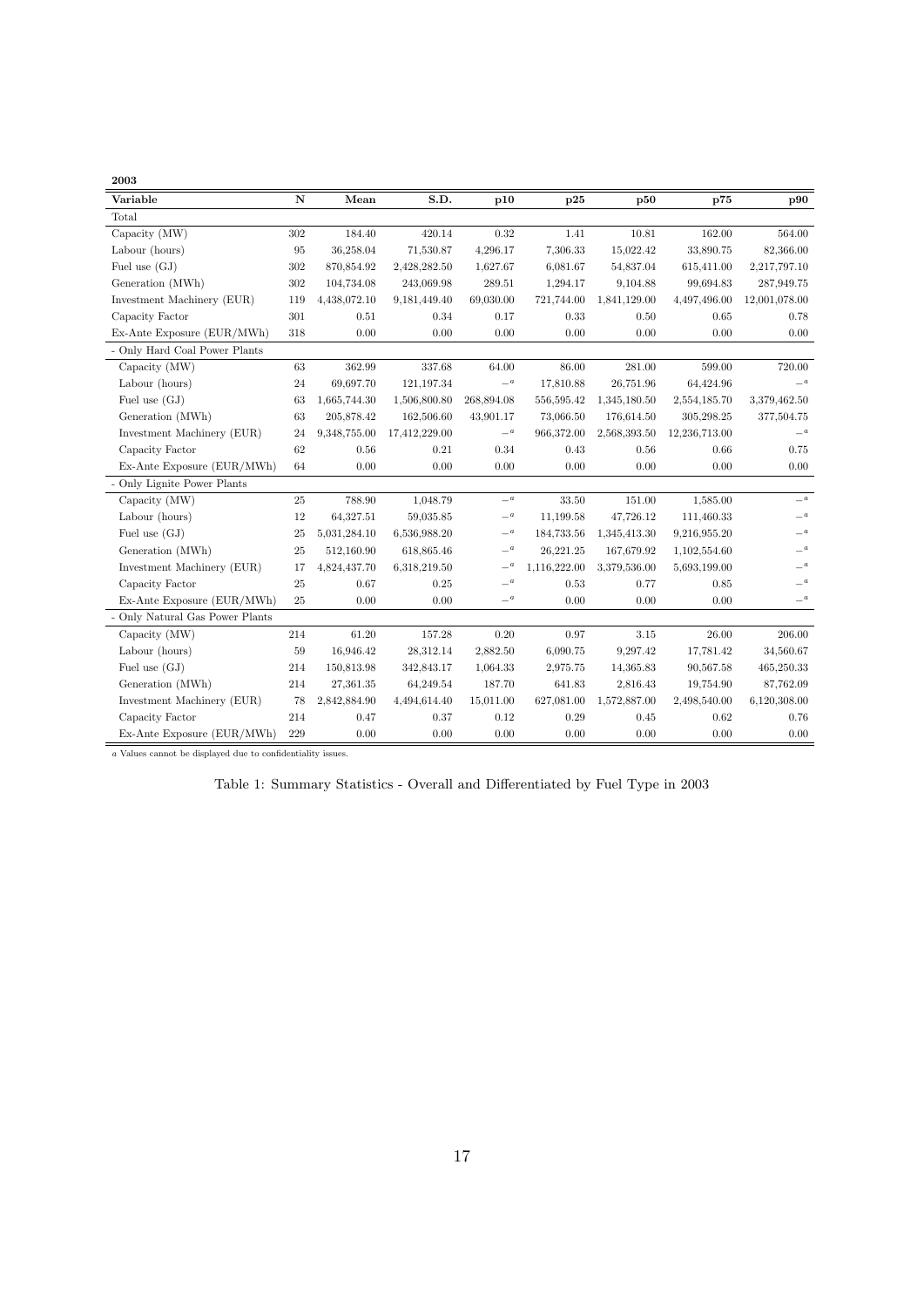<span id="page-20-0"></span>

| 2008     |  |
|----------|--|
| Variable |  |
| ጡአፊልተ    |  |

| Variable                        | N         | Mean          | S.D.           | p10              | p25          | p50          | p75           | p90           |
|---------------------------------|-----------|---------------|----------------|------------------|--------------|--------------|---------------|---------------|
| Total                           |           |               |                |                  |              |              |               |               |
| Capacity (MW)                   | 319       | 180.64        | 416.71         | 0.50             | 1.48         | 9.78         | 160.00        | 588.00        |
| Labour (hours)                  | 117       | 27,948.65     | 50,625.27      | 3,475.25         | 6,641.25     | 12,628.33    | 30,103.92     | 67,695.00     |
| Fuel use (GJ)                   | 319       | 783,544.24    | 2,276,184.30   | 2,254.00         | 7.317.33     | 37,352.17    | 500,656.68    | 1,858,684.80  |
| Generation (MWh)                | 319       | 94,484.97     | 230,667.57     | 488.49           | 1,570.01     | 7,649.02     | 82,878.67     | 264,339.25    |
| Investment Machinery (EUR)      | 193       | 7,945,467.40  | 38,988,220.00  | 0.00             | 20,690.00    | 572,376.00   | 2,740,192.00  | 9,265,957.00  |
| Capacity Factor                 | 319       | 0.60          | 0.77           | 0.18             | 0.34         | 0.50         | 0.67          | 0.83          |
| Ex-Ante Exposure (EUR/MWh)      | 255       | 9.39          | 5.39           | 5.17             | 5.56         | 6.36         | 11.71         | 18.99         |
| - Only Hard Coal Power Plants   |           |               |                |                  |              |              |               |               |
| Capacity (MW)                   | 60        | 381.52        | 327.04         | 64.80            | 121.85       | 292.50       | 624.99        | 744.50        |
| Labour (hours)                  | 29        | 50,698.09     | 84,369.07      | $-^{\,a}$        | 16,296.58    | 22,148.58    | 42,651.00     | $\equiv$ a    |
| Fuel use $(GJ)$                 | 60        | 1,541,409.70  | 1,358,710.20   | 275,291.80       | 482,984.42   | 1,225,356.50 | 2,361,021.70  | 3,165,604.30  |
| Generation (MWh)                | 60        | 187,521.70    | 149,530.81     | 39,658.88        | 82,961.91    | 155,135.29   | 264,993.63    | 358,855.04    |
| Investment Machinery (EUR)      | 43        | 11,903,911.00 | 37,644,157.00  | 52,508.00        | 234,000.00   | 1,523,775.00 | 7,806,793.00  | 25,036,000.00 |
| Capacity Factor                 | 60        | 0.50          | $0.13\,$       | 0.34             | 0.42         | 0.50         | 0.59          | 0.66          |
| Ex-Ante Exposur (EUR/MWh)       | 53        | 15.16         | 4.05           | 9.33             | 11.02        | 15.87        | 18.98         | 19.76         |
| - Only Lignite Power Plants     |           |               |                |                  |              |              |               |               |
| Capacity (MW)                   | 21        | 973.26        | 1,092.56       | $-^{\,a}$        | 67.00        | 732.73       | 1,787.00      | $\mathbf{a}$  |
| Labour (hours)                  | 14        | 52,747.71     | 51,200.44      | $- \,{}^a$       | 10,135.08    | 31,676.92    | 86,349.67     | $- \,{}^a$    |
| Fuel use $(GJ)$                 | 21        | 5,796,111.60  | 6,520,650.40   | $-$ <sup>a</sup> | 684,657.92   | 2,202,092.10 | 11,331,562.00 | $- \real^a$   |
| Generation (MWh)                | 21        | 591,987.18    | 623,915.56     | $- \,{}^a$       | 60,450.73    | 253,646.25   | 1,175,961.10  | $-^{\,a}$     |
| Investment Machinery (EUR)      | 13        | 59,595,672.00 | 125,900,000.00 | $-$ <sup>a</sup> | 1,301,347.00 | 1,837,312.00 | 27,276,994.00 | $- \,{}^a$    |
| Capacity Factor                 | 21        | 0.68          | $\rm 0.21$     | $-^{\,a}$        | 0.47         | 0.77         | 0.83          | $\equiv$ a    |
| Ex-Ante Exposure (EUR/MWh)      | 20        | 19.54         | 5.04           | $\mathbf{a}$     | 17.76        | 20.00        | 23.31         | $\equiv$ a    |
| - Only Natural Gas Power Plants |           |               |                |                  |              |              |               |               |
| Capacity (MW)                   | $\bf 238$ | 60.06         | 158.59         | $\rm 0.22$       | 1.08         | 3.18         | 23.10         | 178.00        |
| Labour (hours)                  | 74        | 14,341.62     | 19,085.83      | 2,963.33         | 5,405.33     | 8,088.38     | 16,243.75     | 33,075.00     |
| Fuel use $(GJ)$                 | 238       | 150,200.36    | 359,875.40     | 1,632.17         | 5,454.08     | 14,351.70    | 90,147.83     | 424,056.33    |
| Generation (MWh)                | 238       | 27,133.08     | 65,561.86      | 339.00           | 1,087.50     | 2,938.58     | 18,750.75     | 79,993.20     |
| Investment Machinery (EUR)      | 137       | 1,801,921.80  | 3,298,937.10   | 0.00             | 0.00         | 370,880.00   | 1,857,690.00  | 5,661,971.00  |
| Capacity Factor                 | 238       | 0.62          | 0.89           | $0.16\,$         | 0.30         | 0.49         | 0.67          | 0.85          |
| Ex-Ante Exposure (EUR/MWh)      | 182       | 6.59          | 2.10           | 5.08             | 5.37         | $5.83\,$     | 6.82          | 9.67          |

<sup>a</sup> Values cannot be displayed due to confidentiality issues.

Table 2: Summary Statistics - Overall and Differentiated by Fuel Type in 2008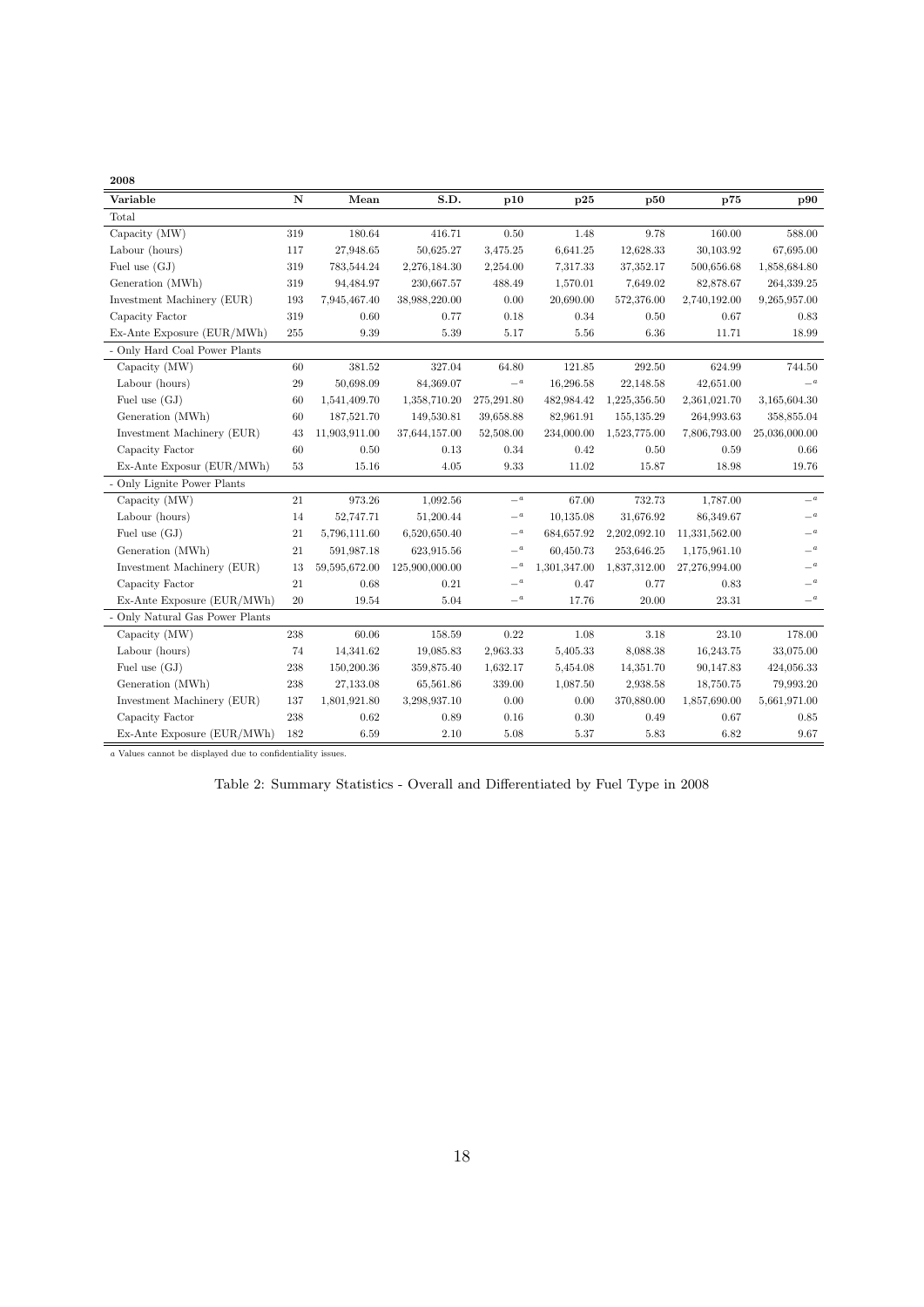<span id="page-21-0"></span>

| Variable                      | $\mathbf N$ | Mean          | S.D.          | p10              | p25          | p50          | p75           | p90              |
|-------------------------------|-------------|---------------|---------------|------------------|--------------|--------------|---------------|------------------|
| Total                         |             |               |               |                  |              |              |               |                  |
| Capacity (MW)                 | 300         | 218.95        | 495.55        | $0.38\,$         | 1.42         | 12.95        | 227.50        | 683.00           |
| Labour (hours)                | 106         | 26,819.04     | 39,793.99     | 2,974.50         | 6,705.67     | 12,085.04    | 23,613.08     | 80,713.25        |
| Fuel use $(GJ)$               | 300         | 824,976.91    | 2,526,292.30  | 1,547.43         | 6,756.71     | 46,133.24    | 565,553.83    | 1,915,334.60     |
| Generation (MWh)              | 300         | 99,590.01     | 258,932.28    | 335.29           | 1,401.21     | 8,312.75     | 93,976.92     | 266,181.34       |
| Investment Machinery (EUR)    | 153         | 8,393,778.90  | 27,095,021.00 | 0.00             | 135,383.00   | 992,054.00   | 4,661,127.00  | 14,733,845.00    |
| Capacity Factor               | 300         | 0.46          | 0.25          | 0.12             | 0.27         | 0.48         | 0.65          | 0.78             |
| Ex-Ante Exposure (EUR/MWh)    | 215         | 3.11          | 1.77          | 1.67             | 1.81         | 2.14         | 3.91          | 6.16             |
| - Only Hard Coal Power Plants |             |               |               |                  |              |              |               |                  |
| Capacity (MW)                 | 61          | 419.21        | 328.53        | 78.00            | 140.00       | 342.72       | 661.00        | 812.00           |
| Labour (hours)                | $25\,$      | 36,531.61     | 35,123.06     | $-$ <sup>a</sup> | 14,765.92    | 22,222.75    | 40,071.58     | $-^{\,a}$        |
| Fuel use $(GJ)$               | 61          | 1,497,811.90  | 1,234,944.30  | 251,183.38       | 586,045.08   | 1,333,275.20 | 2,124,386.00  | 2,788,752.00     |
| Generation (MWh)              | 61          | 180,805.23    | 137, 137. 19  | 43,667.83        | 82,594.58    | 144, 117.75  | 258,738.83    | 325,759.75       |
| Investment Machinery (EUR)    | 40          | 13,174,306.00 | 40,000,064.00 | 118,926.00       | 298,141.00   | 1,025,623.50 | 4,420,578.00  | 30,117,952.00    |
| Capacity Factor               | 61          | 0.46          | 0.15          | 0.27             | 0.35         | 0.48         | 0.56          | 0.64             |
| Ex-Ante Exposure (EUR/MWh)    | $50\,$      | 4.98          | $1.25\,$      | 3.19             | 3.76         | 5.22         | 6.10          | 6.37             |
| - Only Lignite Power Plants   |             |               |               |                  |              |              |               |                  |
| Capacity (MW)                 | 17          | 1,267.65      | 1,336.75      | $-^{\,a}$        | 164.00       | 875.00       | 1,947.25      | $-^{\,a}$        |
| Labour (hours)                | 10          | 69,912.66     | 46,068.75     | $-^{\,a}$        | 27,977.50    | 65,524.17    | 114,471.17    | $\equiv$ a       |
| Fuel use (GJ)                 | 17          | 7,298,562.00  | 7,698,205.00  | $-^{\,a}$        | 1,264,260.50 | 4,690,982.90 | 11,773,368.00 | $- \,{}^a$       |
| Generation (MWh)              | 17          | 755,217.11    | 756,285.26    | $-^a$            | 157,373.17   | 521,879.08   | 1,238,296.40  | $-^{\,a}$        |
| Investment Machinery (EUR)    | 14          | 21,713,697.00 | 47,812,867.00 | $-^{\,a}$        | 314,229.00   | 1,196,638.50 | 13,256,311.00 | $\mathbf{a}$     |
| Capacity Factor               | 17          | 0.66          | 0.18          | $\_a$            | 0.55         | 0.67         | 0.77          | $\equiv$ a       |
| Ex-Ante Exposure (EUR/MWh)    | 15          | 6.44          | 1.75          | $-$ <sup>a</sup> | 5.95         | 6.44         | 7.89          | $-$ <sup>a</sup> |
| Only Natural Gas Power Plants |             |               |               |                  |              |              |               |                  |
| Capacity (MW)                 | 222         | 83.62         | 243.95        | 0.120            | 1.17         | 4.29         | 39.80         | 211.00           |
| Labour (hours)                | 71          | 17,329.60     | 35,905.32     | 2,814.500        | 5,397.67     | 8,762.25     | 14,924.50     | 34,416.67        |
| Fuel use $(GJ)$               | $222\,$     | 144,373.83    | 340,922.87    | 655.333          | 4,528.17     | 13,156.42    | 87,648.06     | 388,832.12       |
| Generation (MWh)              | 222         | 27,068.43     | 63,442.97     | 111.611          | 807.88       | 2,427.30     | 16,109.82     | 83,466.08        |
| Investment Machinery (EUR)    | 99          | 4,578,627.90  | 12,218,751.00 | 0.000            | 30,047.00    | 992,054.00   | 4,049,328.00  | 11,325,268.00    |
| Capacity Factor               | 222         | 0.45          | 0.27          | 0.093            | 0.23         | 0.45         | 0.65          | 0.79             |
| Ex-Ante Exposure (EUR/MWh)    | 150         | 2.15          | $0.70\,$      | 1.647            | 1.75         | 1.89         | 2.22          | $3.16\,$         |

<sup>a</sup> Values cannot be displayed due to confidentiality issues.

| Table 3: Summary Statistics - Overall and Differentiated by Fuel Type in 2012 |  |  |  |  |  |  |
|-------------------------------------------------------------------------------|--|--|--|--|--|--|
|-------------------------------------------------------------------------------|--|--|--|--|--|--|

One drawback of this dataset is that only the main fuel type of the plant is observed, although plants may consist of several generating units. In the following, I treat plants according to their main fuel type under the assumption that the main fuel type has the determining influence on the plant's decisions. An additional challenge arises through the matching of different data sets, i.e. the AFiD Panel Energy Plants and the monthly report on electricity generating plants. The varying coverage of these data sets results in a large number of missing values for labour input. This problem is not as severe in the fuel input demand equation since all variables for this equation are part of the same survey. To overcome concerns that different findings for fuel and labour are driven by differences in the two samples, I first checked to which extent the two samples are comparable. The sample with information on labour input represents 60 percent of electricity production of the full sample. It also differs along other dimensions. Plants with information on labour input are on average larger (capacity as well as electricity and heat generation) and have a higher ETS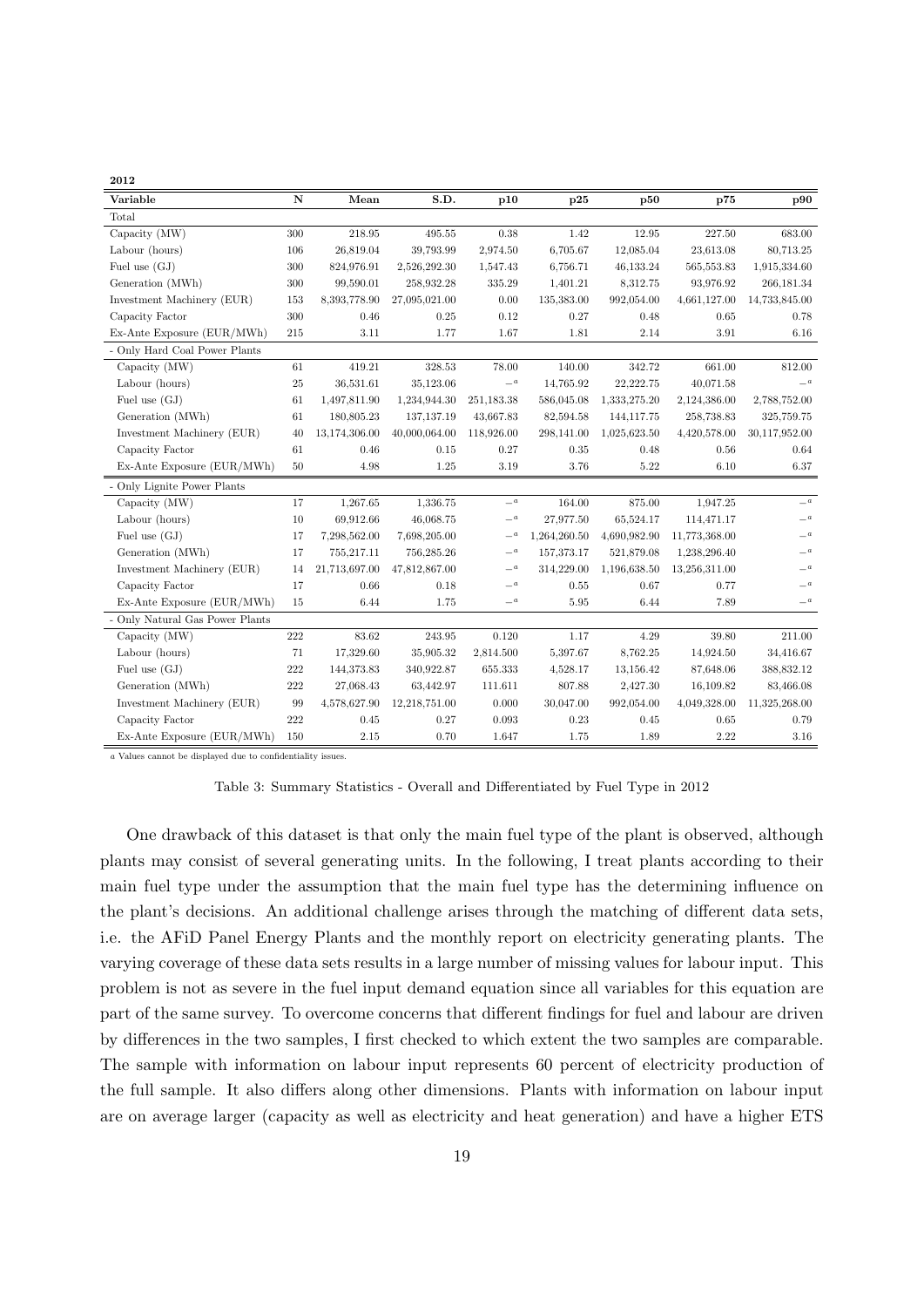Ex-Ante Exposure. Average heat rates are, however, rather similar compared to the full sample. Given these differences, I re-estimate as a robustness check the fuel input demand equation only for plants that are reporting in both data sets. In addition to that, it appears that there are some inconsistencies in the reported values as some heat rates would imply efficiency rates (the inverse of the heat rate) larger than 100 percent. This would violate the law of conservation of energy in physics as this would imply more energy after the conversion of fuel into electricity. In order to address this issue, I trim the data set based on heat rate values by the lower and upper 2.5 percent in the reference specification.[22](#page-22-0)

Furthermore, I complement the data set with information on the year of commissioning, stemming from the German Federal Network Agency [\(BNetzA, 2014\)](#page-32-19). As plants can consist of various generating units, there can be different years of commissioning of units within one plant. I have added the oldest, youngest, and a capacity-weighted average commissioning year to the data set as a proxy for the plant's vintage. The data from the Federal Network Agency encompasses all power plants with a net capacity of larger than or equal to 10 MW. This means that especially smaller power plants cannot be assigned a year of commissioning. The matching is done by the statistical offices based on municipality codes, fuel types, and net capacity of the plants.

ETS Ex-Ante Exposure is calculated as indicated in Equation [3.3,](#page-14-1) using the volume-weighted annual average of day-ahead daily settlement EUA prices calculated with data from the EEX, emission factors based on the plant's main fuel type from [UBA](#page-34-8) [\(2013\)](#page-34-8) as well as calculated actual achieved heat rates based on fuel input and plant output in 2003 and 2004 from [Research Data](#page-34-0) [Centre of the Statistical Offices Germany](#page-34-0) [\(2016\)](#page-34-0). In the case of the Fuel Price Ex-Ante Exposure for hard coal, natural gas and lignite, I use the respective individual average heat rates of plants in 2003 and 2004 and multiply these values by the respective fuel price. For natural gas, I take the volume-weighted annual cross border price for Germany provided by [BAFA](#page-32-13) [\(2015b\)](#page-32-13). The annual fuel price for hard coal stems from [BAFA](#page-32-12) [\(2015a\)](#page-32-12). Given that there is no trade in lignite, I assume constant fuel prices for lignite of 0,4 Euro per GJ following [BMWi](#page-32-20) [\(2014\)](#page-32-20).

<span id="page-22-0"></span> $^{22}$ As a robustness check, I also use (a) the whole data set, (b) trimmed by the lower and upper 0.5 percent as well as (c) dropping all observations with efficiency rates larger than 100 percent. All these robustness checks lead to results that are consistent with the results in the reference specification.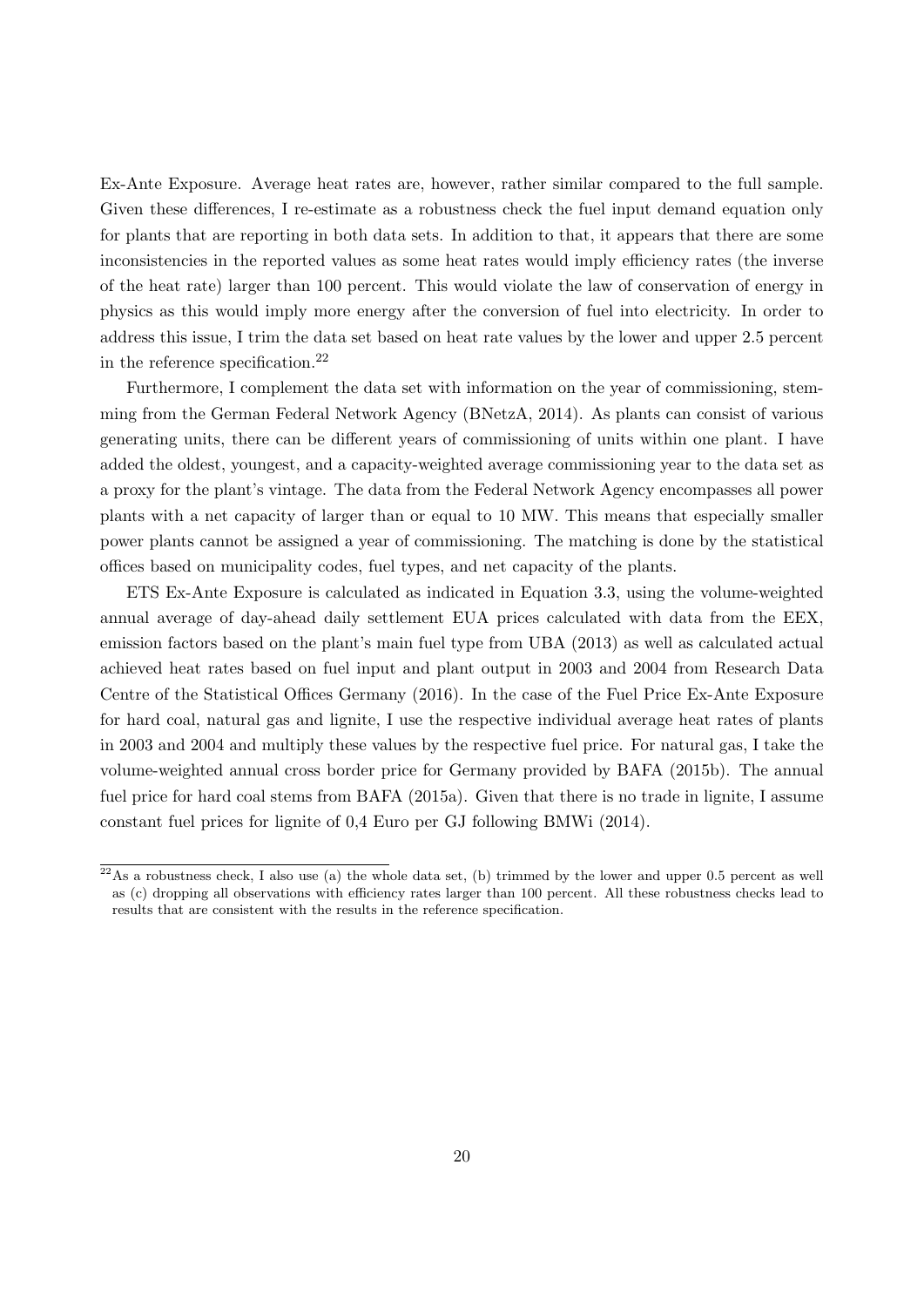<span id="page-23-0"></span>

Figure 3: Distribution of Annual ETS Ex-Ante Exposure

Notes: This figure consists of four panels showing the distribution of annual ETS Ex-Ante Exposure divided into total (all technologies pooled) and by main fuel type (hard coal, lignite and natural gas). Each box plot displays the 10th percentile (bottom dashed line), first quartile (lower solid line), the median (middle solid line), the third quartile (upper solid line) and the 90th percentile (top dashed line). The 10th and 90th percentile for annual Ex-Ante Exposure of lignite power plants cannot be displayed due to confidentiality issues. Own calculation based on data from the Research Data Centre of the Statistical Offices Germany (2016).

The lower solid line of the box in Figure [3](#page-23-0) shows the first quartile of the ETS Ex-Ante Exposure, whereas the middle solid line depicts the median and the upper solid line the third quartile. The bottom dashed line depicts the 10th percentile, whereas the upper dashed line shows the 90th percentile.[23](#page-23-1) The exposure measured in Euro per MWh electricity and heat generation varies substantially over time, which is due to changes in emission certificate prices. Dividing the ETS Ex-Ante Exposure by fuel type illustrates that the overall within year variation is not exclusively due to differences in emission intensity of fuels, but also that the exposure varies across plants of the same fuel type within a given year. This exemplifies the importance of differences in heat rates of individual plants for the ex-ante exposure of plants to the EU ETS. In the empirical model, the identification of the effect of the EU ETS on within plant variation in input demand derives mainly from within fuel type variation in ETS Ex-Ante Exposure.

The within fuel type variation comes from two sources: changes in the EUA price over time and variation in average actual measured heat rates in 2003 and 2004 across plants with the same main fuel type. First, the EUA price varies over time ranging from more than 20 to less than 10 Euro

<span id="page-23-1"></span><sup>&</sup>lt;sup>23</sup>Due to confidentiality issues, the minimum and maximum cannot be shown. Furthermore, the 10th and 90th percentile for Ex-Ante Exposure of lignite power plants cannot be displayed.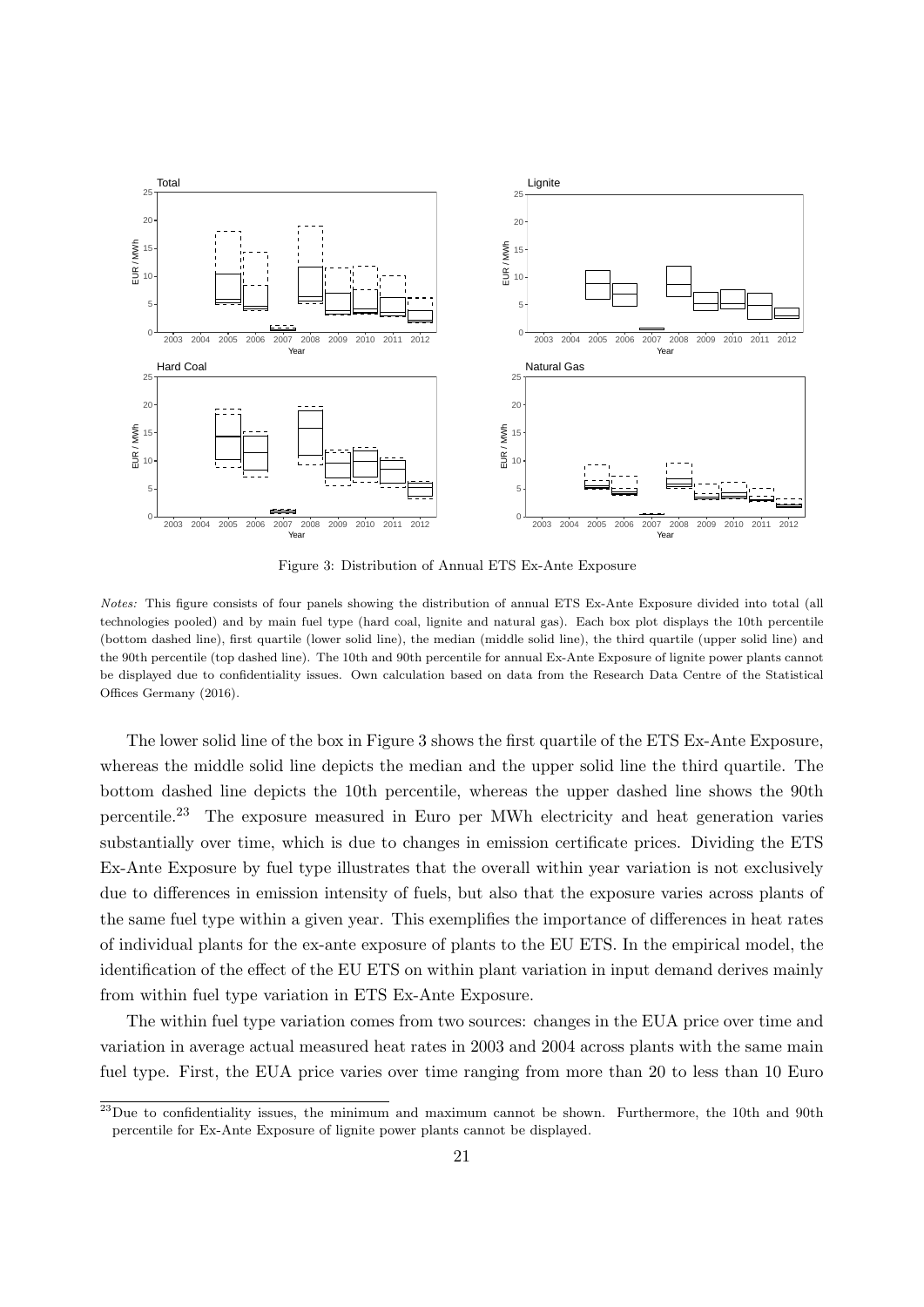per ton  $CO<sub>2</sub>$  as can be seen in Figure [4.](#page-24-0) In general, spot (day-ahead) and forward market prices evolve in a similar fashion. The largest difference appears in 2007. The low spot price indicates the lack of shortages of emission certificates at the end of the first trading period in 2007 as banking of emission permits from Phase I to Phase II was not allowed.

<span id="page-24-0"></span>

Figure 4: Development of EUA Spot and Forward Prices

Notes: The dashed line depicts the volume-weighted annual average of day-ahead (spot) daily settlement EUA prices in Euro per ton CO2. The solid line shows the volume-weighted annual average of forward prices. Calculations are based on data from the European Energy Exchange (EEX).

Second, Figure [5](#page-25-1) depicts the distribution of average actual measured heat rates in 2003 and 2004 over the course of the sample period for all fossil fuel power plants (Total) and divided by main fuel type. The lower solid line depicts the first quartile, the middle solid line the median and the upper solid line the third quartile. The top dashed line illustrates the 90th percentile, while the bottom dashed line shows the 10th percentile. The figure illustrates that even within fuel types there is large variation in actual measured heat rates across power plants.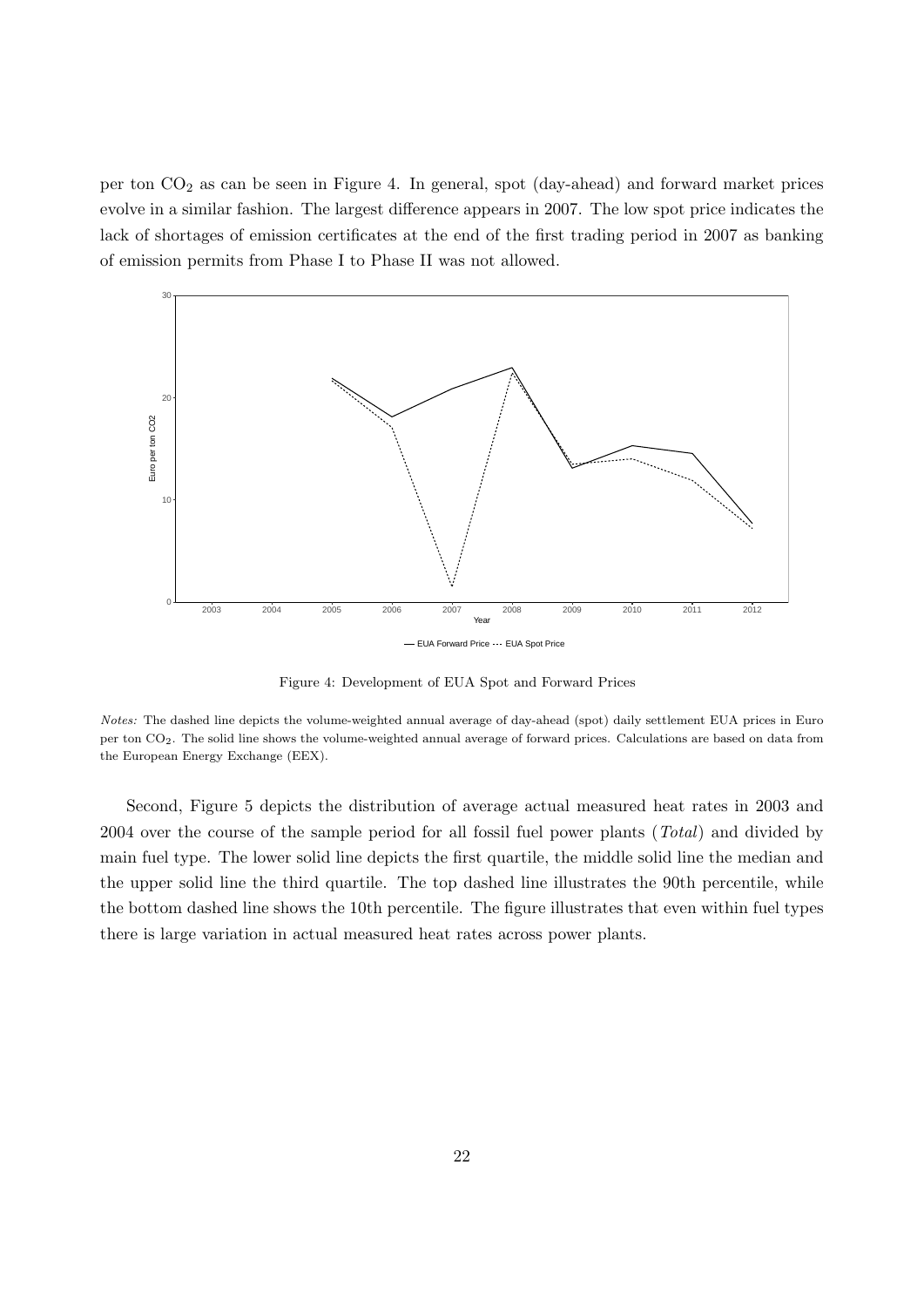<span id="page-25-1"></span>

Figure 5: Distribution of Average Actual Measured Heat Rates in 2003 and 2004

Notes: This figure shows the distribution of average actual measured heat rates in 2003 and 2004 pooled over the sample period for all technologies (total) as well as for the three main fuel type categories (hard coal, lignite and natural gas). Each box plot displays the 10th percentile (bottom dashed line), first quartile (lower solid line), the median (middle solid line), the third quartile (upper solid line) and the 90th percentile (top dashed line). Own calculation based on data from Research Data Centre of the Statistical Offices Germany (2016).

# <span id="page-25-0"></span>5. Results

#### 5.1. Average Effects on Fuel and Labour Efficiency

The first two columns of Table [4](#page-26-0) depict the estimates of parameter  $\alpha_{ETS}$  in Equation [7,](#page-14-2) whereas columns (3) and (4) present the parameter estimates of  $\beta_{ETS}$  in Equation [8,](#page-14-3) with ETS intensity  $(TI)$  replaced by ETS Ex-Ante Exposure  $(EAE)$  and effective fuel prices  $(FP)$  by Fuel Price Ex-Ante Exposure  $(FP EAE)$ , respectively. For each dependent variable, fuel input or labour input, two different specifications are estimated. In columns (1) and (3) the twice-lagged variables of electricity and heat generation are used as instrumental variables for plant output  $(Lq)$ . The models are estimated using forward orthogonal deviation transformations to account for individual fixed effects [\(Arellano and Bover, 1995\)](#page-32-21). In columns (2) and (4), the output of competitors with a higher capacity factor is used as an instrument  $(C,q)$ , and within transformations are employed to address individual fixed effects. A set of year dummy variables are included in each specification to control for time fixed effects.

The first stage F-Statistic is larger than the 10 percent Stock-Yogo critical values in the specifications with competitors' output and thus, lending support to the relevance of the instrument. The Arellano-Bond test and the Hansen test both hint at the validity of twice-lagged output as instruments for individual output.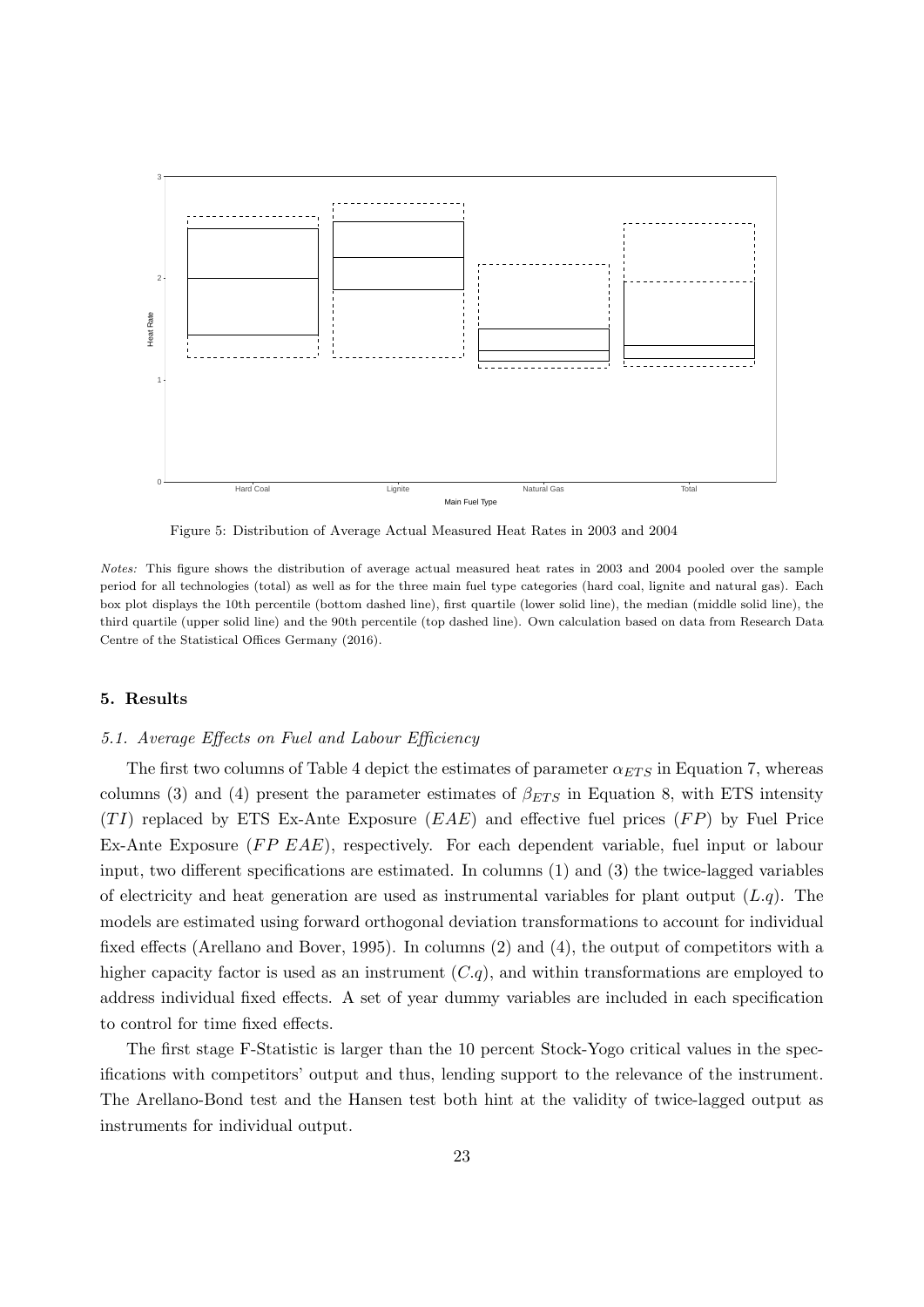<span id="page-26-0"></span>

| Dependent Variable:                 | $(1) \ln(\text{fuel})$ | $(2) \ln(\text{fuel})$ | $(3) \ln(\text{labour})$ | ln(labour)<br>(4) |
|-------------------------------------|------------------------|------------------------|--------------------------|-------------------|
| ETS Ex-Ante Exposure                | $-0.0042***$           | $-0.0044***$           | 0.0006                   | 0.0016            |
|                                     | (0.0010)               | (0.0010)               | (0.0020)                 | (0.0019)          |
| First Stage F-Statistic             |                        | 28.53                  |                          | 32.48             |
| Stock-Yogo critical values $(10\%)$ |                        | 16.38                  |                          | 16.38             |
| Arellano-Bond test $AR(1)$ p-value  | 0.009                  |                        | 0.046                    |                   |
| Arellano-Bond test $AR(2)$ p-value  | 0.722                  |                        | 0.362                    |                   |
| Hansen test p-value                 | 0.604                  |                        | 0.119                    |                   |
| Number of instruments               | 36                     | 1                      | 36                       | 1                 |
| Observations                        | 2,246                  | 2,569                  | 868                      | 994               |
| Instruments                         | L.q                    | C.q                    | L.q                      | C.q               |
| Time Fixed Effects                  | $^{+}$                 | $^{+}$                 | $^+$                     | $^{+}$            |
| Individual Fixed Effects            | $^{+}$                 | $^+$                   | $^{+}$                   | $^{+}$            |

Notes: In this table the coefficient of the ETS Ex-Ante Exposure obtained in a regression of fuel input or labour input on ETS Ex-Ante Exposure, Fuel Price Ex-Ante Exposure, individual electricity and heat generation, year and individual fixed effects is shown. In the models of labour input in column (3) and (4), wages and available capacity (capital) are additional explanatory variables. Heat rate values are trimmed at 2.5/97.5 percent level. The first and the third columns refer to two-step difference GMM estimation using forward orthogonal deviation transformations. Standard errors are in parentheses and clustered at the plant level. \*  $p < 0.10$ , \*\*  $p < 0.05$ , \*\*\*  $p < 0.01$ .

Table 4: Average Effects - Fuel and Labour Input

The average effect in Table [4](#page-26-0) for the effect on fuel efficiency is around -0.004. The effect is statistically significant at all conventional levels of significance. In other words, an increase in individual carbon cost of one Euro per MWh leads to a reduction in input demand by around 0.4 percent on average, holding the level of output fixed. To put this into the context of an average ETS cost of around six Euro in this sample from 2005 to 2012 and assuming a linear relationship, this translates into an increase in fuel efficiency by around 2.4 percent that can be attributed to the introduction of the EU ETS.

Concerning the labour input demand equation, none of the parameter estimates for the ETS Ex-Ante Exposure are statistically significant. Thus, there is no evidence that the introduction of the EU ETS had an impact on labour efficiency on average.

Besides average effects over all plants, the size of the effects for individual plants may vary by main fuel type, size or age. However, I find no evidence of heterogeneous effects with respect to different fuel types and age categories for neither fuel nor labour efficiency. For larger power plants, however, the fuel efficiency effects seem to be somewhat smaller.<sup>[24](#page-26-1)</sup> This could be an indication that large power plants are maybe already quite efficient and that there are less small-scale measures for improvements left that could be implemented.

<span id="page-26-1"></span> $\overline{^{24}$ The corresponding results as well as the definition of the categories can be found in the appendix.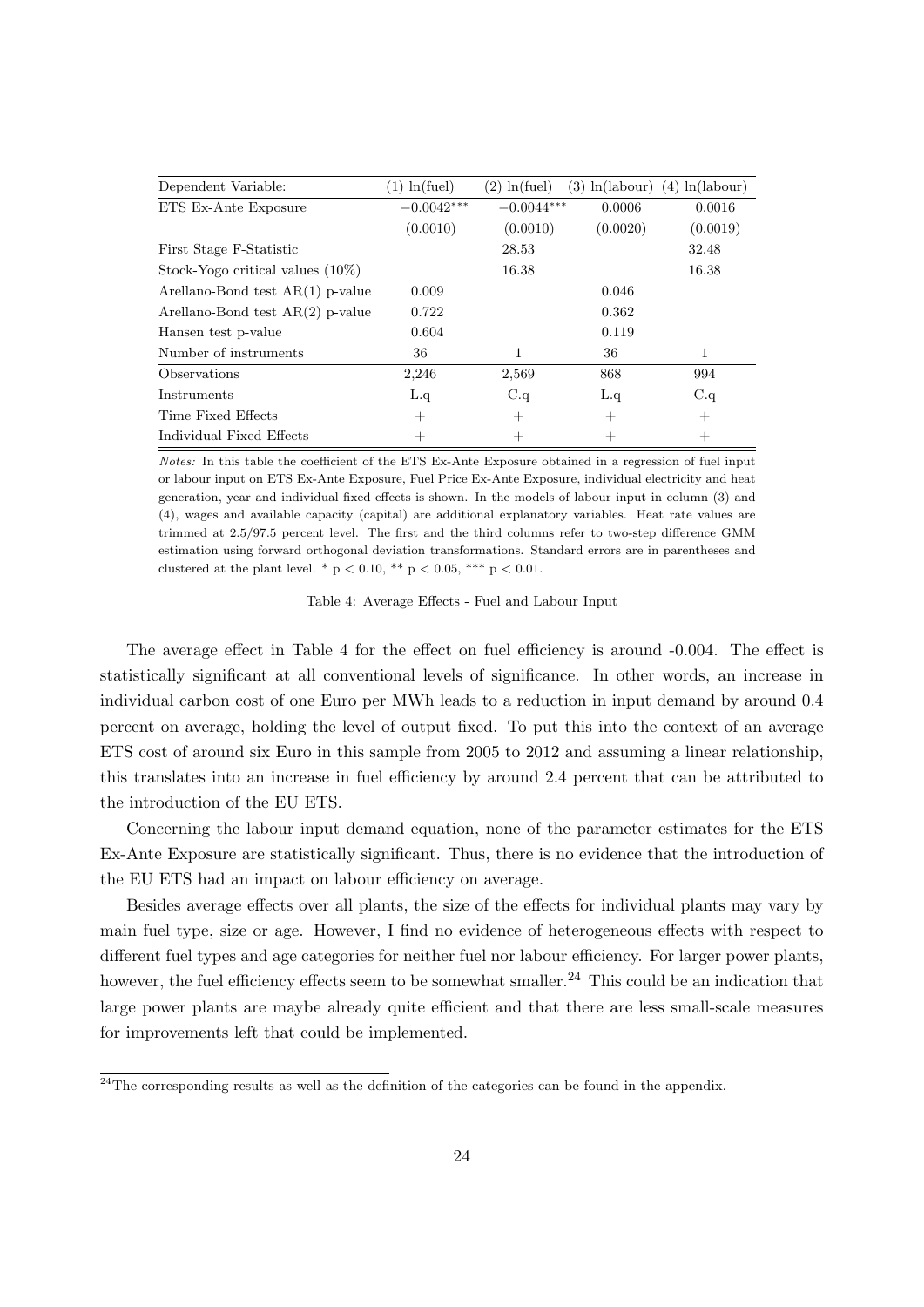### 5.2. Robustness Checks for Average Fuel Efficiency Results

I do various robustness checks for the fuel input demand equation to assess potential remaining concerns and challenges with the estimation strategy and the underlying data.

| Dependent Variable: ln(fuel) | (1)          | (2)                               | N                       |
|------------------------------|--------------|-----------------------------------|-------------------------|
| 1. Forward prices            | $-0.0042***$ | $-0.0044***$                      | $2,246$ (1) / 2,569 (2) |
|                              | (0.0011)     | (0.0013)                          |                         |
| 2. Labour demand sample      | $-0.0034***$ | $-0.0032**$                       | 882(1)/1,003(2)         |
|                              | (0.0009)     | (0.0015)                          |                         |
| 3. Sample until 2010         | $-0.0005$    | $-0.0054***$                      | 1,831(1) / 1,920(2)     |
|                              | (0.0010)     | (0.0011)                          |                         |
| 4. Plants $> 20$ MW          | $-0.0049***$ | $-0.0044***$                      | 1,143(1) / 1,291(2)     |
|                              | (0.0013)     | (0.0015)                          |                         |
| 5. Balanced sample           | $-0.0022**$  | $-0.0032**$                       | 1,460(1) / 1,626(2)     |
|                              | (0.0009)     | (0.0009)                          |                         |
| 6. Single unit plants        | $-0.0024$    | $-0.0013$                         | 633 $(1)$ / 727 $(2)$   |
|                              | (0.0024)     | (0.0010)                          |                         |
| Explanatory Variable         |              | Ex-Ante Exposure Ex-Ante Exposure |                         |
| Instruments                  | L.q          | C.q                               |                         |
| Time Fixed Effects           | $^{+}$       | $^+$                              |                         |
| Individual Fixed Effects     | $^{+}$       | $^{+}$                            |                         |

Notes: In this table the coefficient of the ETS Ex-Ante Exposure obtained in a regression of fuel input on ETS Ex-Ante Exposure, Fuel Price Ex-Ante Exposure, individual electricity and heat generation, year and individual fixed effects is shown. Heat rate values are trimmed at 2.5/97.5 percent level. The first two columns refer to two-step difference GMM estimation using forward orthogonal deviation transformations. Standard errors are in parentheses and clustered at the plant level. \*  $p < 0.10$ , \*\*  $p < 0.05$ , \*\*\*  $p < 0.01$ .

Table 5: Average Effects - Fuel Input - Robustness Checks

First, Figure [4](#page-24-0) hints in general to a similar evolution of spot and forward prices except for the drop in spot prices at the end of 2007, whereas the forward prices indicate that a higher price is expected for the following years. However, expected carbon prices may be relevant for deciding to improve fuel efficiency. Thus, I estimate the fuel input demand equation with an ETS Ex-Ante Exposure based on forward prices as a proxy for expectations over future carbon prices instead of spot prices, yielding nearly exact the same results.

Second, an analysis of sample differences between fuel and labour input demand equation reveals that plants used for estimating the fuel demand equation are different from plants that report labour data (as mentioned in the data section). In general, the plants reporting labour are larger in terms of capacity and generation. With regard to different fuel types, a large share of natural gas plants do not report labour information. The sample of plants with information on labour consistently display a larger ETS Ex-Ante Exposure. Although, the sample with labour information represents around 60 percent of fossil fuel electricity generation, one might be concerned that these differences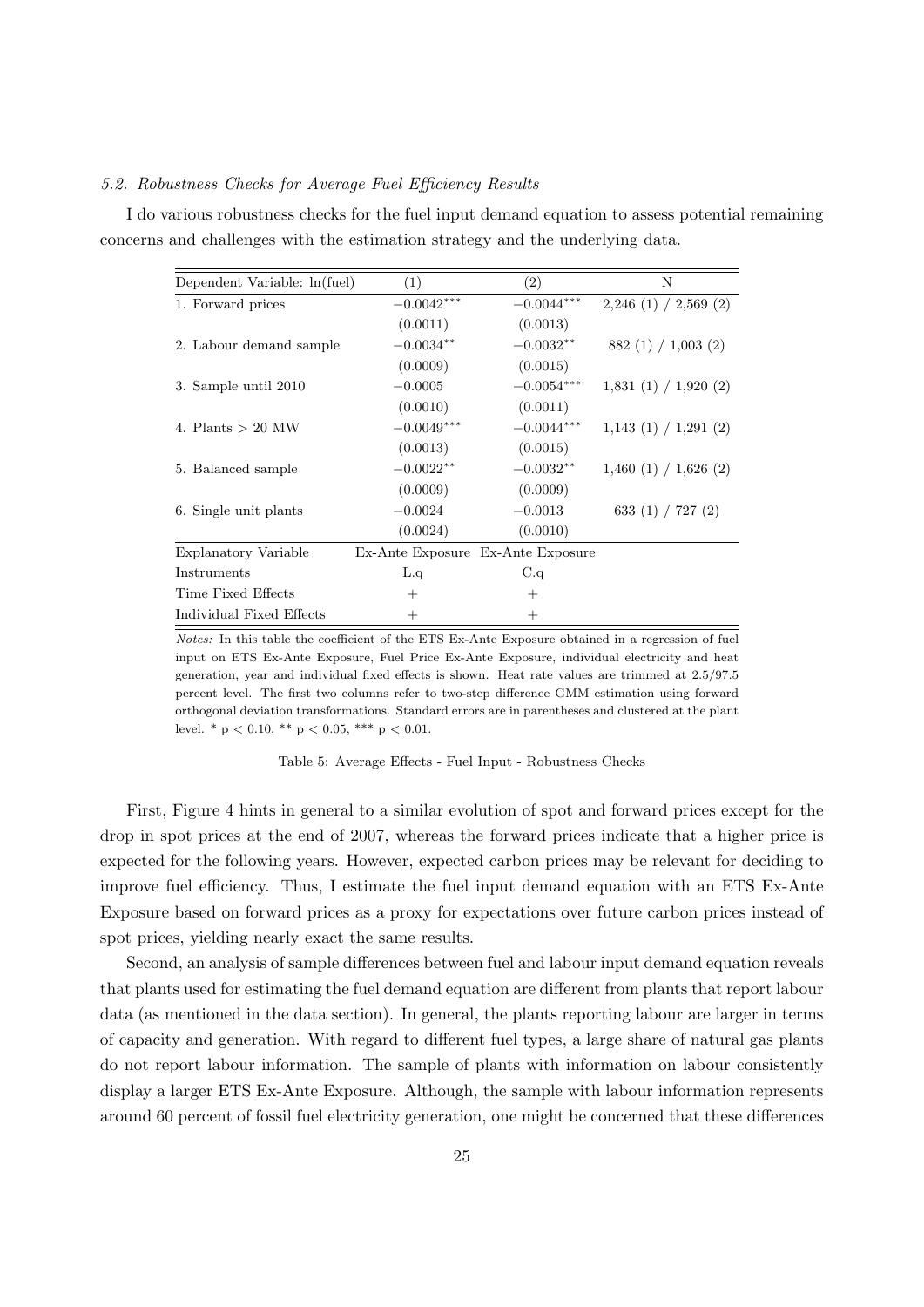in plant characteristics between the samples might be one reason for different findings across the fuel and labour demand equation. Thus, I estimate the fuel demand equation only for plants that also report labour data. The results are similar (statistically significant negative estimate for ETS Ex-Ante Exposure) but of a somewhat lower magnitude.

Third, the energy industry in general but especially in Germany is undergoing significant changes in recent years. One aspect is the increasing share of electricity generated by renewable energy technologies. These technologies may have a significant impact on the energy system as a whole but also on individual plant efficiencies due to effects on ramping needs (see e.g. [Graf](#page-33-21) [and Marcantonini, 2016\)](#page-33-21). To investigate potential confounding effects I restrict the time period up until 2010 before the large increases in renewable capacity, especially, wind and solar PV took place. I find positive efficiency effects with a larger magnitude for the specification using competitor output as an instrument, but no effect in the specification with twice lagged individual output as instrument.

Fourth, almost all fossil fuel power plants in Germany are subject to the EU ETS. However, I cannot identify the few plants that are not regulated under the EU ETS since rated thermal input (the ETS exclusion criterion) cannot be observed in the data. Thus, I may treat some plants as being regulated even though they are not. To assess the size of this potential bias, I estimate a specification that only includes plants with an electric capacity of more than 20 MW. This threshold should be large enough to exclude any unregulated plants. The findings hold also for these "larger" plants, suggesting that the potential bias is small.

Fifth, the panel used in this analysis is unbalanced. This gives rise to a potential selection problem, if plants that are least efficient exit the market in reaction to the introduction of the EU ETS. However, given the structure of the surveys underlying the data used in this paper, plant exit is unobservable. Plants can stop reporting or do not report in one period but continue in another one due to changing reporting obligations. Especially plants around the threshold for reporting duty may report in one period but not in another without leaving the market. As a robustness check, I only use plants reporting in every time period, i.e. a balanced sample. The results remain similar, but are lower in magnitude.

Sixth, an interesting case is the differentiation between single and multi generation unit plants. Whereas the former can only improve the single generation unit to increase fuel efficiency, the latter have an additional margin: the optimization among different generating units in response to the EUA price may yield a different fuel efficiency for the overall plant. I check whether the results of an increase in fuel efficiency still holds for single unit plants as a robustness check. I find that the effects have a negative sign and are smaller in magnitude, but are not statistically significantly different from zero any longer. On the one hand, this may underline the importance of having the additional margin of internal optimization among multiple generation units. On the other hand, single generating units differ from plants with multi generating units along other dimensions as well. Plants with multiple generating units are on average larger in terms of capacity, generation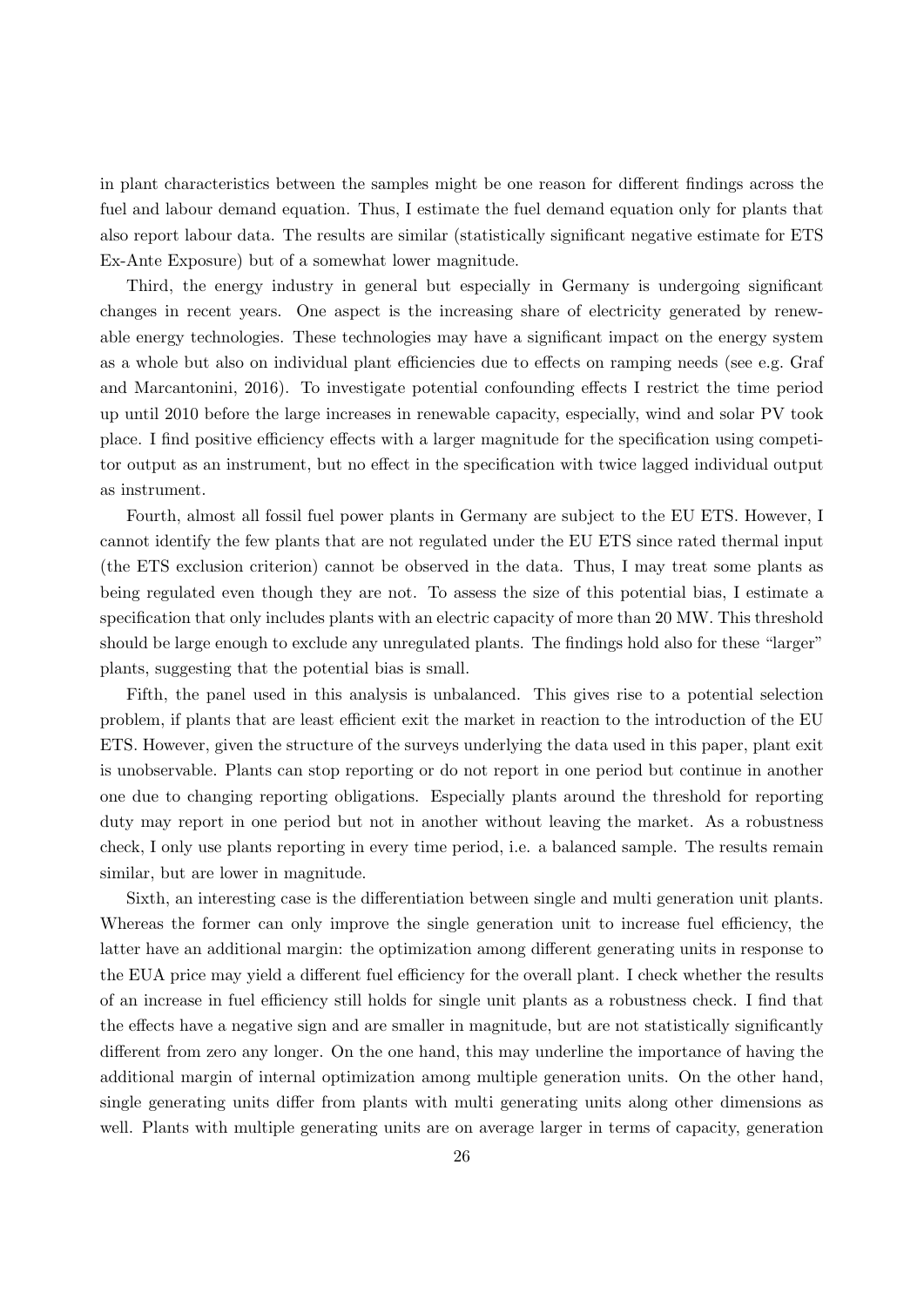and fuel input and invest more in machinery. However, the composition of power plants with respect to the main fuel type is similar for single and multiple generating unit power plants.

#### 5.3. Investment and Utilization

To investigate possible channels through which the identified effects work, I analyse two different variables that may be affected by the introduction of the EU ETS, namely investment in machinery and utilization (expressed as the capacity factor). I again use variation in ETS Ex-Ante Exposure for identification and both equations include the Fuel Price Ex-Ante Exposure. Thus, the model that I estimate is as follows:

$$
Y_{it} = \gamma_0 + \gamma_{ETS} EAE_{it} + \gamma_{FP} (FPEAE)_{it} + \tau_i + \tau_t + \psi_{it}, \qquad (9)
$$

where  $Y_{it}$  is investment in machinery or capacity factor, respectively, of plant i at time t.

Although observed investment in machinery may be more accurate to use than observed total investment, it does not only contain actual investment in generation units but also includes expenses for office and business equipment. Such expenditures may also be reflected in the investment data, which is not as lumpy as might be expected and contains positive values for almost all observations. To uncover actual investment in generation facilities, I distinguish between these different types of investment by normalizing the investment amount by the plant's individual capacity. The kernel density estimate shown in Figure [6](#page-29-0) reveals a bimodal empirical distribution of investments in machinery normalized by the plant's capacity in MW and transformed by the natural logarithm.

<span id="page-29-0"></span>

Figure 6: Density of investments in machinery per MW capacity (log)

Notes: This figure shows the kernel density function of investments in machinery per MW capacity transformed by the natural logarithm. Own calculation based on data from Research Data Centre of the Statistical Offices Germany (2016).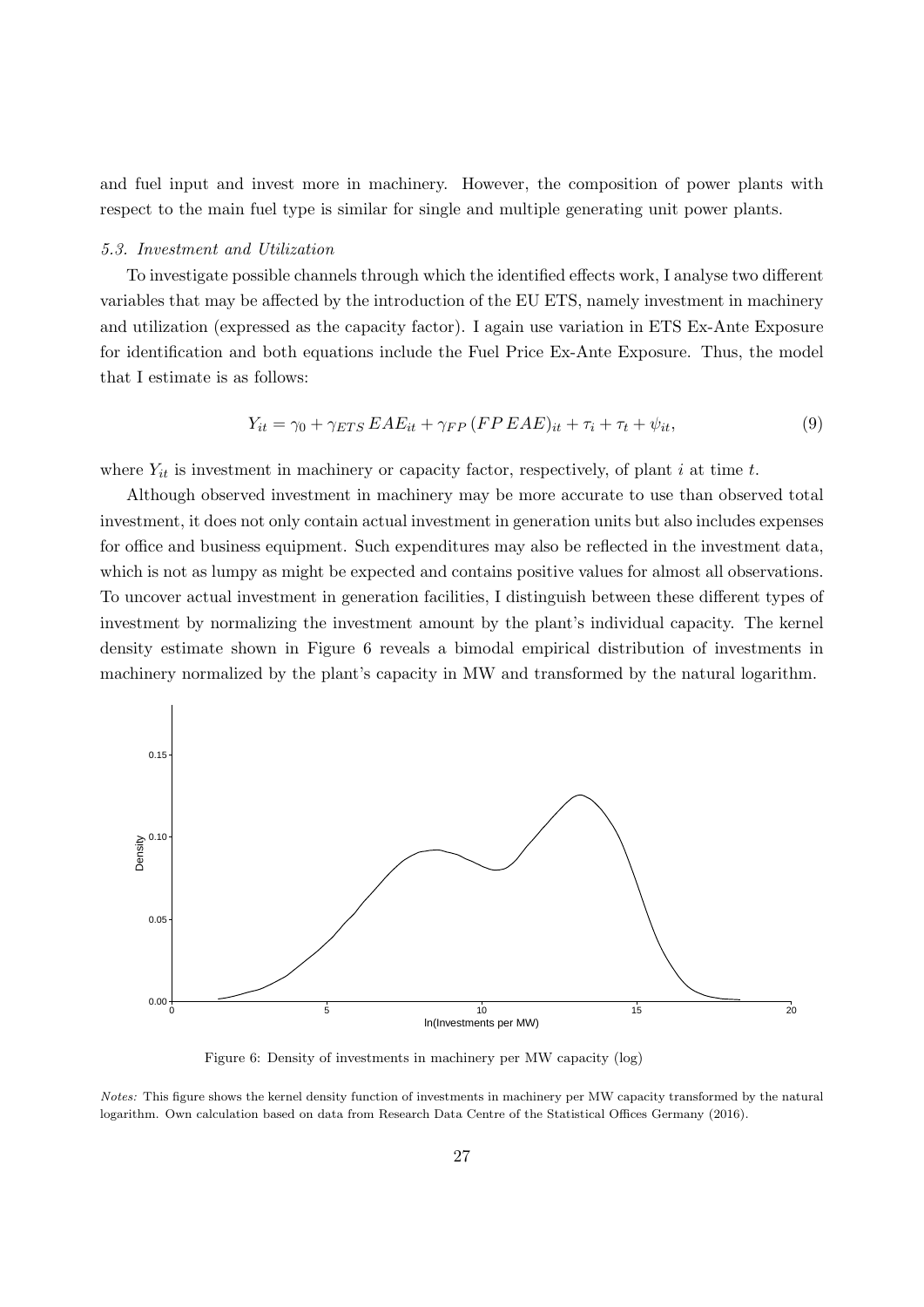Given this distribution, I assume that investment amounts up to 10 (which is around 22,026 Euro per MW and is approximately at the end of the first hump) are only minor investments, which do not influence fuel efficiency. Consequently, I set investments in machinery that qualify as such minor investments equal to zero within an additional specification (column 3 in Table [6\)](#page-30-1).

<span id="page-30-1"></span>

|                          |          | Dependent Variables: $(1) \ln(\text{Inv Machinery}) (2) \ln(\text{Inv Machinery (large)})$ | (3) Utilization |
|--------------------------|----------|--------------------------------------------------------------------------------------------|-----------------|
| ETS Ex-Ante Exposure     | 0.0221   | $0.0288**$                                                                                 | $-0.0053***$    |
|                          | (0.0185) | (0.0129)                                                                                   | (0.0020)        |
| Observations             | 1,226    | 1,226                                                                                      | 2,577           |
| Time Fixed Effects       |          | $^+$                                                                                       |                 |
| Individual Fixed Effects |          | $\mathrm{+}$                                                                               |                 |

Notes: In this table the coefficient of the ETS Ex-Ante Exposure obtained in a regression of investments in machinery or utilization on ETS Ex-Ante Exposure spot, year and individual fixed effects as well as on Fuel-Price Ex-Ante Exposure is shown. Heat rate values are trimmed at 2.5/97.5 percent level. Standard errors are in parentheses and clustered at the plant level. \*  $p < 0.10$ , \*\*  $p < 0.05$ , \*\*\*  $p < 0.01$ .

Table 6: ETS Effects on Investment in Machinery and on Utilization

As can be seen in Table [6,](#page-30-1) ETS Ex-Ante Exposure does not appear to have a statistically significant effect on the level of investment in machinery or only a small positive effect of around three percent on larger investments. ETS Ex-Ante Exposure leads to a reduction in the individual capacity factor (utilization). This is consistent with carbon intensive plants experiencing a steeper increase in their generation cost compared to less carbon intensive plants. This increase is apparently large enough to induce a change in the merit-order. This is in line with [Cullen and](#page-32-22) [Mansur](#page-32-22) [\(2017\)](#page-32-22), who find that low natural gas prices induced by "Shale Revolution" in the US lead to emission reductions in the US electricity market and present evidence that this observation is consistent with fuel switching from coal to natural gas power plants.

Overall, the findings suggest that the fuel efficiency effects stem mainly from shifts in utilization, i.e. among plants in the merit order based on their carbon intensity, and within plant optimization. Furthermore, there is (weak) evidence for a modest increase in investments into machinery, from which fuel efficiency improvements may also originate.

# <span id="page-30-0"></span>6. Conclusion

Understanding the impacts on regulated entities is crucial for the assessment and the further development of mitigation policies such as emission trading schemes. The introduction of the EU ETS in 2005 marks the start of the largest cap-and-trade system for greenhouse gas emissions worldwide. In this paper I use the introduction of this policy to contribute to the still scarce empirical literature based on micro data on the effects of carbon pricing on power plants. Given the high share of fuel-related cost in total cost in power generation, the introduction of a carbon price may provide carbon intensive power plants an incentive to improve fuel efficiency. I investigate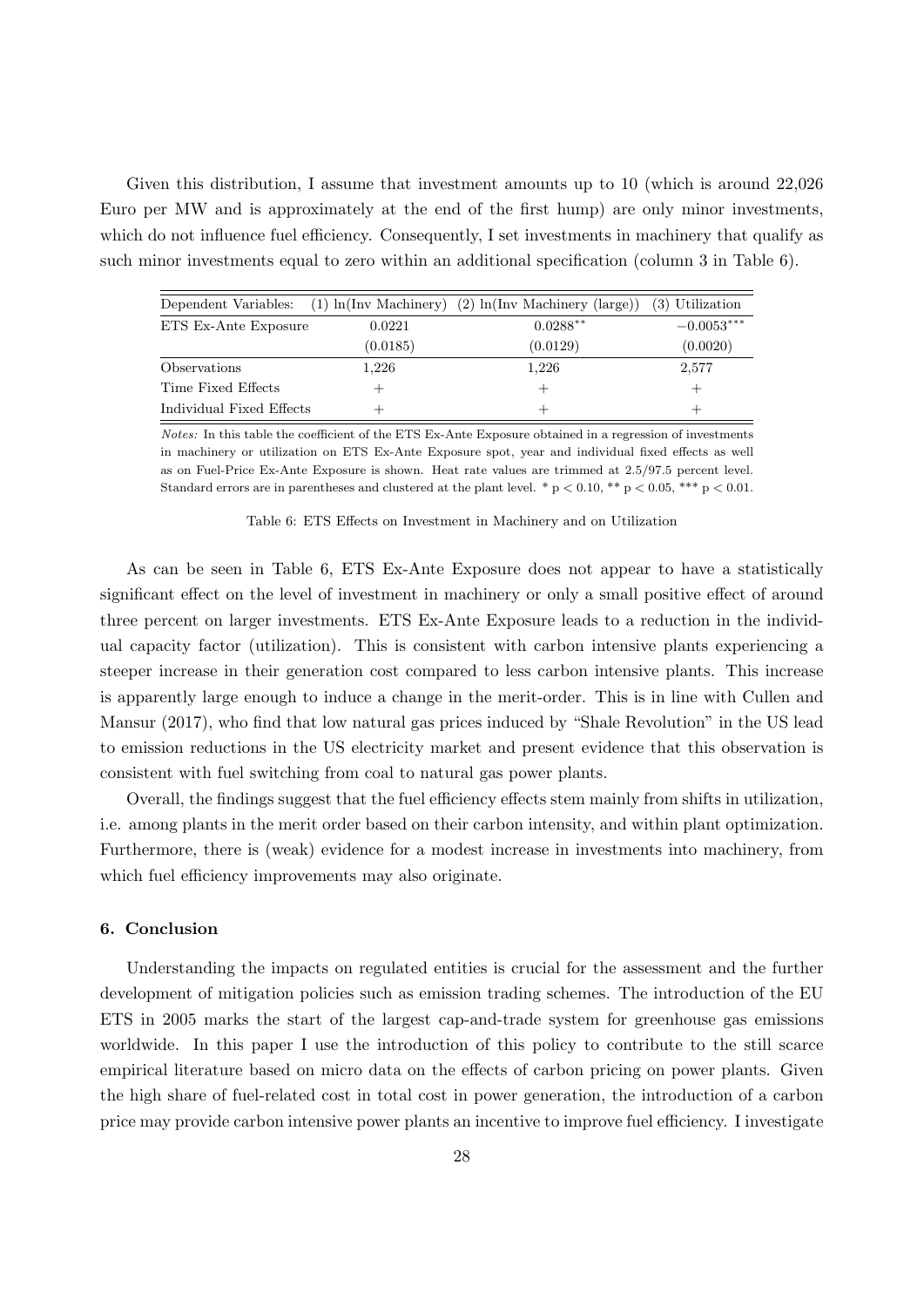the impact of the EU ETS on fossil fuel power plants in Germany using administrative plant level data. Thereby, I use variation in carbon cost induced by the introduction of the EU ETS in 2005 and the differential exposure of power plants to carbon prices for identification.

The estimated effects suggest that at average carbon cost of around six Euro per MWh electricity and heat generation, the EU ETS decreases fuel input by around 2.4 percent, while holding output fixed. At an annual fuel input of 750 terawatt hour (TWh) and annual carbon emissions of around 290 million tonnes in hard coal, lignite and natural gas power plants<sup>[25](#page-31-0)</sup>, on average this decrease in fuel input is equivalent to a reduction of around seven million tonnes in annual carbon emissions, using the average emission intensity of fossil fuel use in Germany in 2012. The results on fuel efficiency are robust to several specifications. However, one specification, using only single unit generators, suggests that the effects might be driven by power plants with multiple generating units. Nevertheless, it remains unclear whether this means that the effects are originating from adjustments by within-plant optimization among different generation units or whether it is due to (unobservable) structural differences between single and multi generation unit power plants.

Furthermore, given the rather small magnitude of effects, the results hint at the implementation of small-scale and maybe less-capital intensive measures to improve fuel efficiency. This is in line with the findings of either statistically insignificant or small positive effects on investments in machinery. Another possible driver of fuel efficiency is the change in utilization. I find that the ETS negatively impacts the capacity factor, i.e. carbon intensive plants produce less heat and electricity in relation to their potential output compared to less carbon intensive plants. Thus, the small effect should be interpreted as a positive net effect on fuel efficiency, exceeding the potential counteracting negative fuel efficiency effect from decreased utilization of carbon intensive power plants.

Given the empirical framework, I concentrate on the short term reaction to carbon prices. I assume that within each period capital (and thereby investment) or labour cannot be substituted for fuel input. The introduction of a carbon price leads to a change in relative input prices. If short-run substitution between fuel and labour were important in this context, this should also have impacted labour demand. Hence, the statistically insignificant effect of the EU ETS on labour input lends support to the assumptions underlying the Leontief approach. The role of substitution between capital and fuel use, e.g. by investing in newer technology to improve heat rates, may be a more prominent driver for fuel efficiency gains in the long run. However, I do not find evidence that the EU ETS has triggered large investments in machinery even seven years after its introduction. For the years after 2012, carbon prices have remained low compared to prices in the period of this study, making it even less likely that adequate incentives may have prevailed to invest in new technology for fuel efficiency improvements.

<span id="page-31-0"></span> $25$ These calculations are based on data from [UBA](#page-34-8) [\(2013\)](#page-34-8).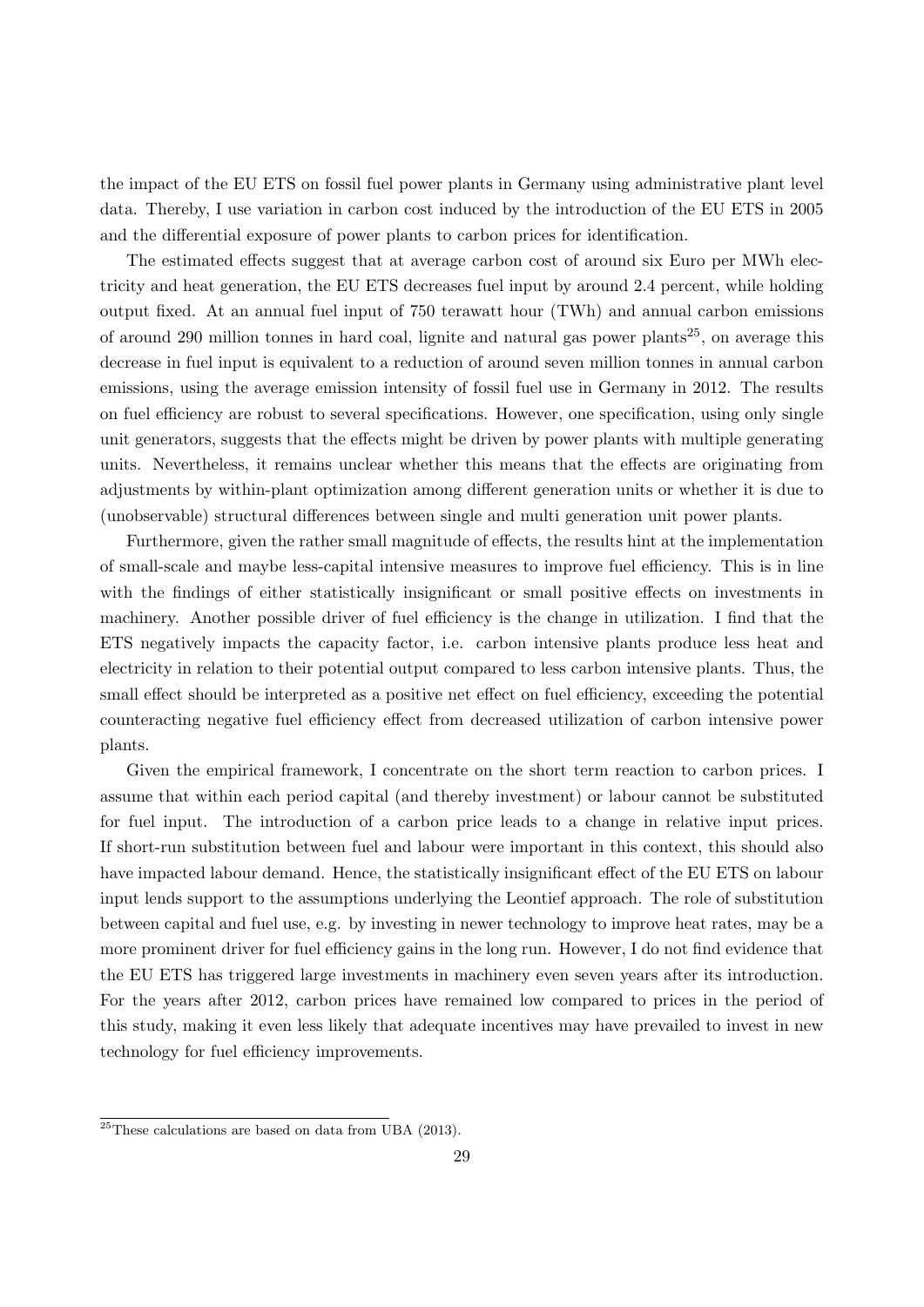#### References

- <span id="page-32-8"></span>Adair, S. K., Hoppock, D. C., Monast, J. J., 2014. New Source Review and Coal Plant Efficiency Gains: How New and Forthcoming Air Regulations Affect Outcomes. Energy Policy 70, 183–192.
- <span id="page-32-16"></span>Aguirregabiria, V., 2009. Econometric Issues and Methods in the Estimation of Production Functions. MPRA Paper No. 15973.
- <span id="page-32-17"></span>Alonso-Borrego, C., 2010. Firm Behavior, Market Deregulation and Productivity in Spain. Documentos de Trabajo No. 1035, Banco de Espana.
- <span id="page-32-21"></span>Arellano, M., Bover, O., 1995. Another Look at the Instrumental Variable Estimation of Error-components Models. Journal of Econometrics 68, 29–51.
- <span id="page-32-12"></span>BAFA, 2015a. Drittlandskohlepreis. Federal Office for Economic Affairs and Export Control (BAFA).
- <span id="page-32-13"></span>BAFA, 2015b. Monatliche Entwicklung des Grenz¨ubergangspreises. Federal Office for Economic Affairs and Export Control (BAFA).
- <span id="page-32-20"></span>BMWi, 2014. Entwicklung der Energiemärkte - Energiereferenzprognose. Study commissioned by Federal Ministry of Economics and Technology (BMWi), conducted by EWI, GWS and Prognos. June 2014.
- <span id="page-32-11"></span>BMWi, 2016. Gesamtausgabe der Energiedaten. German Federal Ministry for Economic Affairs and Energy (BMWi), last updated: 05.04.2016.
- <span id="page-32-19"></span>BNetzA, 2014. Kraftwerksliste. Stand: 29.10.2014, federal Network Agency.
- <span id="page-32-15"></span>Borenstein, S., 2000. Understanding Competitive Pricing and Market Power in Wholesale Electricity Markets. Electricity Journal 13 (6), 49–57.
- <span id="page-32-10"></span>Bushnell, J., Mansur, E., Saravia, C., 2008. Vertical Arrangements, Market Structure, and Competition: An Analysis of Restructured US Electricity Markets. American Economic Review 98 (1), 237–266.
- <span id="page-32-3"></span>Chan, H., Fell, H., Lange, I., Li, S., 2017. Efficiency and Environmental Impacts of Electricity Restructuring on Coal-fired Power Plants. Journal of Environmental Economics and Management 81, 1–18.
- <span id="page-32-7"></span>Chan, H. S., Li, S., Zhang, F., 2013. Firm Competitiveness and the European Union Emissions Trading Scheme. Energy Policy 63, 1056–1064.
- <span id="page-32-9"></span>Commins, N., Lyons, S., Schiffbauer, M., Tol, R. S. J., 2011. Climate Policy and Corporate Behavior. Energy Journal 32 (4), 51–68.
- <span id="page-32-2"></span>Craig, J. D., Savage, S. J., 2013. Market Restructuring, Competition and the Efficiency of Electricity Generation: Plant-level Evidence from the United States 1996 to 2006. Energy Journal 34 (1), 1–31.
- <span id="page-32-22"></span>Cullen, J. A., Mansur, E., 2017. Inferring Carbon Abatement Costs in Electricity Markets: A Revealed Preference Approach Using the Shale Revolution. American Economic Journal: Economic Policy 9 (3), 106–133.
- <span id="page-32-18"></span>Destatis, 2016. Investitionserhebung bei Unternehmen der Energieversorgung, Wasserversorgung, Abwasser- und Abfallentsorgung, Beseitigung von Umweltverschmutzungen 2014. Statistisches Bundesamt, Wiesbaden 2016.
- <span id="page-32-14"></span>Fabra, N., Reguant, M., 2014. Pass-Through of Emissions Costs in Electricity Markets. American Economic Review 104 (9), 2872–2899.
- <span id="page-32-0"></span>Fabrizio, K. R., Rose, N. L., Wolfram, C. D., 2007. Do Markets Reduce Costs? Assessing the Impact of Regulatory Restructuring on US Electric Generation Efficiency. American Economic Review 97 (4), 1250–1277.
- <span id="page-32-6"></span>Førsund, F., Granderson, G., 2013. The Impacts of the Clean Air Act on Production Cost, and the Substitution between Inputs in the Electric Utility Industry. Energy Economics 40, 785–794.
- <span id="page-32-4"></span>Fowlie, M., 2010. Emissions Trading, Electricity Restructuring, and Investment in Pollution Abatement. American Economic Review 100, 837–869.
- <span id="page-32-1"></span>Gao, H., Van Biesebroeck, J., 2014. Effects of Deregulation and Vertical Unbundling on the Performance of China's Electricity Generation Sector. Journal of Industrial Economics LXII (1), 41–76.
- <span id="page-32-5"></span>Gollop, F. M., Roberts, M. J., 1983. Environmental Regulations and Productivity Growth: The Case of Fossil-fueled Electric Power Generation. Journal of Political Economy 91 (4), 654–674.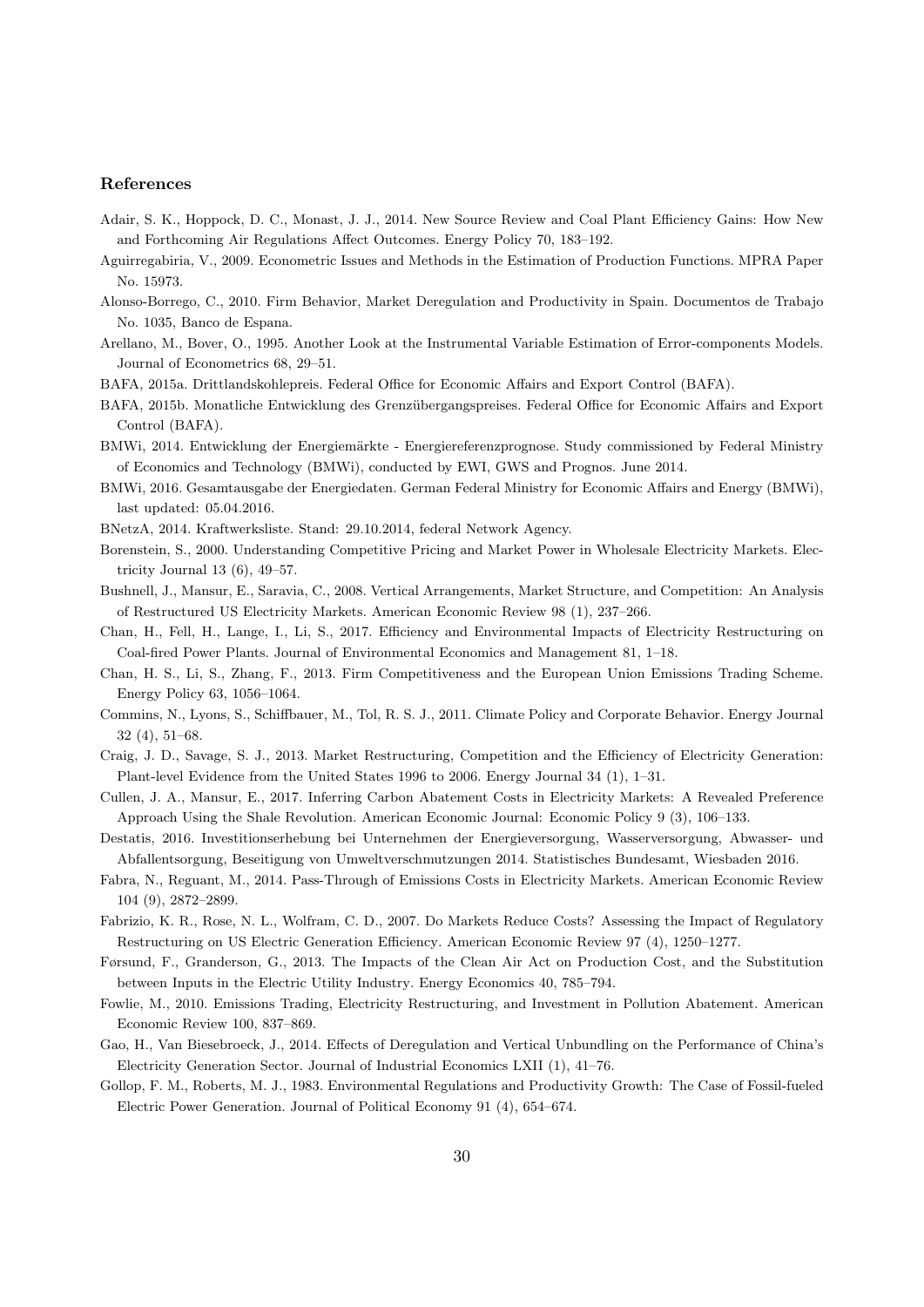- <span id="page-33-21"></span>Graf, C., Marcantonini, C., 2016. Renewable Energy Intermittency and its Impact on Thermal Generation. RSCAS Working Papers EUI RSCAS; 2016/16; Florence School of Regulation Climate.
- <span id="page-33-17"></span>Graf, C., Wozabal, D., 2013. Measuring Competitiveness of the EPEX Spot Market for Electricity. Energy Policy 62, 948–958.
- <span id="page-33-16"></span>Green, R., Newbery, D., 1992. Competition in the British Electricity Spot Market. Journal of Political Economy 100 (5), 929–953.
- <span id="page-33-4"></span>Griliches, Z., Mairesse, J., 1995. Production Functions: The Search for Identification. NBER Working Paper.
- <span id="page-33-18"></span>Heindl, P., Lutz, B., 2012. Carbon Management - Evidence from Case Studies of German Firms under the EU ETS. ZEW Discussion Paper No. 12-079.
- <span id="page-33-19"></span>Hintermann, B., 2017. Pass-through of CO2 Emission Costs to Hourly Electricity Prices in Germany. Journal of the Association of Environmental and Resource Economists 66, 89–112.
- <span id="page-33-1"></span>Hintermann, B., Peterson, S., Rickels, W., 2016. Price and Market Behavior in Phase II of the EU ETS: A Review of the Literature. Review of Environmental Economics and Policy 10 (1), 108–128.
- <span id="page-33-2"></span>Hoffmann, V., 2007. EU ETS and Investment Decisions: The Case of the German Electricity Industry. European Management Journal 25 (6), 464–474.
- <span id="page-33-0"></span>IPCC, 2014. Climate Change 2014 - Mitigation of Climate Change. Working Group III Contribution to the Fifth Assessment Report of the Intergovernmental Panel on Climate Change (IPCC).
- <span id="page-33-12"></span>Jaraite, J., Di Maria, C., 2016. Did the EU ETS Make a Difference? An Empirical Assessment Using Lithuanian Firm-Level Data. Energy Journal 37 (1), 1–23.
- <span id="page-33-15"></span>Klemperer, P., Meyer, M., 1989. Supply Function Equilibria in Oligopoly under Uncertainty. Econometrica 57 (6), 1243–1277.
- <span id="page-33-5"></span>Knittel, C. R., 2002. Alternative Regulatory Methods and Firm Efficiency: Stochastic Frontier Evidence from the U.S. Electricity Industry. Review of Economics and Statistics 84 (3), 530–540.
- <span id="page-33-8"></span>Linden, M., Mäkelä, M., Uusivuori, J., 2013. Fuel Input Substitution under Tradable Carbon Permits System: Evidence from Finnish Energy Plants 2005-2008. Energy Journal 34 (2), 145–166.
- <span id="page-33-6"></span>Linn, J., Mastrangelo, E., Burtraw, D., 2014. Regulating Greenhouse Gases from Coal Power Plants under the Clean Air Act. Journal of the Association of Environmental and Resource Economists 1 (1/2), 97–134.
- <span id="page-33-11"></span>Löfgren, A., Wråke, M., Hagberg, T., Roth, S., 2013. The Effect of EU-ETS on Swedish Industry's Investment in Carbon MItigating Technologies. Working Papers in Economics No 565, University of Gothenburg.
- <span id="page-33-13"></span>Löschel, A., Lutz, B. J., Managi, S., 2016. The Impact of the EU ETS on Efficiency - An Empirical Analysis for German Manufacturing Firms. ZEW Discussion Paper No. 16-089.
- <span id="page-33-14"></span>Lutz, B. J., 2016. Emissions Trading and Productivity: Firm-level Evidence from German Manufacturing. ZEW Discussion Paper No.16-067.
- <span id="page-33-3"></span>Marschak, J., Andrews, W. H., 1944. Random Simultaneous Equations and the Theory of Production. Econometrica 12, 143–205.
- <span id="page-33-9"></span>Martin, R., Muûls, M., Wagner, U. J., 2016. The Impact of the European Union Emissions Trading Scheme on Regulated Firms: What is the Evidence after Ten Years? Review of Environmental Economics and Policy 10 (1), 129–148.
- <span id="page-33-7"></span>McGuiness, M., Ellerman, A. D., 2008. CO2 Abatement in the UK Power Sector: Evidence from the EU ETS Trial Period. Massachusetts Institute of Technology, Center for Energy and Environmental Policy Research Working Paper 0810.
- <span id="page-33-10"></span>Mian, A., Sufi, A., 2012. The Effects of Fiscal Stimulus: Evidence from the 2009 Cash for Clunkers Program. Quarterly Journal of Economics 127 (3), 1107–1142.
- <span id="page-33-20"></span>Mokinski, F., Wölfing, N., 2014. The Effect of Regulatory Scrutiny: Asymmetric Cost Pass-Through in Power Wholesale and its End. Journal of Regulatory Economics 45, 175–193.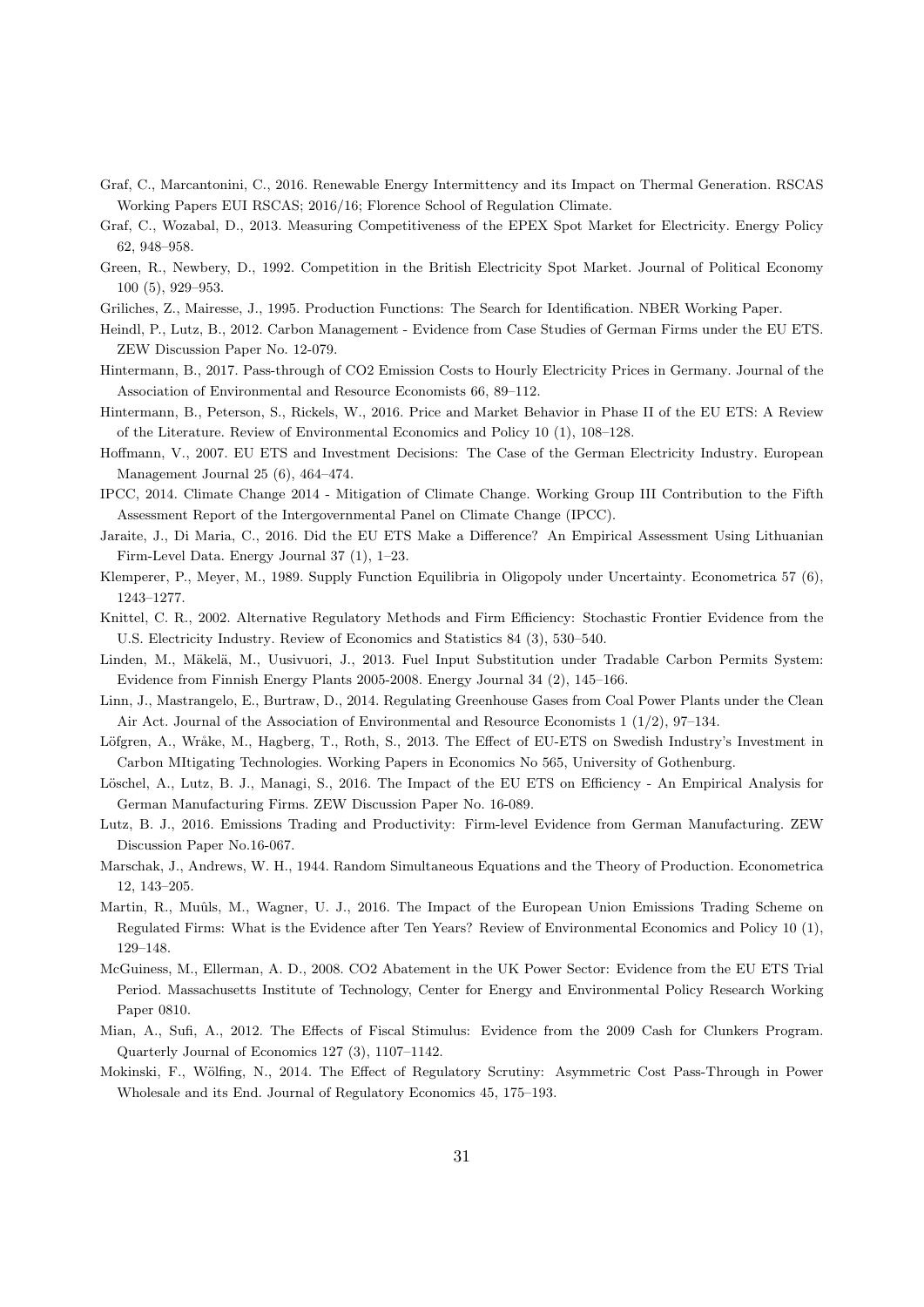- <span id="page-34-9"></span>Monopolkommission, 2013. Sondergutachten 65: Energie 2013: Wettbewerb in Zeiten der Energiewende. Sondergutachten der Monopolkommission gemäß §62 Abs. 1 EnWG.
- <span id="page-34-12"></span>Möst, D., Genoese, M., 2009. Market Power in the German Wholesale Electricity Market. Journal of Energy Markets 2 (2), 47–74.
- <span id="page-34-10"></span>Müsgens, F., 2006. Quantifying Market Power in the German Wholesale Electricity Market Using a Dynamic Multi-Regional Dispatch Model. Journal of Industrial Economics 54 (4), 471–498.
- <span id="page-34-2"></span>Olley, S., Pakes, A., 1996. The Dynamics of Productivity in the Telecommunications Equipment Industry. Econometrica 64 (6), 1263–1297.
- <span id="page-34-5"></span>Pahle, M., Fan, L., Schill, W.-P., 2011. How Emission Certificate Allocations Distort Fossil Investments: The German Example. Energy Policy 39, 1975–1987.
- <span id="page-34-7"></span>Petrick, S., Wagner, U. J., 2014. The Impact of Carbon Trading on Industry: Evidence from German Manufacturing Firms. Kiel Working Papers No. 1912.
- <span id="page-34-0"></span>Research Data Centre of the Statistical Offices Germany, 2016. AFiD-Panel Energiebetriebe und Jahresdaten des Monatsberichtes zur Elektrizitätsversorgung der Anlagen für die allgemeine Versorgung, 2003 - 2012. Federal Statistical Office and the Statistical Offices of the German Federal States.
- <span id="page-34-1"></span>Rogge, K., Scheider, M., Hoffmann, V., 2011. The Innovation Impact of the EU Emission Trading System - Findings of Company Case Studies in the German Power Sector. Ecological Economics 70, 513–523.
- <span id="page-34-15"></span>Seifert, S., Cullmann, A., von Hirschhausen, C., 2016. Technical Efficiency and CO2 Reduction Potentials - An Analysis of the German Electricity Generating Sector. Energy Economics 56, 9–19.
- <span id="page-34-13"></span>Sijm, J., Hers, S., Lise, W., Wetzelaer, B., 2008. The Impact of the EU ETS on Electricity Prices. Final report to DG Environemnt, European Commission.
- <span id="page-34-4"></span>Sijm, J., Neuhoff, K., Chen, Y., 2006. CO2 Cost Pass-through and Windfall Profits in the Power Sector. Climate Policy 6, 49–72.
- <span id="page-34-8"></span>UBA, 2013. Entwicklung der spezifischen Kohlendioxid-Emissionen des deutschen Strommix in den Jahren 1990 bis 2012. German Federal Environmental Agency (UBA).
- <span id="page-34-11"></span>Weigt, H., von Hirschhausen, C., 2008. Price Formation and Market Power in the German Wholesale Electricity Market in 2006. Energy Policy 36, 4227–4234.
- <span id="page-34-6"></span>Yu, H., 2013. The EU ETS and Firm Profits: An Ex-post Analysis for Swedish Energy Firms. Environmental Economics 4 (3), 59–71.
- <span id="page-34-14"></span>Zachmann, G., von Hirschhausen, C., 2008. First Evidence of Asymmetric Cost Pass-Through of EU Emissions Allowances: Examining Wholesale Electricity Prices in Germany. Economics Letters 99 (3), 465–469.
- <span id="page-34-3"></span>Zhou, Y., Huang, L., 2016. Have U.S. Power Plants Become less Technically Efficient? The Impact of Carbon Emission Regulation. Energy Economics 58, 105–115.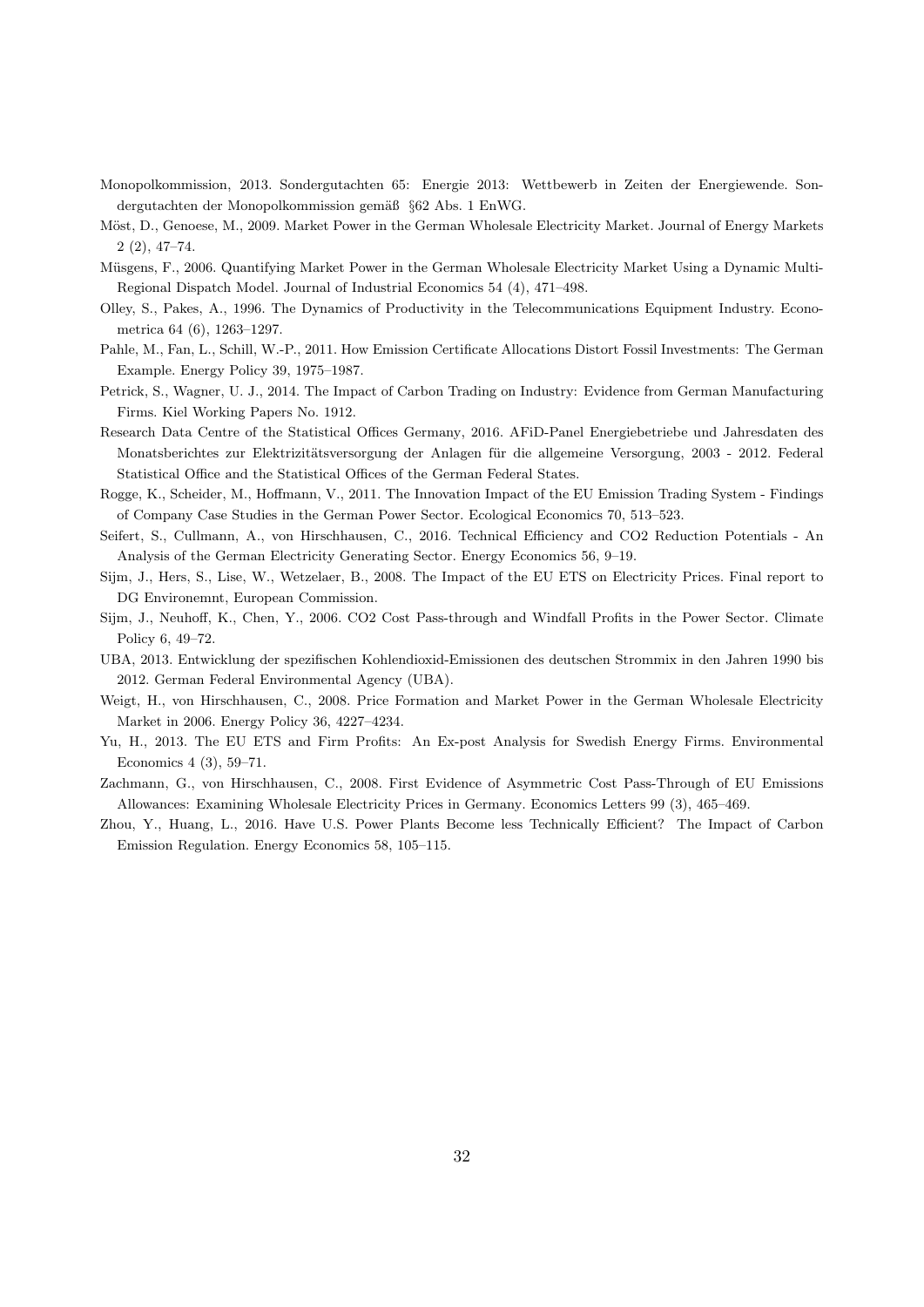## Appendix A Heterogeneous Effects on Fuel and Labour Efficiency

While there are three categories available for fuel types (i.e. hard coal, lignite and natural gas), I define size and age categories to allow for non-linear effects. The categories are in line with the empirical distribution and are divided as follows: small  $(<10~MW)$ , medium  $(10~to~<80~MW)$ , large (80 to <400 MW) and huge ( $\geq$ 400 MW) for the size as well as new (< 10 years), young ( $\geq$  10 to  $<$  20 years), medium ( $\geq$  20 to  $<$  40 years) and old ( $\geq$  40 years) for age. The different categories for fuel types and size classes are interacted with the variable of the ETS Ex-Ante Exposure, respectively.

The effects of the EU ETS on fuel efficiency seems to be quite homogeneous with respect to the main categories, expect for power plants larger than 80 MW (categories "large" and "huge"). For these power plants, the fuel efficiency effect of the ETS Ex-Ante Exposure seems to be somewhat lower in magnitude. As in the case of the average effect in almost all specifications the heterogeneous effects of the ETS Ex-Ante Exposure on labour input is not statistically significant.